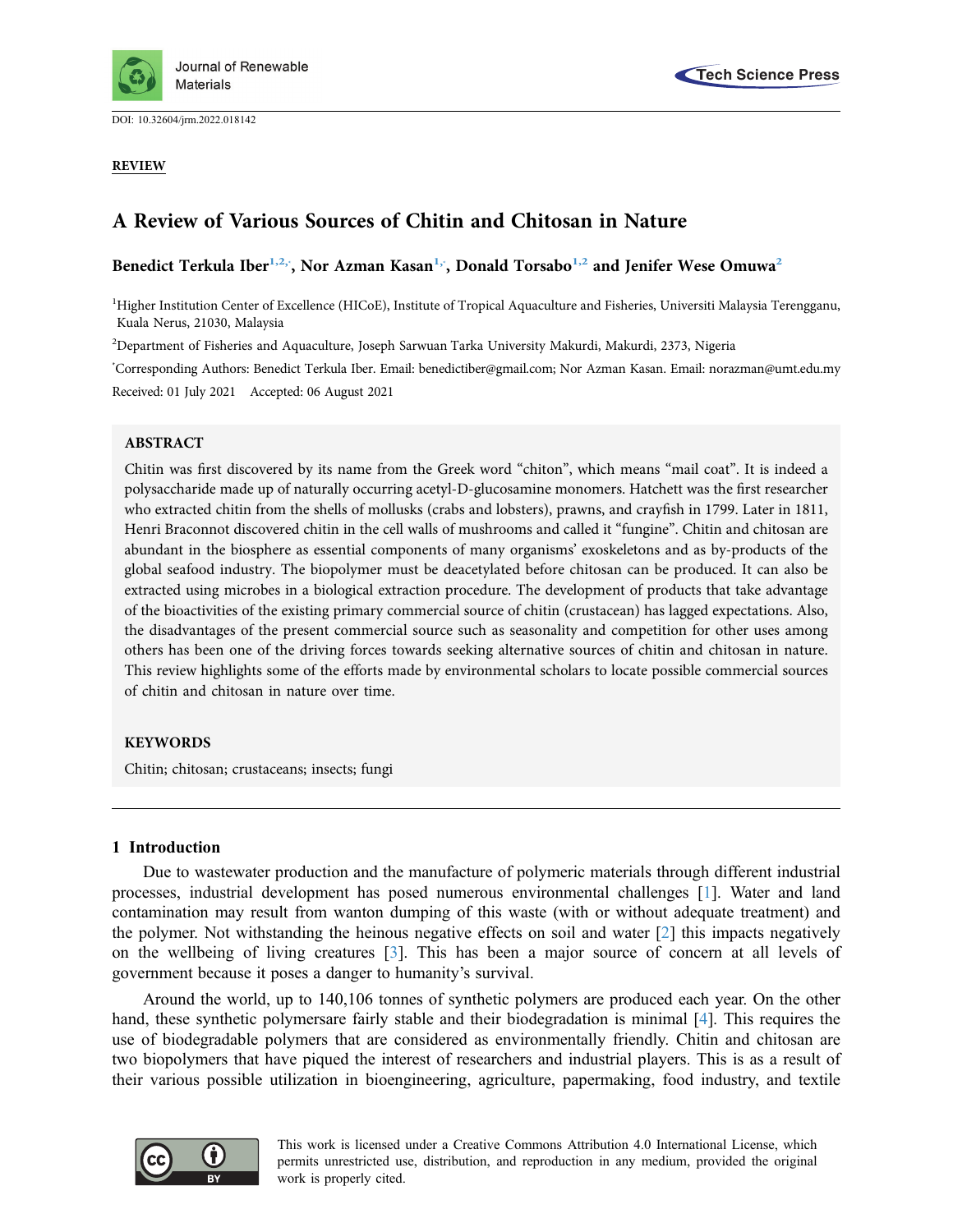products [\[5\]](#page-16-4). Chitin and chitosan have a wide spectrum of uses due to their abundance as well as their non poisonous effects and good biocompatibility [\[1,](#page-16-0)[4](#page-16-3)]. Other synthetic polymers such as nylon, polyethylene, polyester, teflon, and epoxy do not have many applications and therefore may not draw quite so much interest. As a result, research on the potential uses of biopolymers is highly recommended.

Biopolymers such as chitin and chitosan enter the world via a variety of pathways, one of which is crustaceans, a group of invertebrates. Around 6.1 million tonnes of crustaceans are caught in both coastal and inland waters [\[6\]](#page-16-5). Other than crustaceans, food intake from the sea will result in waste amounting up to 40–50 percent of total weight [\[7\]](#page-17-0). Chitin and calcium carbonate are found in about 40% of the waste produced [[8](#page-17-1)]. Gortari et al. [[9](#page-17-2)] found out that this volume of chitin contained in waste is a good source for chitin and chitin products. Unfortunately, most of these large quantities of chitin-containing wastes end up in the environment as pollutants [[10\]](#page-17-3). Since most studies focus on marine water sources, there are few reports on the amount of these same types of waste generated by freshwater bodies.

Chitin and chitosan have piqued the interest of several scholars, who have published numerous studies on their origins and production. An immense number of living creatures produce these polymers [[11](#page-17-4)–[13\]](#page-17-5). Chitin and chitosans are abundant in the biosphere as essential components of many organisms' exoskeletons and as waste from global seafood industries [[14](#page-17-6)–[16](#page-17-7)]. Numerous studies have been conducted in the last 20 years, highlighting the growing interest in chitin and chitosan production from crustacean shell [[17](#page-17-8)[,18](#page-17-9)], insect cuticles, Melolonthamelolontha [\[19](#page-17-10)[,20](#page-17-11)], Orthoptera species [[21\]](#page-17-12), wings of cockroach [\[22](#page-17-13)], grasshopper species [[22](#page-17-13)], medicinal fungus [[18\]](#page-17-9), larvae and adult of Colorado potato beetle aquatic invertebrates [[18\]](#page-17-9), bat guano [[19\]](#page-17-10), resting eggs of Daphnia longispina [[18\]](#page-17-9), spider species [[18](#page-17-9)], Daphnia magna resting eggs [\[23](#page-17-14)], lastly in green algae and fungi cell wall. The yield of chitin and chitosan as well as physical and chemical properties were, however, reported to be dependent on the source used. This review observed, however, that none of these approaches by these researchers have made it to the industrial scale.

Chitosan is a cationic polymer gained by deacetylation of chitin that is particularly abundant in crustacean, bug, arthropod exoskeletons, and mollusk exoskeletons [\[24](#page-17-15)]. Similarly, Shaala et al. [\[25](#page-18-0)] and Ehrlich et al. [\[7\]](#page-17-0) stated that deproteinization, demineralization, and decoloration are all steps in the chemical extraction platform for isolating chitin. Chitin must be deacetylated to produce chitosan. These polymers can also be processed using a biological extraction process that employs microbes. Based on their specific application, chitosan and its variants can be used as gels, beads, membranes, films, or sponges [[24](#page-17-15)[,26](#page-18-1)]. Reusing waste from the shipping industry is not recommended, and a substantial proportion of waste biomass is dumped directly into the atmosphere without being treated [[27\]](#page-18-2). The seafood industry produces about 106 tonnes of waste per year, where the majority of which is composted or turned into low-value-added products such as animal feed and fertilizers. Approximately 2000 tonnes of chitosan are processed per year, with most of the material coming from shrimp and crab shell remnants [[28](#page-18-3)[,29](#page-18-4)].

The primary large scale source of chitin and chitosan are reportedly exoskeleton of crustacean, which collect as a massive waste material from the sea food industry [[20](#page-17-11)[,30](#page-18-5)]. However, the research questions which need to be addressed are:

- 1. What are the examples of species of crustaceans suitable for chitin and chitosan production?
- 2. Are there other sources of chitin and chitosan aside crustaceans that could be explored on a commercial basis?
- 3. How do we identify some of the shortcomings like seasonality in supply, environmental contamination, and inadequate supply inherent in some of the reported sources of chitin and chitosan?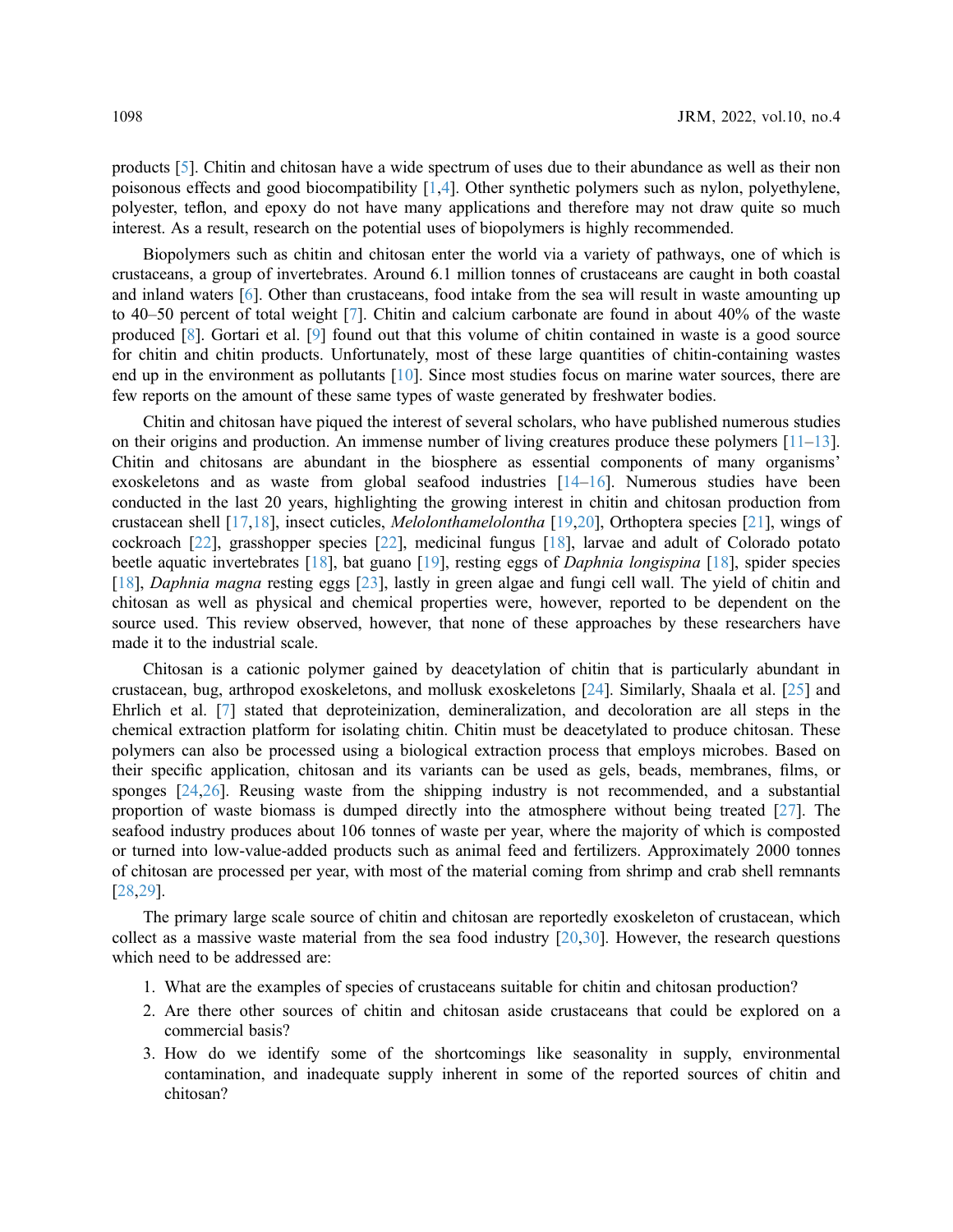Thus, this review focuses on addressing the above questions in addition to a brief insight into the history and structure of chitin and chitosan as well as their chemical differences.

#### 2 History of Chitin and Chitosan

Chitin  $(C_8H_{13}O_5N)$  comes from the Greek word "chiton", which means "coat of mail". It's a polysaccharide made up of-(1-4)-N acetyl-D-glucosamine monomers that exist in nature. Hatchett extracted chitin from the shells of mollusks (crabs and lobsters), prawns, and crayfish using mineral acids for the first time in 1799 [\[31](#page-18-6)]. Hatchett observed that they had a mild effervescence but were flexible and plastic of a yellowish nature, similar to cartilage, and that they retained their initial form after a short period of time.While this is the first description of calcified chitin in invertebrates, chitin was firstly identified in 1811 by a chemist Henri Braconnot, who called it "fungine" after discovering it in the cell walls of mushrooms. Odier [\[32](#page-18-7)] who extracted a hornlike substance after treating cockchafer elytra with potassium hydroxide about thirty years before the discovery of cellulose, renamed fungine as chitin in 1823 [[33,](#page-18-8)[34](#page-18-9)].

Chitosan, a major of chitin variant, was reported approximately 40 years after chitin was identified. Chitosan's origins can be traced back to Charles Rouget's study in 1859, when he produced the material by heating chitin in an alkaline medium. However, Felix Hoppe-Seyler coined the word "chitosan" in 1894, and the chemical structure was discovered only in 1950 [\[35](#page-18-10)]. Even after this earlier detection, industrial chitin and chitosan processing and commercialization began in the 1970's [\[20](#page-17-11)[,36\]](#page-18-11). Chitosan has piqued scientific and industrial curiosity in the United States, Korea, China, Canada, Norway, Australia, France, the United Kingdom, Poland, and Germany since the late 1970's dueto its distinctive macromolecular structure, biocompatibility, biodegradability, and other fundamental chemical composition [[37,](#page-18-12)[38](#page-18-13)]. In 2015, Japan experienced significant growth which controlled about 35% of the global market. Undoubtedly, Japan has made significant progress in the technology, commercialization, and application of these biopolymers since the 1980's [\[39](#page-18-14)[,40](#page-18-15)]. This chitosan industry consumes about 700–800 tonnes per year [[41\]](#page-18-16).

Despite their versatility, accessibility, and marketability in many countries of the world, chitin and chitosan have only been industrially isolated from crustaceans and by extension, fungi [\[20](#page-17-11)]. Over one thousand billions tones of chitin have been reported annually in the biospher [\[42](#page-18-17)]. After its discovery, chitin and chitosan have witnessed tremendous research works as a result of their diverse biological, chemical, and physical characteristics and uses [\[12](#page-17-16),[37\]](#page-18-12). For the many years, the chief source of chitin and chitosan has been crab and shrimp shell. Nevertheless, more scientific works sprung up when it was revealed that the isolation of chitin and chitosan from the cell wall of fungi generated less waste and little allergenic substances. This also opened doors for numerous biotechnological applications [\[4,](#page-16-3)[43](#page-19-0)].

#### 3 Structure of Chitin and Chitosan

Due to the extreme identical chemical backbone, chitin is frequently confused with cellulose, however, rather than a hydroxyl group, chitin has acetamide groups  $(CH_3CONH_2)$  at the carbonyl group ([Fig. 1](#page-3-0)) [[44\]](#page-19-1). Its crystalline nature consists of poly (1, 4)-linked N-acetyl-2-amino-2-deoxy-D-glucose (GlcNAc) with some 2-amino-2-deoxy-D-glucose remnants, it has white, nitrogenous, non-elastic, and tough material properties. Due to their huge abundance as waste from the marine industry worldwide, chitin and chitosan are considered as significant marine renewable materials. Chitin abundance is projected to be over 10 billion tonnes per year [[16](#page-17-7)[,45](#page-19-2),[46\]](#page-19-3).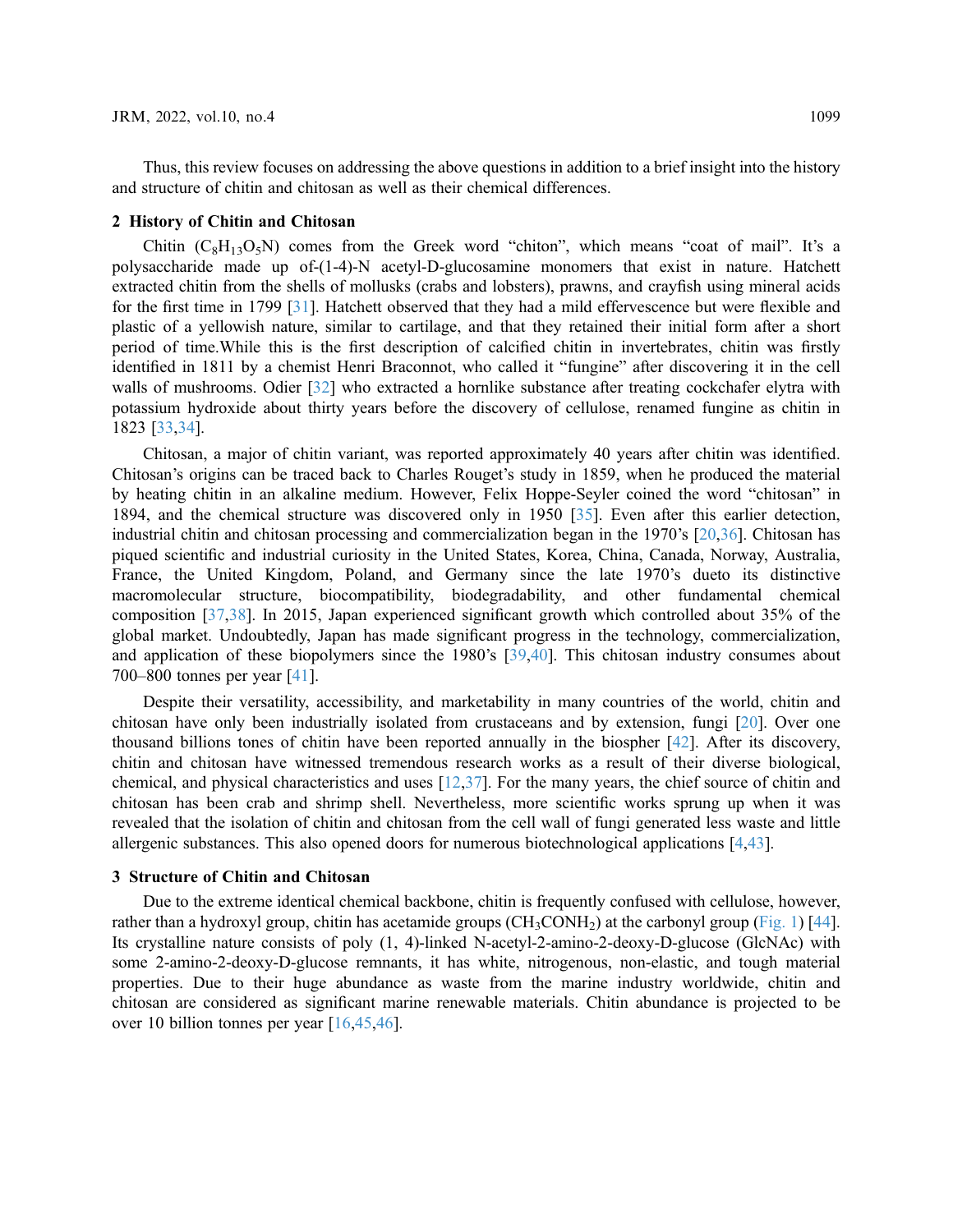<span id="page-3-0"></span>

**Figure 1:** Structure of chitin  $(A)$  and chitosan  $(B)$  [\[47](#page-19-10)]

α-chitin, β-chitin, and γ-chitin are three crystalline allomorphic types of chitinthat can be found in nature. Anti-parallel chains are found in  $\alpha$ -chitin, where it is the major form and accountable for the stiffness of the polymer. Most of crab and shrimp shells contain  $\alpha$ -chitin [[48\]](#page-19-4). On the other hand, β-chitin is made up of parallel chains that form monocyclic crystals with intramolecular (hydrogen bonds) as well as intermolecular interactions [\[10](#page-17-3)]. For instance, diatom spines, squid pens, and pogonophoran tubes are all known to contain β-chitin. γ-chitin is a combination of parallel and anti-parallel chains with properties similar to α-chitin and β-chitin which can be found in fungi, yeasts, and insect cocoons [[22,](#page-17-13)[49](#page-19-5),[20\]](#page-17-11).

The chitinous materials obtained from crustaceans, invertebrates, and arthropods, particularly some possessing tough outer parts are typically in the  $\alpha$ -shape. This is due to the anti-parallel nature of the chains, which makes the arrangement relatively compact due to greater and thus more stable hydrogen bonding. Furthermore, β-form chains are parallel, and the majority of chitin sources for this β-form come from mollusks such as squid pens [[50\]](#page-19-6). Chitin with the  $\gamma$ -shape is motlypresent in insect cocoons which have two parallel strings and one anti-parallel string. It is possible to convert from the  $\alpha$ -form to the β-form, but not the other way around. It has been discovered that the crystalline, purity and polymer chain composition of chitin isolated from various sources are varies depending on the source and the proportion of chitin inherent there in [\[51](#page-19-7)].

Chitin is pellucid, flexible, elastic and very strong in its natural state. In very many arthropods, nevertheless, it is frequently modified, and it is often found as part of a mixed substance, like sclerotin, a tanned protein-like matrix that makes up most of an insect's exoskeleton. Chitin makes an even tougher composite when fused with calcium carbonate  $(CaCO<sub>3</sub>)$ , as seen in crustacean and mollusk exoskeleton. This composite material is stronger and less fragile than pure  $CaCO<sub>3</sub>$ , smoother and more rigid as compared to unmixed chitin. Another clear distinction between mixed and unmixed type of chitin could be seen when comparing caterpillar and beetle. While the former's body wall is supple, the later's is nonpliable and posseses a greater amount of sclerotin [[52](#page-19-8)–[55](#page-19-9)].

In another study, chitin and chitosan resemble heparin, chondroitin sulphate, and hyaluronic acid, all of which are biologically essential mucopolysaccharides in all mammals. Because of the substituent carboxyl and sulfuryl groups, these mucopolysaccharides are anionic polymers [\[51](#page-19-7)]. Chitosan, however, is perhaps the only cationic polysaccharide found naturally, it is safe and non-toxic and biodegradable in humans [[56\]](#page-19-11). In terms of biomedical applications, this unique property is worth noting. Chitosan's biomedical use is restricted, nevertheless, because it is insoluble in neutral or simple aqueous media. The chemical modification of chitosan produces substances that dissolve easily at pH 7 and above. This helps to bind other functional groups and regulates other essential properties that are cationic, hydrophobic and anionic in nature [[51\]](#page-19-7).

α-Chitin has also been found in the cell walls of yeast and fungal organisms, shrimp shells, insect cuticles, crab as well as lobster's tendons and shells [[57,](#page-19-12)[58](#page-19-13)]. According to Kaur et al. [[59\]](#page-19-14), polysaccharide chains in chitin are organized in an antiparallel manner, allowing for maximal bonds.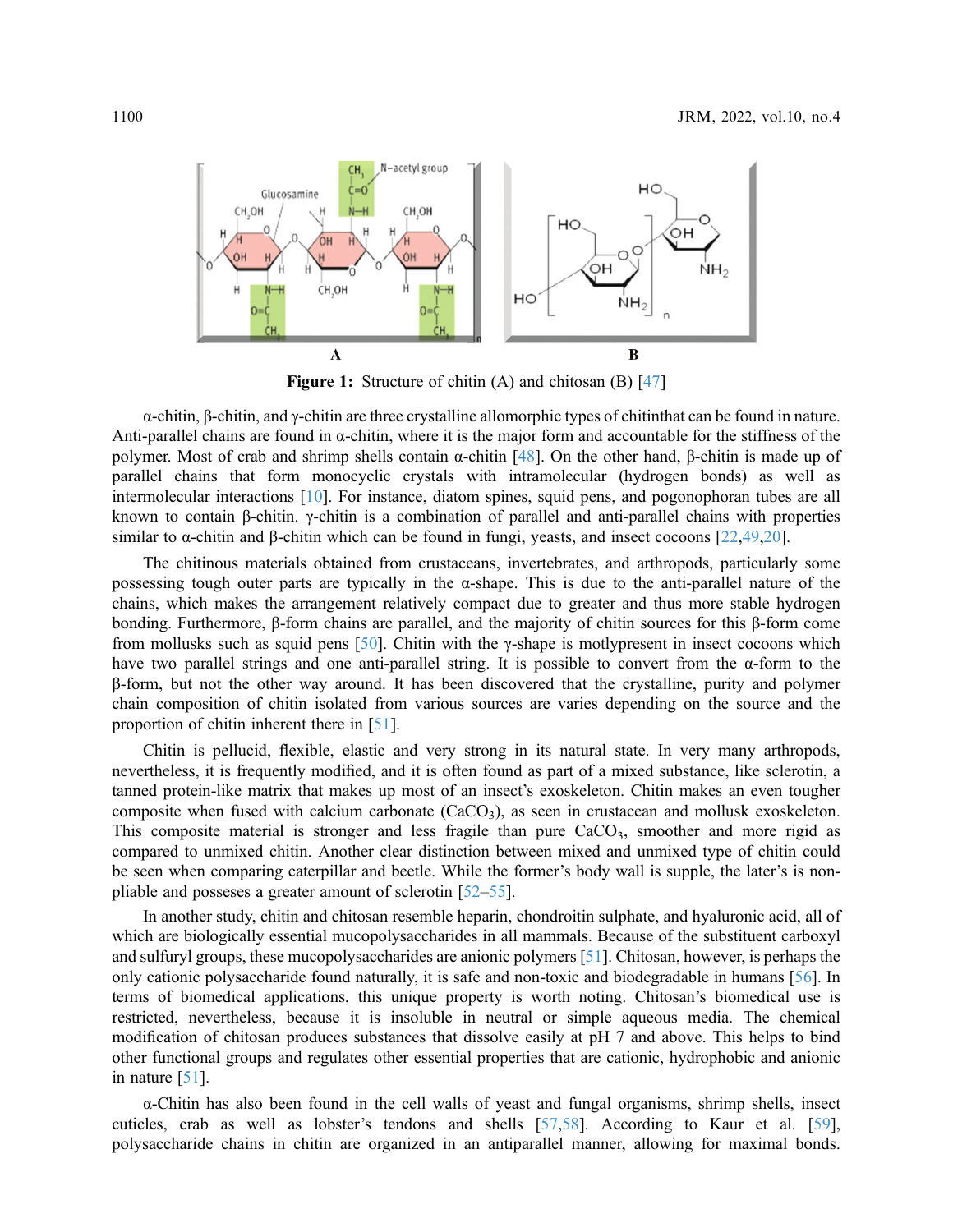Consequently,  $\alpha$ -chitin is by far the most composite structure of chitin in existence, leading to high crystallinity chitin fibrils (80 percent). β-Chitin can be found in squid pens as well as the tubes produced by vestimentiferan worms and pogonophorans. It can also be found in aphrodite chaetae and lorica, which are formed by protozoa or sea grasses. Diatom, *Thalassiosirafuviatilis* has also been reported to discharge a more pure type of β-chitin in its monocrystalline spine. Polymer chains are also linked together to form arrangement in β-chitin, and the crystallinity index of chitin fibrils is about 70%. This type is much more sensitive and dissolves in solvents due to the greater gap across neighboring polymer chains [[60](#page-19-15)]. γ-Chitin is made up of a mixture of α-and β chitin-type configurations, where two parallel polymer chains alternate with one antiparallel chain.

Chitosan's physical and chemical structure has also been revealed. It is a linear polysaccharide made up of deacetylated and acetylated d-glucosamine units connected by (1, 4) glycosidic bonds, as earlier shown in [Fig. 1](#page-3-0) [[16](#page-17-7)[,46](#page-19-3)]. Deacetylation of chitin produces acetate ions and a −NH2 group, which is derived by hydrolysis of the acetamide group. The degree of deacetylation in chitosan is usually defined by the ratio of glucosamine to N-acetyl glucosamine. Chitin has a greater proportion of N-acetyl glucosamine than glucosamine, whereas chitosan has a larger proportion of glucosamine than N-acetyl glucosamine [\[61](#page-19-16),[62\]](#page-19-17). Depending on the experimental circumstances, the degree of deacetylation affects chemicalproperties (e.g., tensile strength, solubility, surface area, viscosity, conductivity, porosity, and flexibility) as well as biological properties (e.g., adsorption enhancer, biodegradability, antioxidant, bioavailability, and biocompatibility) [[63,](#page-20-0)[64\]](#page-20-1).

In comparison to commercial biopolymers, chitosan from shrimp shell displayed superior antibacterial activity against Gram negative bacteria, Escherichia coli [\[65](#page-20-2)]. Chitosan has also been identified as a linear polysaccharide made up of randomly distributed b-(1-4)-linked D-glucosamine and N-acetyl-Dglucosamine extracted by minimal deacetylation of chitin [\[11](#page-17-4)[,65](#page-20-2)]. Chitin and chitosan also have a high nitrogen content, ranging from 2% to 8%, making them more appealing to a variety of industrial applications [[66,](#page-20-3)[67\]](#page-20-4). Due to its solid structure and strong intra and intermolecular hydrogen bonds, chitin is immiscible with water and most organic solvents. On the other hand, chitosandissolves readily in acidic solutions (e.g., hydrochloric acid, citric acid, and acetic acid) with a pH below 6 [\[68](#page-20-5),[42\]](#page-18-17). Chitin's stiffness and insoluble condition have restricted its uses in comparison to chitosan, which is more elastic and has a higher solubility.

### 4 Chemical Differences Influence the Application of Chitin and Chitosan

Chitin and its main constituent, chitosan, are the most efficient and promising aquatic biopolymers on the planet, and their physicochemical properties vary depending on their source and extraction process, [[16](#page-17-7)[,69](#page-20-6)]. Since there is no specific procedure for chitin production, several studies have been performed to produce natural chitin without altering the biopolymer's physicochemical properties [[9](#page-17-2),[10\]](#page-17-3).

Chitin's physicochemical properties have had a major impact on its uses. Because of its acetyl groups, chitin has minimal applications; however, chitin can be transformed into chitosan via the deacetylation process [\[70](#page-20-7)]. The acetyl group in chitin is transformed into hydroxyl (-OH) and amino (-NH2) groups in chitosan during the deacetylation process. The ability to modify the reactive functional groups in chitosan opens the door to a wide range of applications [\[71](#page-20-8),[72](#page-20-9)]. Chitin has a low solubility and is insoluble in most different solvents. In comparison to chitosan, chitin's solubility challenge limits its application and uses [\[6,](#page-16-5)[10\]](#page-17-3).

Furthermore, chitin is a glycosidic polymer with a significant degree of polymerization, multiple intramolecular and intermolecular hydrogen bonds, semi-crystalline structure, and nearly complete acetylation [[70](#page-20-7)]. Chitin is made using well-known chemical or biotechnology production routes that begin with fish waste, which is an inexpensive and renewable material. Furthermore, chitin purification produces calcium carbonate-or protein-rich side streams which can be subsequently refined, boosting chitin manufacturing economics [\[45](#page-19-2)]. On the other hand, chitosan is a chitin product with a smaller specific weight and acetylation degree that is primarily formed by chemical conversion of chitin. The transformation reaction involves the use of a highly concentrated alkaline solution at an elevated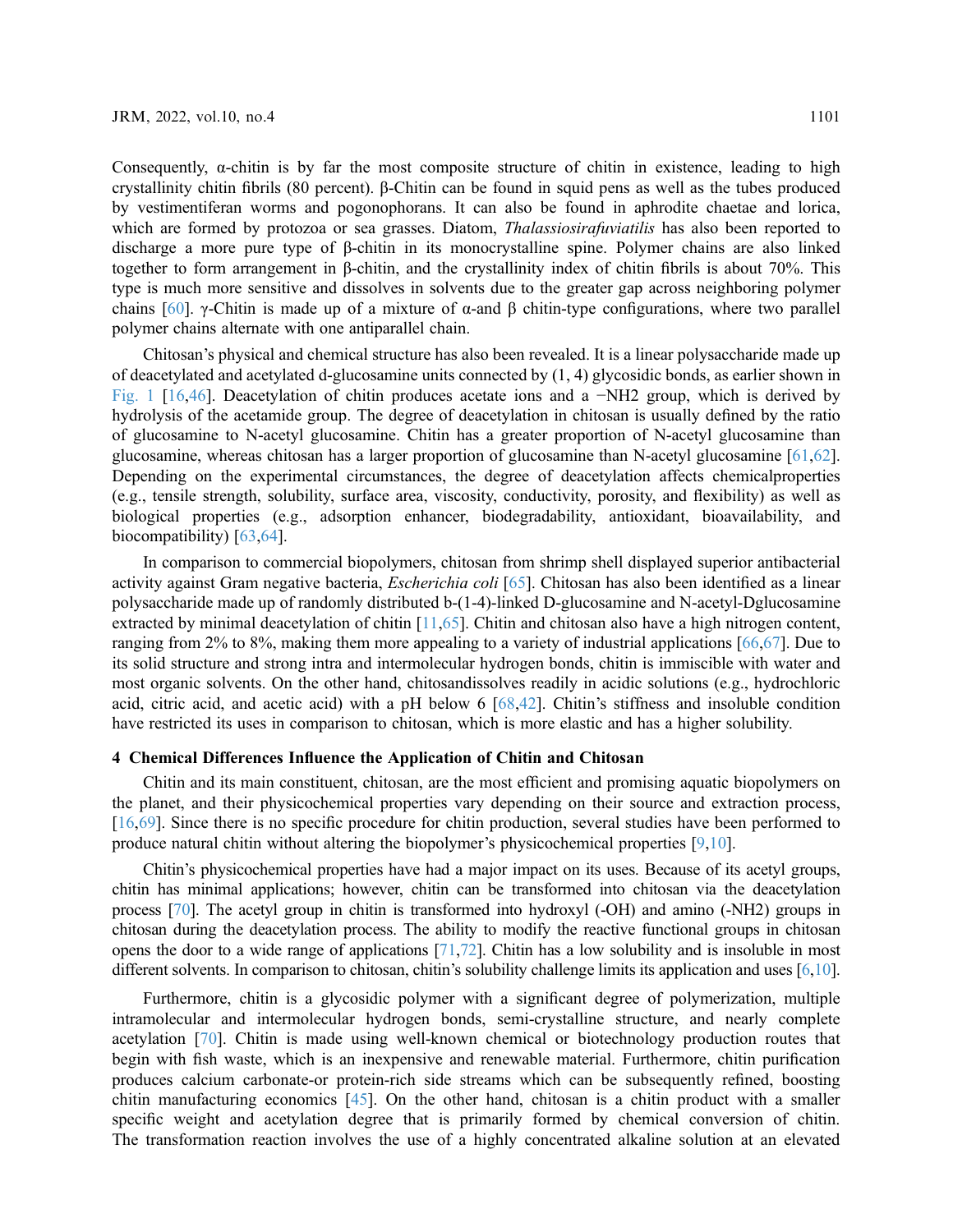temperature, making the process non-sustainable. Since the acetamido groups are configured in a transconfiguration with respect to the hydroxyl group at C3, harsh conditions are necessary [[73\]](#page-20-10).

In order to develop a more sustainable chitosan processing method, the enzymatic deacetylation of chitin under mild reaction conditions is recommended. The possibility of a cost-effective manufacturing process leads to the expectation that chitosan will have a brighter future than chitin, particularly in the treatment of effluent water [\[74\]](#page-20-11). In contrast to chitin, Younes and Rinaudostated that chitosan has a broader range of applications [\[75](#page-20-12)]. This is due to the fact thatamine grouphad high abundance and availability, as well as their lower intermolecular forces and acidic aqueous solubility. The low solubility of chitin, which results in less leaching and hence more frequent use in all media is indeed perculiar to it. However, processes and fictionalizations for increasing chitosan tolerance in acidic media have been defined: chitosan can be used as a powder, flakes, or gel in membranes or beads. Freeze-drying, ionotropic gelation, neutralization, crosslinking, and solvent evaporation are some of the gel preparation methods. At least one of the last four approaches includes measures that end in a stronger chitosan derivative, composite, or blend [\[76\]](#page-20-13). Notwithstanding, in acidic media, chitosan could be used as a condensed solution, allowing for homogeneous modification reactions or heavy metal adsorption at the free amine functionalities.

Similarly, the chitin's dense acetyl groups act as an electrostatic repulsion, preventing reagents from properly approaching nitrogen. Chitin's ineffective adsorption of heavy metal ions has been demonstrated [[77](#page-20-14)[,78](#page-20-15)]. Besides that, as in chitosan, the higher the degree of deacetylation, the higher the density of available primary amine groups, which are primarily responsible for the electrostatic interaction. Chitosan's higher proportion of amorphous regions improves availability and sorption capability, as well as making it ideal for a versatile linker between different colloids in coagulation/flocculation process [\[79](#page-20-16),[77\]](#page-20-14).

### 5 Preparation of Chitin and Its Subsequent Conversion to Chitosan

After cellulose, chitin is the most abundant natural polysaccharide which is predominantly found in crustaceous shells or cell walls of fungi, crustaceans, mollusks, arthropods, and some seaweed [\(Fig. 2\)](#page-5-0) [[50](#page-19-6)[,67](#page-20-4)]. Nevertheless, it has not been commonly used for industrial purposes because it is insoluble across many solvents, and it is comparatively difficult to separate in pure state from natural sources and to process in a repeatable manner within favorable economic conditions [\[35](#page-18-10)].

<span id="page-5-0"></span>

Figure 2: Sources of chitin and chitosan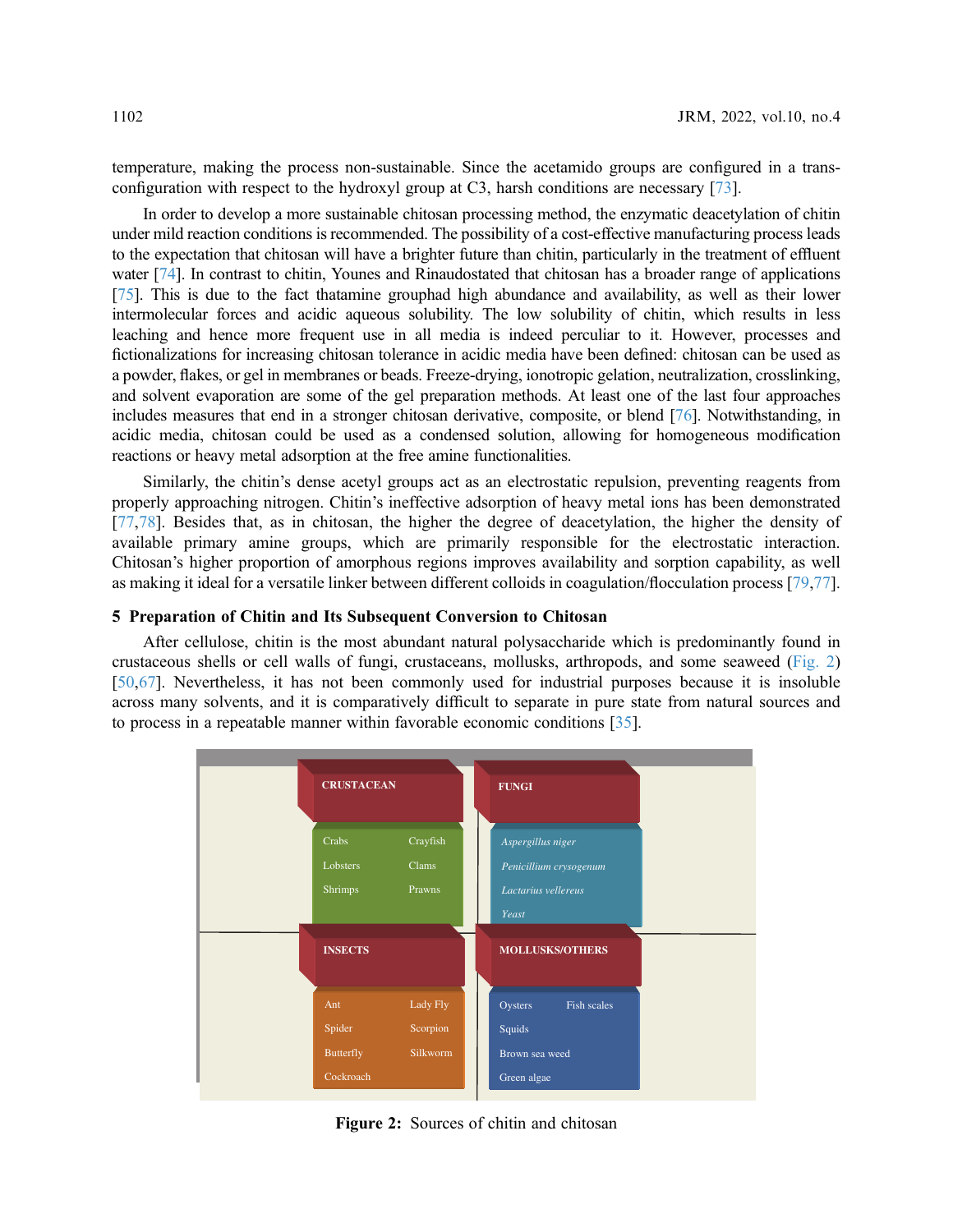In most cases, the production of chitin and chitosan comes under 4 basic processing steps. These include: deproteinization, demineralization, decolorization and deacetylation. The deproteinization involves the removal of protein using a strong base, while demineralization entails a step when calcium carbonates and calcium phosphates are removed using a strong acid. Furthermore, the removal of pigment and conversion of chitin to chitosan are referred to as decolorization and deacetylation respectively. Decolorization may be achieved using an alcohol e.g ethanol, while deacetylation process is accomplished using a strong alkali such as NaOH [\(Fig. 3](#page-6-0)) [[35\]](#page-18-10).

<span id="page-6-0"></span>

Figure 3: Conversion of chitin to chitosan [\[47](#page-19-10)]

Wang et al. [[80\]](#page-20-17) and Yang et al. [[81\]](#page-20-18) had presented a technique for deproteinizing crustacean chitin wastes using microorganisms or proteolytic enzymes ([Fig. 4](#page-6-1)). This allows for a more cost-effective processing of chitin and chitosan. The alkaline deacetylation of chitin with a powerful alkaline solution is the most common technique for extracting chitosan. The raw material is usually smashed, rinsed with water or detergent, and then chopped. Since the mineral content of the exoskeleton from different sources varies, alternative metrics can be used [\[82](#page-20-19)].

<span id="page-6-1"></span>

Figure 4: Standard protocols for chitin and chitosan extraction

Regardless of the source, deacetylation of chitin to yield chitosan is a challenging reaction due to chitin's low solubility across most solvents, necessitating large amounts of sodium hydroxide and heat. Chitin deacetylation usually happens in tandem with polymer chain depolymerization, reducing exposure to high molecular weight chitosan [\[83](#page-21-0)]. Di Nardo [\[83\]](#page-21-0) amorphizes commercially obtained chitin by milling it in a zirconia milling jar with a zirconia ball, which allows for easier access to the N-acetyl groups for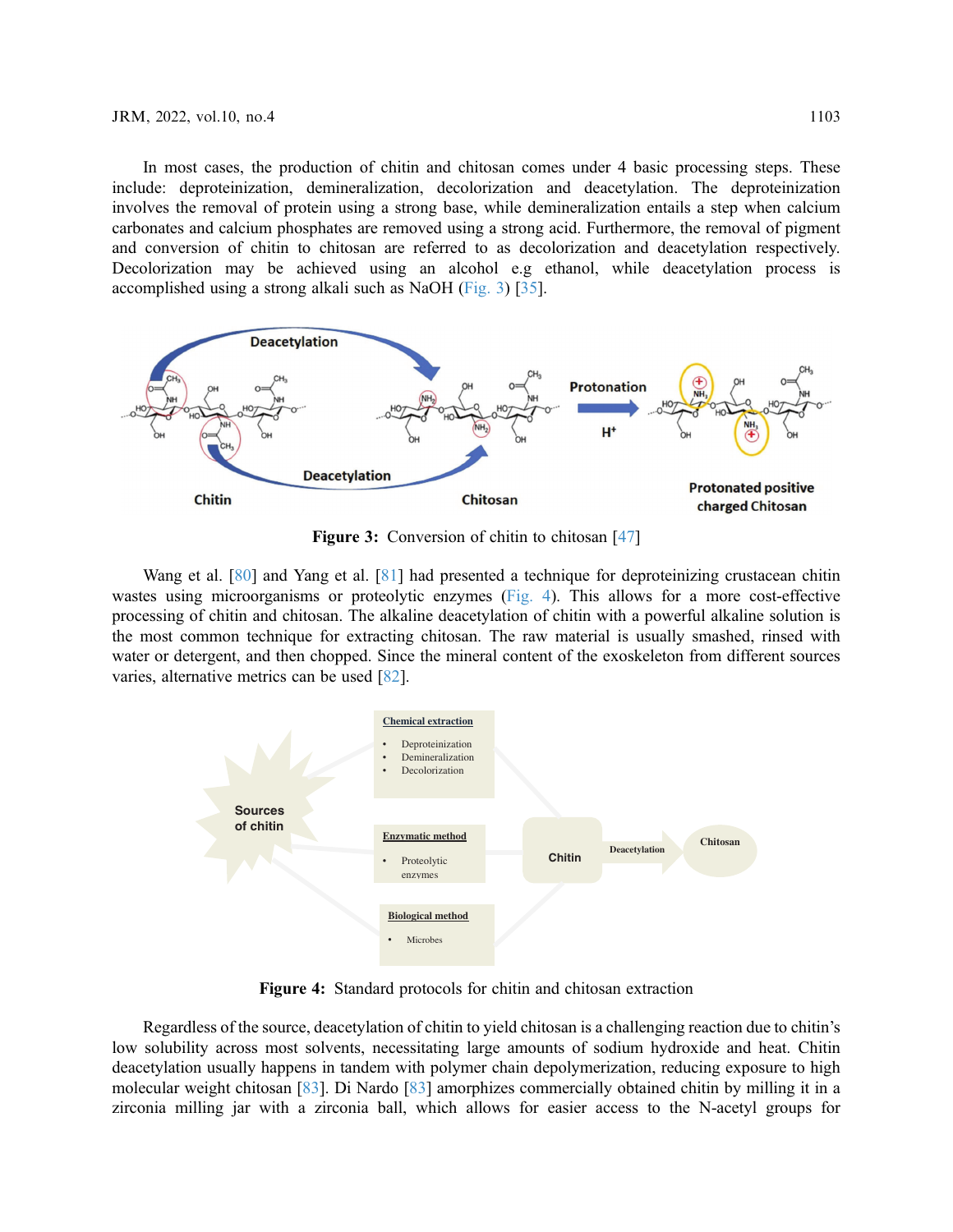deacetylation. The deacetylation was activated by homogeneously mixing the amorphized chitin with sodium hydroxide in a polytetrafluoroethylene jar with a zirconia ball. An ageing method using humiditycontrolled chambers of 43, 75, and 98 percent relative humidity was used because it was presumed that excessive moisture content would enable the depolymerization of chitin/chitosan. This makes it possible for a regulated water supply during the deacetylation step, reducing depolymerization [\[83](#page-21-0)]. This process has been shown to be flexible and appropriate to a variety of chitin sources, such as shrimp shell, crab, and lobster, fly larva, and fly larva treated with 1-ethyl-3methylimidazolium acetate [[84\]](#page-21-1).

Chitin was efficiently isolated from pupae shells and adult black soldier fly (BSF) via demineralization, deproteinisation, and decoloration techniques [[31\]](#page-18-6). By using a deacetylation process, the extracted chitins were efficiently transformed into chitosan. By adjusting the concentration, voltage, flow rate, and tip-tocollector range, commercial chitosan was electrospun into nanofibers. Fourier-transform infrared spectroscopy (FTIR) was used to analyse the spectral patterns and peaks relating to the stretching and vibrations of different functional groups, X-ray Powder Diffraction (XRD) to analyze the crystalline structure, Scanning electron microscope (SEM) to investigate the morphology, and Thermogravimetric Analyser (TGA) to study the thermal stability of the synthesised and fabricated materials. To quantify the level of acetylation and deacetylation, an elemental analysis was performed. To evaluate the consistency of the extracted substances, commercial shrimp chitin and chitosan were matched. The structure, crystallinity, and thermal stability of electrospun chitosan nanofibers were compared to bulk chitosan to determine how they had changed following the electrospinning phase.The highest optimized parameters for demineralisation and deproteinisation were 1 M hydrochloric acid (HCl), 100 min and 50°C for demineralisation and 1 M sodium hydroxide (NaOH), 10 h and 85°C for deproteinisation, accordingly, yielding the maximum final dry weight yields of 13% and 5% for pupae shells and adult BSF chitin. The chitins with a degree of acetylation of 115.1 percent for pupae shells and 91.5 percent for adult BSF are of suitable quality, according to the findings by elemental analysis. Furthermore, both chitosans with a deacetylation level of 67 percent for pupae shells and 69 percent for adult BSF are pure enough [\[85](#page-21-2)]. In contrast to most crustacean sources, the BSF is ideal for chitin and chitosan processing; it is not periodic in availability. The BSF pupa has a high yield, making it a high-potential commercial source of chitin and chitosan.

Chitosan is typically produced from shrimp shell waste at two deacetylation temperatures (90°C and 40°C) [\[86](#page-21-3)]. As opposed to chitosan processed at 40°C with a degree of deacetylation of 88 percent and a molecular weight of 353 KDa, the chitosan extracted at 90°C had greater physicochemical characteristics. Even though this process generated chitosan with a high degree of acetylation (DA), the high amount of heat needed made it unsustainable. Thus, more research is required to come up with a method for producing high-quality chitosan which needs less energy.

Other attempts have been made to establish more sustainable methods for chitin and chtosan preparation. Chitin can be converted to chitosan through an enzymatic or chemical process [[87,](#page-21-4)[88\]](#page-21-5). Chemical processes, on the other hand, are widely used for commercial chitosan production due to their suitability for large scale production. Alkali or acid are used to deacetylate chitin in the chemical process of deacetylation. As glycosidic bonds are sensitive to acid, alkali is suggested as a better option [[89\]](#page-21-6). Chitin deacetylationprocess can be carried out in a heterogeneous or homogeneous condition. In the heterogeneous phase, chitin is subjected to a strong alkaline NaOH solution for a few hours, resulting in an insoluble chitosan filtrate in the form of 85%–99% deacetylated chitin. Alkali chitin is made using the homogeneous method, which involves discharging chitin in a concentrated NaOH solution at 25°C for 3 h. At 0°C, the alkali chitin is suspended in ice cubes. This approach typically resulted in the development of soluble chitosan with an average DA of 48–55 percent. This method produces chitosan with a deacetylation degree of 100% and homogeneously dispersed acetyl groups along the chains after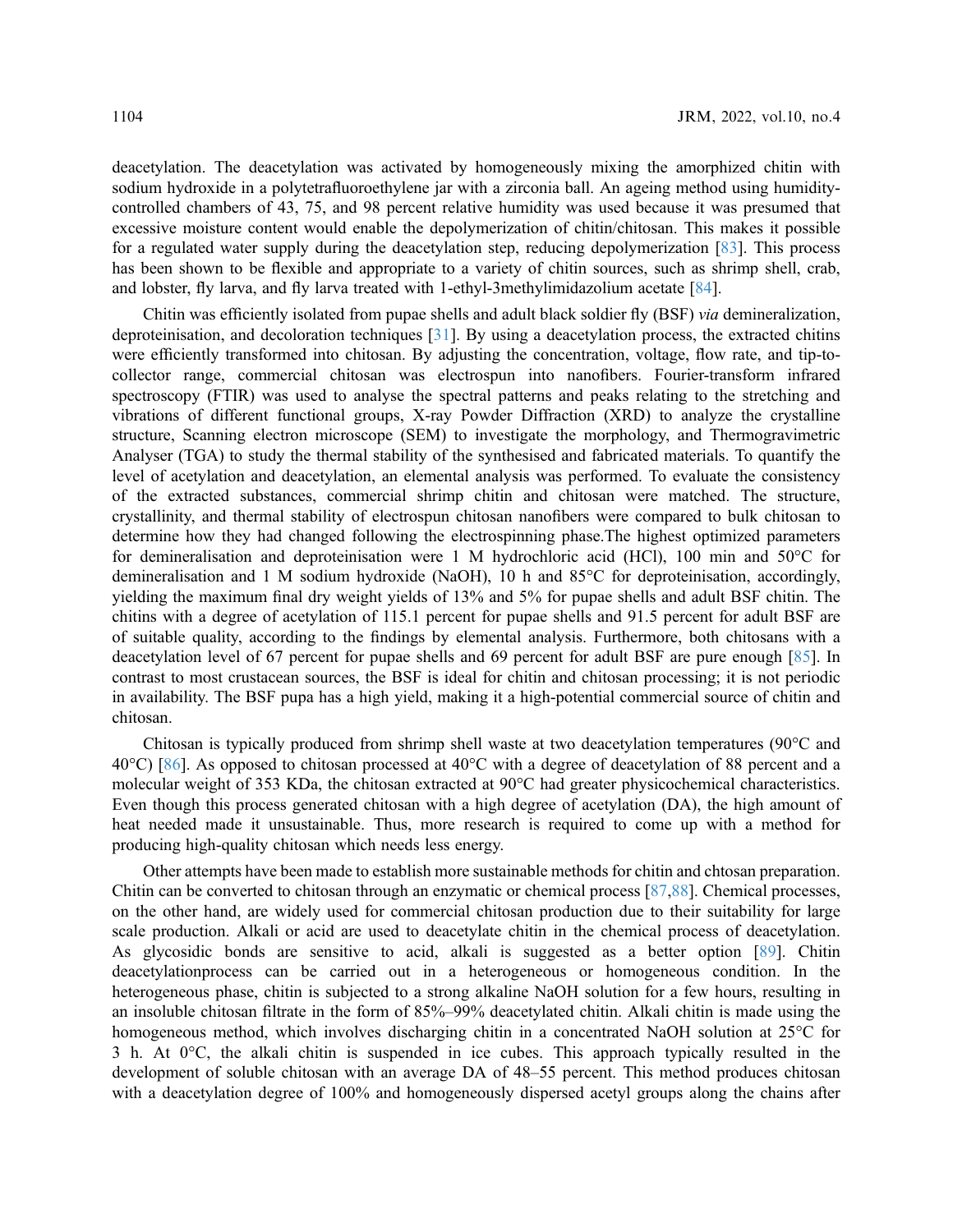58 h [\[88](#page-21-5)]. According to Aiba [[90\]](#page-21-7), the deacetylation reaction resulted in an unequal distribution of dglucosamine and N-acetyl-d-glucosamine residues along polymeric chains within heterogeneous conditions.

# 6 Previous Attempts towards Uncovering Potential Sources of Chitin and Chitosan

Numerous sources of crustacean chitin have been identified for decades and are still being discovered. Chemical treatments of shrimp shells were effective in obtaining chitin and chitosan. The impacts of various particle sizes (50–1000 mm) of the raw material on particle size, demineralization, deproteinization, and deacetylation of chitin, as well as the chitosan extraction method, were investigated. To extract chitin, a particle size range of 800–1000 mm was chosen. When compared to commercial biopolymers, the extracted chitin and chitosan from shrimp shell exhibit great antibacterial activity against Gram negative bacteria, Escherichia coli [\[17](#page-17-8),[18,](#page-17-9)[64](#page-20-1)].

The primary source of large scale chitin and chitosan today comes from marine orgsnism waste, mostly crustacean exoskeletons [\[8\]](#page-17-1). In 2016, the total worldwide supply of crustaceans for human utilization was projected to be 8 million tones [\[91](#page-21-8)], with 40% of waste exoskeletons [\[92](#page-21-9)] containing 15–40% chitin [[93\]](#page-21-10). Nevertheless, since industrial exploitation of crustacean begins in the spring after the spawning season, this makes the supply of fishery waste seasonal [[94](#page-21-11)]. Furthermore, the long-term viability of crustacean cultivation is presently being debated [[92,](#page-21-9)[95\]](#page-21-12).

Turunen et al. [[96\]](#page-21-13) found that the efficacy of biopolymer-based natural coagulants/flocculants (e.g., tannin, starch, chitosan) in the treatment of two related agricultural sewage with varying levels of phosphorus contamination and turbidity. At doses of 5–10 mL/L, tannin and chitosan  $(C_6H_{11}NO_4)$ n from crustacean shells (e.g.;crabs and prawns) coagulants ranked the highest. Chitosan is a biopolymer that has been shown in wastewater treatment to incorporate the characteristics of both coagulants and flocculants over time. This implies that the polymer's cationic properties can destabilize suspended colloids in solution, forcing them to coagulate and flocculate, resulting in increased flocs that can be filtered out.

According to a related study, chitin is typically obtained from the exoskeleton of crustaceans, especially shrimps and crabs, where  $\alpha$ -chitin is yielded [[97\]](#page-21-14). A more deacetylable form of chitin is the β-chitin. An essential source of this form of chitin is squid. Owing to the much weaker intermolecular hydrogen bonding as a result of the parallel structure of the main chains, β-chitin exhibit greater solubility, reactivity, affinity for solvents, and swelling than α-chitin [\[97](#page-21-14),[98\]](#page-21-15). The development of chitosan from crustacean shells collected as food waste is cost-effective, particularly if carotenoids are retrieved [[82](#page-20-19)].

Many researchers of chitin and chitosan have shown that crustaceans are the first choice as far as commercial sources of the biopolymer are concerned. The exoskeletons of mud crabs from Abbottabad were demineralized with 2 mol/dm<sup>3</sup> sulphuric acid  $(H_2SO_4)$  solution for 4 h and then deproteinized with  $2 \text{mol/dm}^3$  NaOH solution for 4 h at room temperature in hopes of finding a method of preparation and sources of chitin and chitosan from crustaceans. The output of raw chitin was 78 percent, and chitosan was obtained by deacetylating it with a 55 percent NaOH solution at 110<sup>o</sup>C for 4 h. The output of pure chitosan from the crab shell was 39% after precipitation [\[8,](#page-17-1)[19,](#page-17-10)[99](#page-21-16)]. Likewise, Ali et al. [\[100\]](#page-21-17) described shrimp, crabs, and lobsters as main sources of chitin and chitosan, but noted that the properties of chitosan varied depending on the degree of deacetylation and molecular weight. Arbia et al. [\[8\]](#page-17-1) reported that the amount of chitin differs from one crustacean organism to another, estimating that chitin extracted from crustacean crabs ranges from 60 to 70 percent. This review found significant differences in the methods for preparing chitin and chitosan among the various authors listed thus far. This has raised serious doubts about whether the effect on chitin and chitosan yields is due to the methodologies used rather than the differences in sources as stated by these scholars.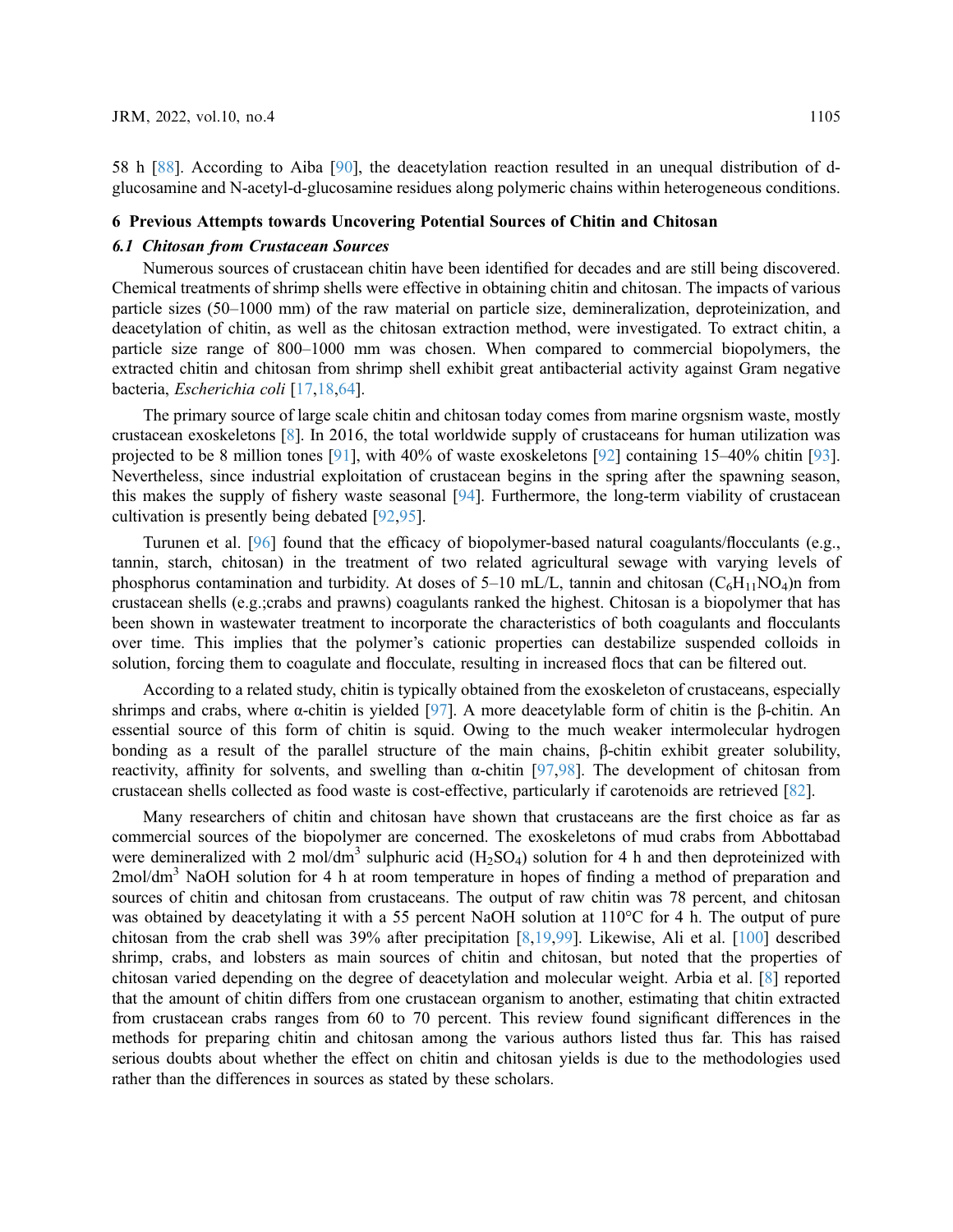Many countries with longer coastlines are now encouraging commercial farming of crustacean animals, the majority of which live in the sea. Indonesia is one of these nations. In the fields of agriculture, plantation, mining, and fisheries, Indonesia is abundant in mineral resources. Indonesia's geographical position also contributes to the vastness of the coastal region, resulting in enormous opportunities in the fishing field [[101\]](#page-21-18). Shrimp is one of the plentiful capture fisheries in the Province of West Nusa Tenggara (NTB), particularly in Lombok. Shrimp use has thus far been restricted to the contents for eating, with the shell or skin being discarded, resulting in waste and environmental contamination. The production of chitosan followed the usual conventional process of demineralization, deproteinization and deacetylation using HCL and NaOH, respectively [[82](#page-20-19)[,95](#page-21-12)]. The shaped chitosan weighed 0.1 gram (as many as five samples). Chitosan can be produced from compounds that contain chitin, such as crustaceans [[101](#page-21-18)].

Shrimp trading has a significant social and economic effect in Brazil, and its production produces a lot of garbage [\[102\]](#page-22-0). During processing, shrimp body is peeled and the head removed. This result to over fourty percent lost in the total weight of the shrimp. The processing and disposal of these shells is a perfect illustration of the fishing industry's pollution. Because of their foul odor and the insects they draw, the shells cause environmental concerns. Furthermore, due to the extreme untreated waste that is dumped, this condition can endanger human health. Chemical and microwave approaches were used to obtain chitin and chitosan from Pacific whiteleg shrimp, *Litopenaeusvannamei* garbage. The study found that a particle size of 32 mesh and six 5-min pulses were successful in deacetylation with a degree of 92 percent and a chitosan yield of 52.2 percent [[102](#page-22-0)–[104\]](#page-22-1). According to Elieh-Ali-Komi et al. [[69\]](#page-20-6), the exoskeleton of crustaceans posses varying degrees of chitin, protein, calcium carbonate, phosphate, lipid and ash; however, the proportion of these parameters differ with species ([Table 1](#page-9-0)).

<span id="page-9-0"></span>

| Source                                   | $%$ Protein | $%$ Ash | $%$ Chitin | $\%$ Moisture | % Lipid | Reference           |
|------------------------------------------|-------------|---------|------------|---------------|---------|---------------------|
| Shrimp shells                            | 32.77       | 32.46   | 36.43      | 45.65         |         | $\lceil 105 \rceil$ |
| Shrimp shells ( <i>P. longirostris</i> ) | 29.23       | 25.06   | 26.98      | 3.25          | 15.48   | $\lceil 8 \rceil$   |
| Crabs shells                             | 34.02       | 42.26   | 23.72      |               |         | $\sqrt{82}$         |
| Mussel shells                            | 16.68       | 66.58   | 16.73      |               |         | [106]               |
| Mussel shells                            | 9.99        | 23.25   | 23.25      |               |         | $[107]$             |
| Squid gladius $(L. \text{ vulgaris})$    | 36.52       | 2.57    | 31.2       |               | 0.32    | $\lceil 15 \rceil$  |

Table 1: Proximate composition and chitin content of some crustaceans

Some authors have started to recognize freshwater crustacean organisms to step away from the marine crustacean sources of chitin and chitosan that have gained so much attention so far. The freshwater crab is one of these species. Potamonalgerienseis a freshwater crab that belongs to the Potamidae family, and is the biggest of all freshwater crab families, with 95 genera and over 505 species [\[10](#page-17-3),[108](#page-22-2),[109](#page-22-3)]. P. algeriense is only present in three countries in North Africa: Morocco, Algeria, and Tunisia [[108](#page-22-2)]. In Morocco, this species has indeed been recorded from the Oued Laou watershed near Chefchaouen, the watershed of Moulouya in the northeast, and the Oued OumRbia watershed near Khenifra in the Middle Atlas. Despite its widespread penetration, P. algeriense has yet to be commercially assessed [[109](#page-22-3)]. For the first time, a standardized and updated chemical process is used to remove and characterise chitin from the shell of the freshwater crab species Potamonalgeriense [\[24](#page-17-15)]. Up to 62.12 percent of the ground shell was extracted after cooking, drying, and crushing. After demineralization of field crab shell, a harvest of 40.92 percent was achieved, though after deproteinization, a yield of 8.74 percent was gained. After decolorization, 8.27 percent of raw chitin was produced, with 5.89 percent of chitosan derived from crab shells [[24,](#page-17-15)[110](#page-22-4)[,111\]](#page-22-5).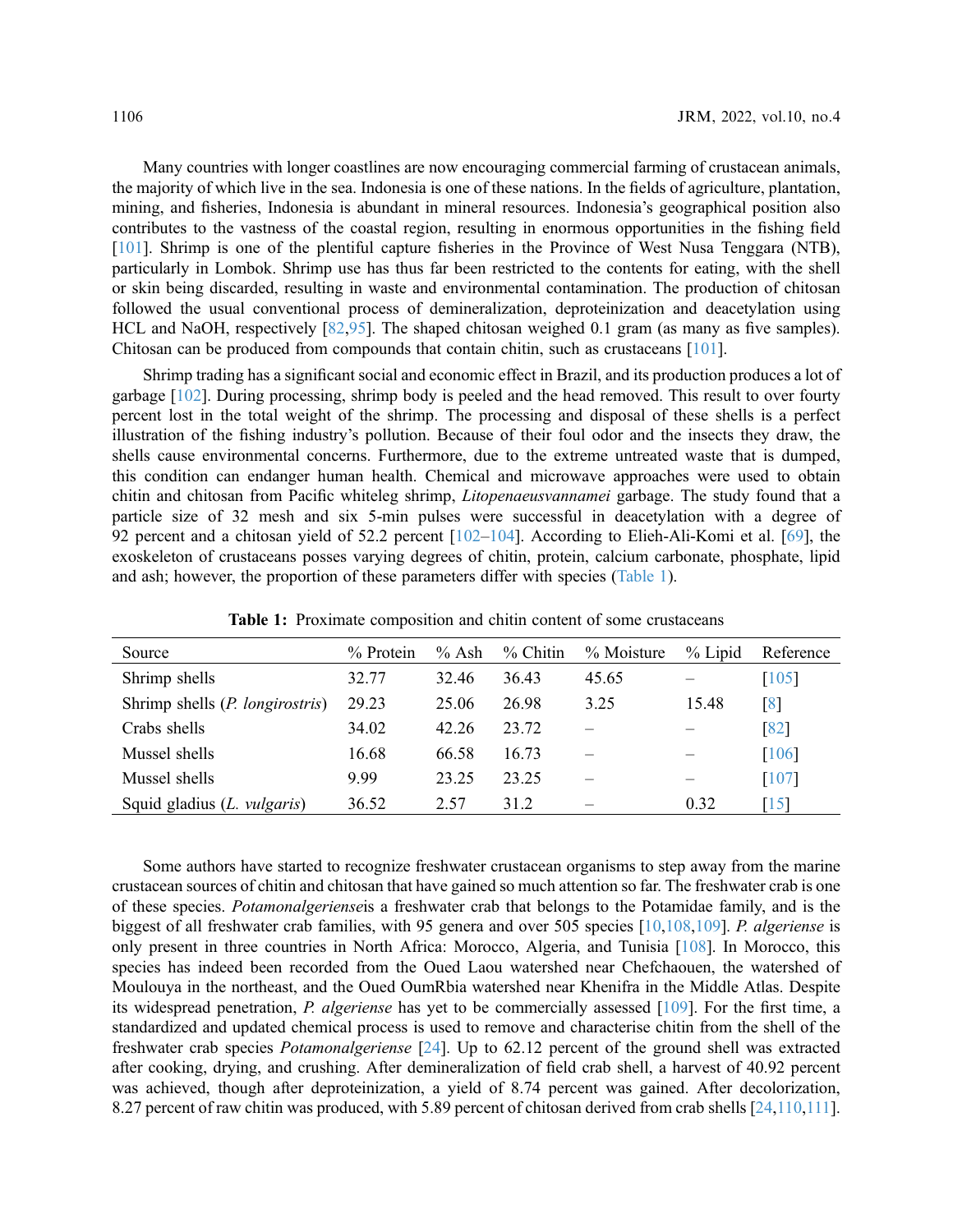Finally, another report on the crustacean source of chitin and chtosan worth mentioning in this review is on snow crab, *Chionoecetes opilio*. The shell waste of the snow crab and the northern prawn, *Pandalus* borealis was believed to harbor 17–32.2 percent of chitin [[112,](#page-22-9)[113,](#page-22-10)[108](#page-22-2)[,109,](#page-22-3)[114](#page-22-11)–[116](#page-22-12)]. The chitin content of blue crab has been estimated to be 14 percent. TheGrey shrimp, Crangoncrangon contains 17.8 percent chitin, whereas the speckled shrimp, Metapenaeusmonoceros did contain 4.5–7 percent chitin [[113\]](#page-22-10). Water fleas, tadpole shrimp, fairy shrimp (branchiopods), copepods, seed shrimp (ostracods), scuds (amphipods), water sow bugs (isopods), shrimp, crayfish, clams, and crabs are some of the crustaceans found in inland water bodies. This review discovered that only a few of these species, such as shrimp, prawns, and crabs, have been explored for chitin and chitosan production thus far. More research on other numerous species of freshwater crustaceans is therefore encouraged to identify other potential commercial sources of chitin and chitosan.

Braconnot [\[117](#page-22-13)] detected chitin from Agaricusvolvaceus, Agaricus acris, Agaricuscantarellus, Agaricuspiperatus, Hydnumrepandum, Hydnumhybridum, and Boletus viscidus [\[118](#page-22-14)]. Knorr [[33\]](#page-18-8) succeeded in making and isolating chitin and chitosan from the cuticles of insects and mushrooms during the nineteenth century. Hu et al. [[119\]](#page-22-15) devised a procedure for extracting fungal chitosan [\[42](#page-18-17)]. This procedure outlines the steps required for chitin production [[119\]](#page-22-15). Among the fungal classes studied for chitin and chitosan manufacturing are Absidiacoerulea, Absidia glauca, Absidiablakesleeana, Mucor rouxii, Aspergillus niger, Phycomycesblakesleeanus, Trichoderma reesei, Colletotrichum lindemuthianum, Gongronellabutleri and Pleurotussajo [\[120](#page-23-0)–[122\]](#page-23-1). The quantity of chitin in the fungal cell wall varies depending on the species, climatic circumstances, and age of the fungus, [\[4\]](#page-16-3).

In their study, Abdel-Gawad et al. [\[95](#page-21-12)] also stated that the breakthrough in the discovery of chitin was sequel to an experiment carried out on some fungi such as Agaricusvolvaceus, Acris cantarellus, Acris piperatus, Hydnumrepandum, H. hybridum, and Boletus viscidus. The fungi were made pure by bubbling through potassium hydroxide (KOH). This process was reported to aid the removal of pigments and proteinaceous substances [\[4\]](#page-16-3). This study, which was published in English by Children (1824), gained high public recognition. In another development; Lassaigne [[123\]](#page-23-2) purified *Coleopteran elytra* and Bombyx mori exuviae, and subjected the residue through potassium at hot conditions, yielding potassium cyanide, which although dangerous, unambiguously revealed the existence of nitrogen in chitin [[1](#page-16-0)]. The authors further confirmed the absence of chitin in higher mamals also emphasized that although Knorr [[33](#page-18-8)], came up with the term "chitin", he did not revealits identity.

Further research has been conducted in order to demonstrate the true identity of chitin visa-vis fungi, and a few discoveries have been reported. Chitin is a distinctive constituent of the mushroom taxonomic groups Zygomycetes, Ascomycetes, Basidiomycetes and Deuteromycetes [[44\]](#page-19-1). The Food and Agriculture Organization of the United Nations revised the global mushroom manufacturing in 2009. China is the largest producer (>1.5 million metric tonnes in 2007, with a 65 percent increase in ten years) [[95\]](#page-21-12). The United States and Canada came in second and third place, with 390,000 and 81,500 tonnes, respectively. Due to public knowledge about the health advantages of mushrooms in terms of prebiotics and polysaccharides, Israel and India demonstratedbest outputs over the aforementioned decade [[124](#page-23-3)]. The most widely planted mushroom for chitin production globally are *Auricula bisporus* (button mushroom), followed by Lentinus edodes (shiitake), Pleurotusspp (oyster mushrooms), Auricula auricula (wood ear mushroom), Flamulinavelutipes (winter mushroom), and Volvariellavolvacea (straw mushroom) [\[125\]](#page-23-4). Kalac [[126](#page-23-5)] and Muzzarelli et al. [\[124\]](#page-23-3) evaluated the chemical properties and nutritional value of European species of wild mushrooms. Even though fungi are a good source of chitin, recent research advances in their capability as a raw material source to produce essential medicinal products such as vitamins, pigments, lipids, glycolipids, polysaccharides, and polyhydric alcohols have also made them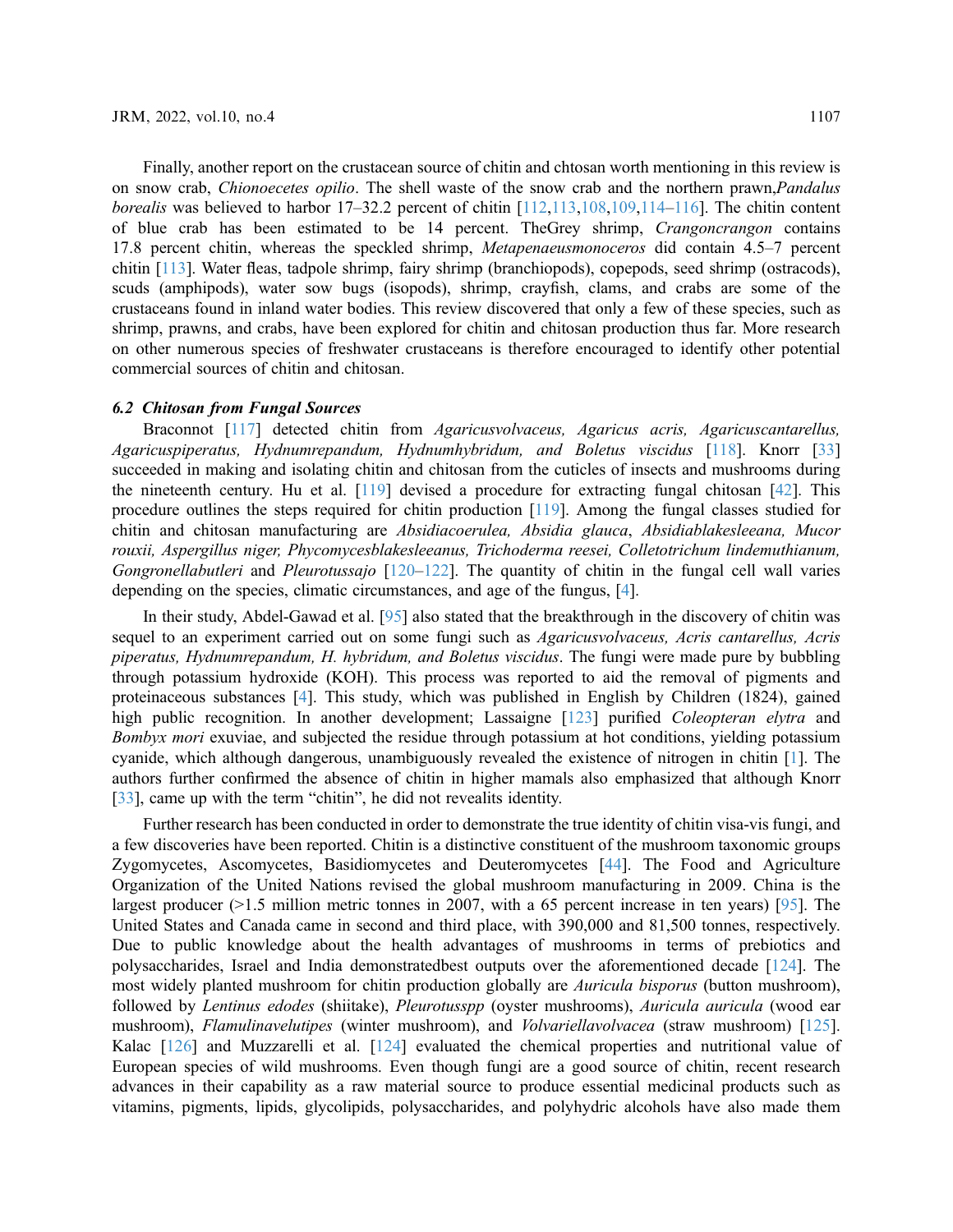less appealing as a commercial source of chitin and chitosan. Fungi such as Saccharomyces crevisiae can also be used in the production of leavened bread and fermented juices.

According to Jardine et al. [\[127\]](#page-23-6), chitin and chitosan are predicted to hit 4.2 billion US dollars by 2021 in the world market. These authors further added that chitin has so far shown a compound yearly growth rate of only fifteen percent. This has necessitated the development of new sources of chitin to overcome the rising demand. Fungi are the second most common source of chitin after crustaceans. Several studies have concentrated on fungi and their economic value, as they have gained popularity as a vegan alternative to chitin and chitosan [[95\]](#page-21-12). Chitin accounts for 1 to 15% of the weight of fungal cell walls and its composition is similar to that of crustaceans [[128](#page-23-7)]. Chitin is commonly represented in different fungal phyla like Basidiomycota, Ascomycota, and Zygomycota, despite the fact that it is not found in all fungi [[128\]](#page-23-7). To extract chitosan from fungal chitin, comparable to crustacean chitin, extreme conditions are needed. Chitosan, on the other hand, can be extracted directly from the cell wall of certain fungal species without the need for acetyl group cleavage. Absidia spp. (zygomycetes), A. niger (ascomycetes), rouxii (zygomycetes), Rhizophusoryzae (zygomycetes), and Lentinus edodes (basidiomycetes) are among the most studied species for direct chitosan processing [\[121,](#page-23-8)[122](#page-23-1),[129](#page-23-9),[130](#page-23-10)]. Despite this, industrial-scale processing of fungal chitin and chitosan is yet to be achieved [[96\]](#page-21-13).

In light of their (chitin and chitosan) rising demand, the need for industrial production of fungal species to satisfy other conflicting priorities as well as provide an adequate quantity for chitin and chitosan production has arisen. Fungal biopolymers have several characteristics that make them superior to biopolymers derived from marine waste. Chitin and chitosan are not found in all fungal species' cell walls. Chitin and chitosan are found in the cell walls of Basidiomycetes, Ascomycetes, Zygomycetes, and Deuteromycetes, among other fungi [\[4,](#page-16-3)[5](#page-16-4)]. Furthermore, fungal chitin and chitosan will provide nonseasonable and reliable raw material sources as well as consistent product characteristics [[13](#page-17-5)].

Chitin is commonly found in several fungi groups, namely Ascomycetes, Basidiomycetes, and Phycomycetes [[4](#page-16-3)]. Fungal chitin is also found in the functional membranes and cell walls of mycelia, stalks, and spores. Nevertheless, has been reported absence in some fungi, and may also be missing in similar species. Chitin has been recognised as a main element in primary septa in both mother and daughter cells in Saccharomyces cerevisiae [[131](#page-23-11)]. A few mushroom species have been highly toxic and lethal including eathcap (Amanita phalloides), Death cap fungus (Conocybefilaris, Conocybefilaris), Webcaps (Cortinarius species), Webcap mushroom, Autumn skullcap (Galerinamarginata) mushroom, Destroying angels (Amanita species), Podostromacornu-damae (Lepiotabrunneoincarnata) [\[132\]](#page-23-12). Despite the fact that these species are not edible and may be less competitive in their use, their utilization as a possible commercial source of chitin should be approached with caution due to their highly poisonous nature.

To emphasize the causes of the increasing demand for fungal chitin and chitosan, Abdel-Abdel-Gawad et al. [\[95](#page-21-12)] stated that chitosan produced by fungi has outstanding physico-chemical characteristics to that produced by conventional crustacean sources. Chitosan was extracted from Aspergillus niger biomass under various alkali deproteinization environments, and the effect of alkali concentration, temperature, and time on chitosan output, degree of deacetylation (DD), and molecular weight was investigated using a Box-Benhken experimental design (MW). Various sets of processing factors resulted in chitosan with various physico-chemical characteristics. The highest performance combinations of responses were then predicted using the desirability function. The best resolution permitted for chitosan recovery with a yield of 7.0 percent (w/w), DD 83.64 percent, and MW 2.70–104 Da, all of which were close to the expected amounts.

Due to the extreme seasonal and restricted supply of crustacean shells, the expensive demand, and ambiguous physico-chemical characteristics such as protein contamination, inconsistent levels of deacetylation, and high molecular weight, the conventional method of chitin and chitosan production has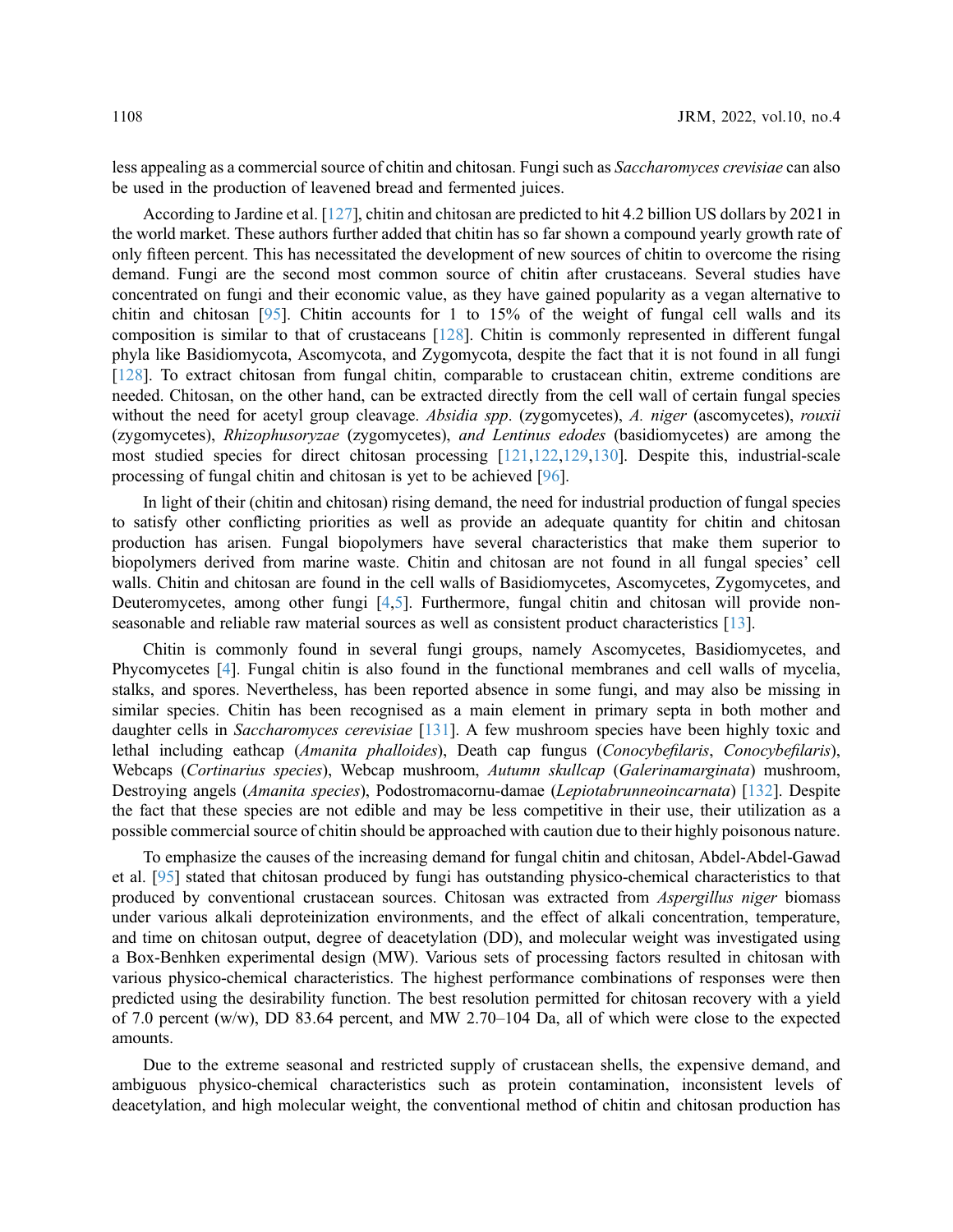restricted potential for industrial adoption [[133](#page-23-13)]. Fungal chitosan has been the subject of recent studies [\[134\]](#page-23-14). Chitosan produced from fungi developed within controlled circumstances has a higher chance of being reliable. The material sources of fungal chitin are easily accessible at any time of the year. These biomass materials may be harvested at low cost by simple fermentation. It is customary with crustacean and other sources of chitin to undergo deminerization to obtain chitosan. However, Dhillon et al. [\[134\]](#page-23-14) reported that production of chitosan from fungal sources does not require deminerization process. These authors further added that only mild treatment with alkali and acid is enough to obtain good quality chitosan thereby making it a green process.

Fungal chitosan also contains no allergenic shrimp protein and has a medium-low molecular weight with greater bioactivity. The methods for producing chitosan from fungi, on the other hand, have not been expanded to an industrial standard. Rhizopus oryzae, Mucor rouxii, Absidia glauca, Aspergillus niger, Gongronellabutleri, Pleurotussajor-caju, and Lentinus edodes have all had their mycelium studied as a potential source of chitosan [[84\]](#page-21-1). A. niger biomass was used in research to optimise chitosan output. Numerous efforts to grow fungi solely for the purpose of maximising chitosan performance have been made, with yields ranging from 2.0 percent to 12.7 percent depending on a variety of variables such as fungal strain, fermentation process, temperature, and culture media composition [\[95](#page-21-12)].

Insects have long been regarded as a reliable food source, with 2 billion people worldwide eating 1900 diverse species of insects for human nutrition [\[135\]](#page-23-15). Southeast Asia, the Pacific, Sub-Saharan Africa, and Latin America represent major insect consumers. Insects contain 30–45 percent protein, 25–40 percent fat, and 10–15 percent chitin in total [\[30](#page-18-5)].

According to a study by Spranghers et al. [[30\]](#page-18-5), between 1998 and 2020, nearly 67 scientific studies with the phrases "insect chitin and chitosan" were printed and classified in scientific journals and databases. Most of the studies were conducted in Turkey (28 percent), China (24 percent), and South Korea (7%), accounting for 59 percent of all reported scientific studies, whereas 4% of the studies were conducted in Egypt, Iran, Russia, and Brazil, and 3% of the research was conducted in Japan, Poland, Malaysia, and India. Just only one study was found in Mexico, Spain, Slovakia, Italy, Thailand, Bulgaria, and Belgium [\[132\]](#page-23-12).

The chitin polymer has been discovered in the integuments of arthropods, nematodes, and mollusks, as well as the gut linings of insects, as a building element. Chitin is normally extracted from the exoskeletons of arthropods' chitin-based tissue with 30 percent to 40 percent protein, 30 percent to 50 percent calcium carbonate, and 20 percent to 30 percent chitin [\[136\]](#page-23-16). Tenebrio molitor chitosan was contrasted to crustacean chitosan (Penaeus monodon) for antimicrobial capability against various pathogenic microorganisms of interest in food security. Pathogenic bacteria, Salmonellasp and was found to be by far the most resistant bacteria, and insect-derived chitosan was less effective than crustacean-derived chitosan, particularly against Salmonellasp [[137](#page-23-17),[138](#page-23-18)]. Insects are a credible alternative source of chitin, but due to scarcity, they have not been used in the past. Insect cultivation, on the other hand, is currently being heavily conducted for the long-term production of animal feed. Huge quantities of insect biomass and chitin-rich industrial byproducts such as exuviae and exoskeletons are becoming more widely available [[95\]](#page-21-12).

Deacetylation of chitin, which is found in the exoskeletons of crustaceans and insects, as well as in the cell walls of many of these fungi and some algae, is used to make chitosan on a large scale [\[139\]](#page-23-19). Though its main source of chitin is crab, prawn, crayfish, and shrimp residues [\[139\]](#page-23-19), insect chitosan is essential because insects serve as a reliable source of protein [[138\]](#page-23-18). This means that commercial insect processing will not only solve the problem of having a reliable source of chitin and chitosan, but it will also solve the problem of having a reliable source of chitin and chitosan. It will also deal with the issue of malnutrition in human diets.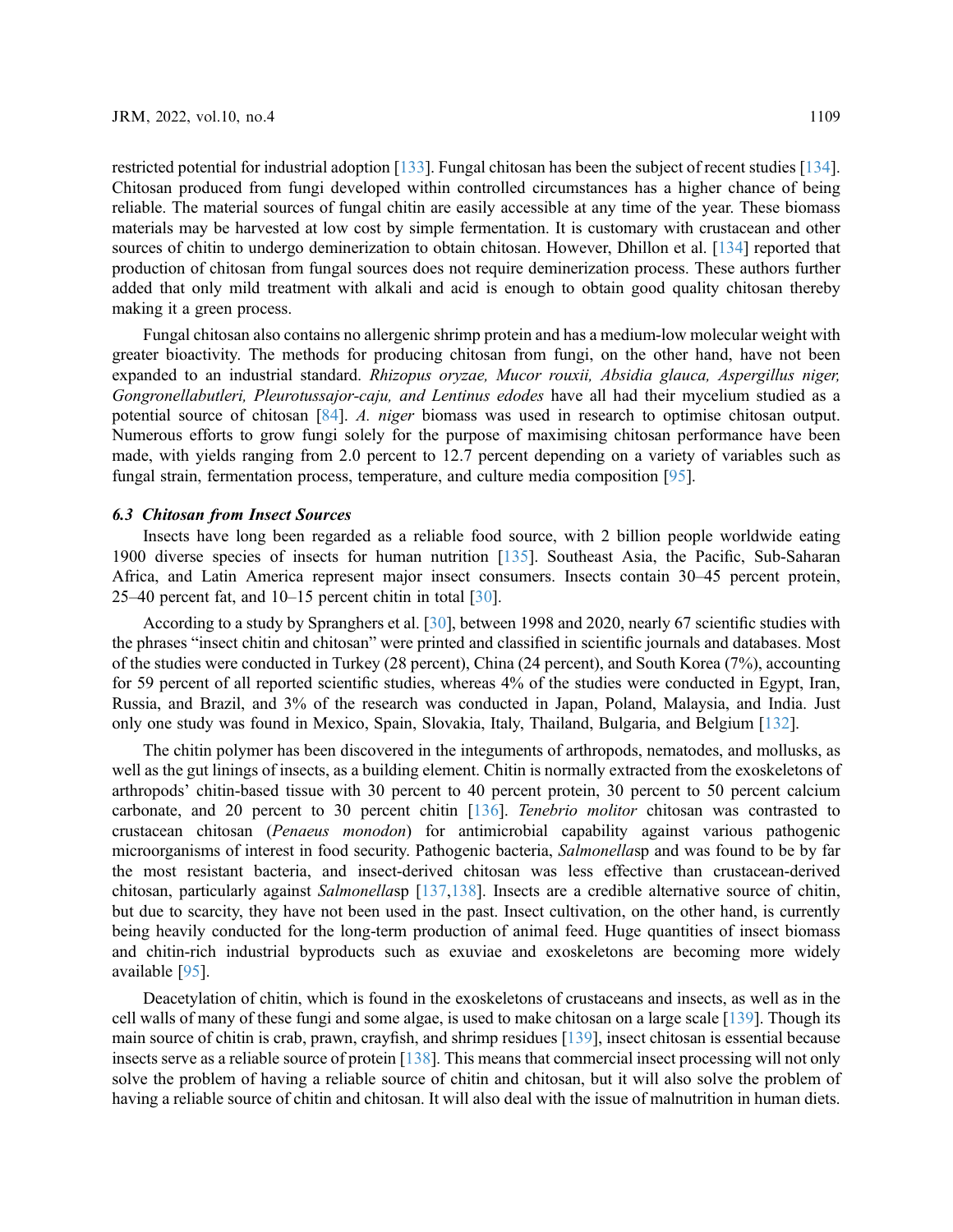In particular, a variety of studies have been conducted using insects to demonstrate their viability as chitin and chitosan sources [\(Table 2\)](#page-13-0). In several parts of the world, the Field cricket, Gryllusbimaculatus is eaten as a delicacy [\[64](#page-20-1)]. Nowak et al. [[65](#page-20-2)] characterised the chitosan obtained from Field crickets and to determine its possible use in the increasing functional market, the molecular mass of Field cricket chitosan was less than that of industrial chitosan. Nevertheless, the DA, FTIR, and XRD spectra, on the other hand, were all quite close. The Field cricket chitosan had a better particle size (208.27 3.47 nm), zeta potential (35.72 1.29 mV), and polydispersity index (PDI: 0.27 0.03) than the industrial chitosan. Chitin makes up about 5.1 percent of the dry weight of crickets,. About 2.04 g of chitin was obtained from 40 g of dried cricket powder as a raw material, yielding a chitosan yield of 41.75 percent [[64\]](#page-20-1). Based on the species, the chitin level in crustacean shells used for industrial chitin ranged from 7 to 40%  $[140]$  $[140]$ . As a result, if the output could be increased, Field cricket (G. bimaculatus) would be a viable choice for commercial purposes as a source of chitin and chitosan [[64\]](#page-20-1).

<span id="page-13-0"></span>

| Source (insect)                                  | Yield        |                | Reference           |
|--------------------------------------------------|--------------|----------------|---------------------|
|                                                  | Chitin(%)    | Chitosan $(%)$ |                     |
| Silk worm                                        | <b>NA</b>    | 3.1            | [141]               |
| Flour moth                                       | $9.5 - 10.5$ | NA             | $[142]$             |
| Argynnis pandora                                 | 22           | <b>NA</b>      | $\left[22\right]$   |
| Hawk mouth (Clani sbilineata)                    | NA           | 95.8           | [143]               |
| Meal worm (Tenebrio molitor)                     | NA           | 2.5            | [144]               |
| Comb-clawed beetle (Omohlus spp)                 | NA           | NA             | $\lceil 145 \rceil$ |
| White-grub cockchafer (Melolontha melolontha)    | $13 - 14$    | <b>NA</b>      | [19]                |
| Water scavenger beetle (Hydrophilus piceus)      | $19 - 20$    | 74             | [19]                |
| Colorado potato beetle (Leptinotar decemlineata) | 7            | 67             | $\lceil 18 \rceil$  |
| Dung beetle (Catharsius molossus)                | 17           | 24             | $[146]$             |
| Large ground beetle (Colosoma rugosa)            | NA           | NA             | $[147]$             |
| Dark black chafer beetle (Holotricia parallela)  | 15           | NA             | [148]               |
| Mealworm beetle (Zophobas)                       | 4.6          | 80             | $[137]$             |
| Lucanus cervus                                   | 10.9         | NA             | [149]               |
| Polyphylla fullo                                 | 11.3         | NA             | [149]               |
| Grasshopper                                      | NA           | 5.7            | [150]               |
| Mexican katydid (Pterophylla betrani)            | 11.8         | 58.8           | $[151]$             |
| Morocan locust (Dociostaurus maroccanus)         | 14           | 77.9           | $\lceil 152 \rceil$ |
| House cricket (Brachytrupes potentosus)          | 7.1          | 5.8            | $[15]$              |
| Celes variabilis                                 | 11.8         | 58.8           | $[21]$              |
| Calliptamusbarbarus                              | 20.5         | 75             | $\lceil 22 \rceil$  |
| Ailopus simulatrix                               | 5.3          | NA             | $\lceil 22 \rceil$  |
| Two spotted field cricket (Gryllus bimaculatus)  | <b>NA</b>    | <b>NA</b>      | $\lceil 153 \rceil$ |

Table 2: Insect sources and potential yield for chitin and chitosan

(Continued)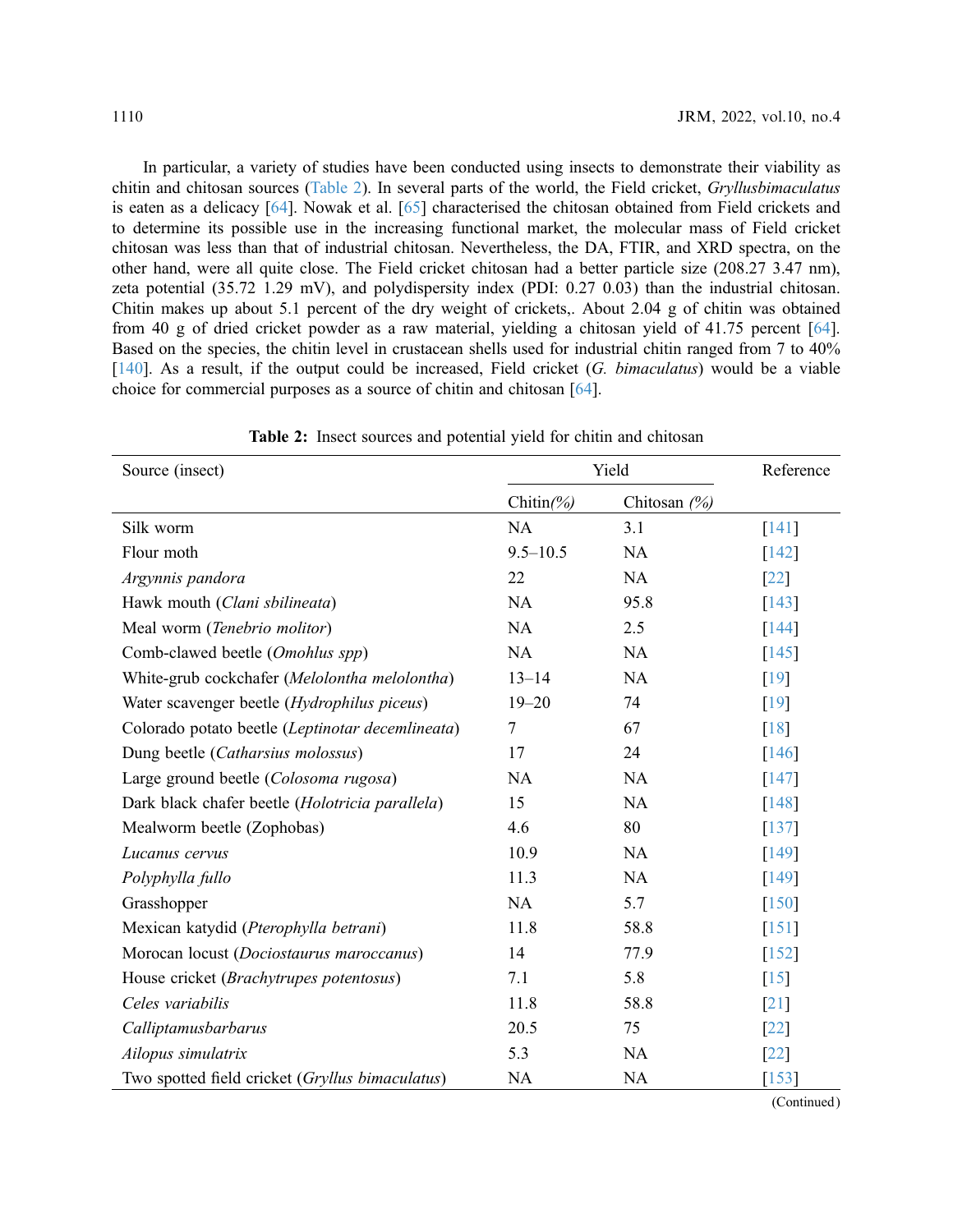| Table 2 (continued)                   |           |                |                     |
|---------------------------------------|-----------|----------------|---------------------|
| Source (insect)                       | Yield     |                | Reference           |
|                                       | Chitin(%) | Chitosan $(%)$ |                     |
| Desert locust (Schistocerca gregaria) | 22.5      | 55             | [148]               |
| Blattela germania                     | 4.4       | 3.6            | $[154]$             |
| Periplaneta americana                 | 3.4       | 2.1            | $\lceil 153 \rceil$ |
| Cicada lodosi                         | <b>NA</b> | 5.0            | $[155]$             |
| Musca domestica                       | 9         | <b>NA</b>      | [156]               |
| Hermetia illucens                     | 7         | 32             | $[157]$             |
| Apsis melifera                        | 8.8       | NA             | $[158]$             |
| Vespa crabro                          | 2.2       | NA             | $\lceil 145 \rceil$ |

Note: NA: Not applicable.

Insects are also a viable and reliable source of chitin and chitosan, even though little attention has been given to them so far [\[159\]](#page-25-0). Insects have certain benefits over crustaceans in that they are not seasonal and can be readily breed due to their high fertility and reproductive rate [[150](#page-24-10)]. Additionally, insect breeding centres are springing up all over the world [\[135\]](#page-23-15). Insects can be used as a viable option for crustaceans as a source of chitin and chitosan for larger ecological and economic sustainability as bioconverterswhich arereared for organic waste management and animal feed processing [\[160\]](#page-25-1). Centipedes [\[18](#page-17-9)[,159\]](#page-25-0) and woodlice [\[19](#page-17-10)[,145\]](#page-24-5) have been studied as chitin sources. Wide centipede body parts are well suited to the creation of threedimensional chitin rings [[145](#page-24-5)]. Chitin has also been isolated from poriferans [[161](#page-25-2)], bryozoans [[21\]](#page-17-12), tardigrades [[162](#page-25-3)], and insectivorous bat guano [[19,](#page-17-10)[20,](#page-17-11)[162\]](#page-25-3).

A new source of insect chitin has been suggested in a new study by Jang et al. [[49](#page-19-5)]. For demineralization and deproteinization, 1M HCl and 1M NaOH were used to extract insect chitin from cicada sloughs. The oxidising agent, 6 percent sodium hypochlorite, was used to extract the brown colour of this chitin from cicada sloughs. The insect chitin isolated from cicada sloughs was known to have a greater percentage yield than the chitin obtained from rice-field crab shells. Crab, shrimp, and krill shells, which are waste from the production of ocean food, are the conventional commercial sources of chitin. Chitin has lately been collected from unusual sources, such as insects and fungal mycelia [[148](#page-24-8)[,158](#page-25-4)[,152,](#page-24-12)[163](#page-25-5)[,164\]](#page-25-6). Despite this, few studies on the preparation and characterization of insect chitin have been conducted.Crab and shrimp chitin has been the subject of most previous research. Regrettably, research on the composition of insect chitin has just recently been conducted on the cuticle of beetles and the pupa exuvia of silkworms (Bombyx mori)  $[164]$  $[164]$  $[164]$ . Other insect chitin sources include honeybees (Apis mellifera)  $[158]$ , bumblebees (Bombus terrestris), scorpions, worms, brachiopods, ants, and cockroaches [\[163](#page-25-5)], scorpions, spiders, brachiopods, ants, and cockroaches [[165](#page-25-7),[149](#page-24-9)[,166\]](#page-25-8), the chitin monomer of the silkworm had a molecular weight of  $C_8H_{13}O_5N = 203$  [\[47](#page-19-10)].

Further research into the comparative advantages of insect-derived chitin and chitosan over conventional sources reveals that chitin is a major biopolymer among the different components in insects [\[156\]](#page-25-9), and that extracting chitin and chitosan from insects is more beneficial in terms of extraction techniques, chemical consumption, time, and output as compared to traditional sources [[151](#page-24-11)]. Conversely, the amount of chitin in each species varies depending on its life cycle. Adult Tenebrio molitor and Hermetiaillucens species generate up to 5% chitin, while pre-pupa/pupa stages of black soldier flies, Tebo worms, Turkestan cockroaches, and house flies produce 21, 11.1, 6.7, and 11.9 g/kg of chitin  $[167]$  $[167]$  $[167]$ .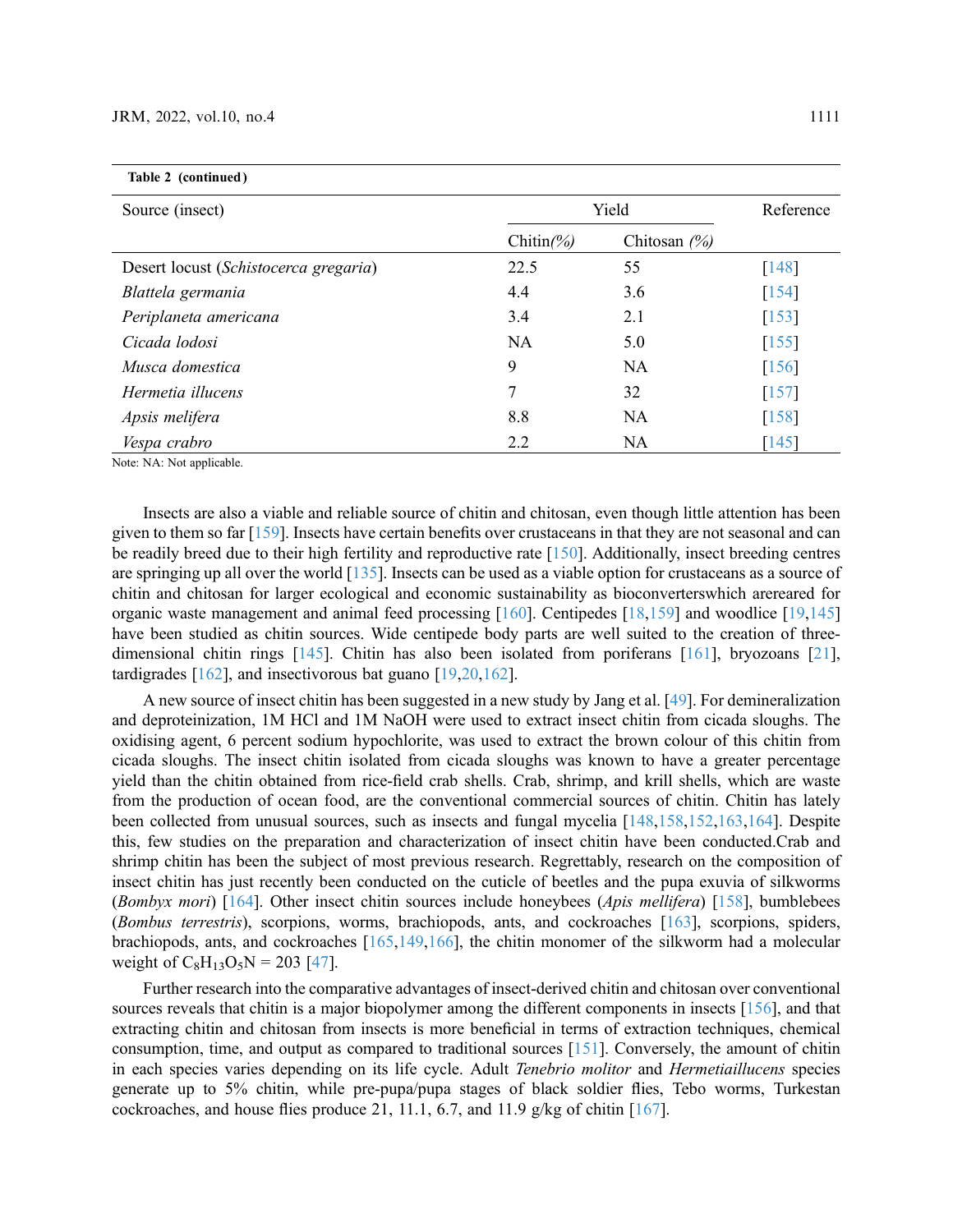According to Huet et al. [\[168\]](#page-25-12), chitin of various purity grades (45 percent, 89.7%, and 93.3 percent) were efficiently extracted and thoroughly physicochemicallycharacterised from Bombyx eri larvae.The recorded information revealed that insect chitins had identical crystallographic structures, thermal stability, and degree of acetylation (>87 percent) to commercially accessible and isolated-chitin from shrimp shell. The crystallinity indexes (66 percent vs. 75 percent for shrimp chitin) and morphological structures were the most significant variations. Insects are a useful protein source that is easily accessible for human and animal consumption, making them a promising substitute or supplement to feed the world's rising population [[169](#page-25-13)]. In this context, the United Nations' Food and Agriculture Organization (FAO) and the European Community unanimously implemented the use of insects as animal biomass for food and feed (farm fish), promoting insect farming as a new source of proteins [[135](#page-23-15)[,170](#page-25-14)]. This development can thus be used by commercial chitin and chitosan manufacturers to identify possible sources of chitosan from a variety of insect classes.

Insects are eaten and a component of the diets of at least 2 billion people, with over 1900 insect species recorded and used for human consumption [\[135](#page-23-15)[,171\]](#page-25-15), especially in Southeast Asia and the Pacific, Sub-Saharan Africa, and Latin America [\[135,](#page-23-15)[171,](#page-25-15)[172\]](#page-25-16). It is worth noting that insect chitin contains less calcium carbonate (6%) than crustacean chitin (30–50%), allowing for easier extraction and a more ecosustainable process [\[173\]](#page-25-17). Over the last few years, numbers of scientific papers have been published on the processing of chitin and subsequent conversions into bioproducts or biomaterials from various insect species and sections of their bodies [\[19](#page-17-10),[21,](#page-17-12)[22,](#page-17-13)[48](#page-19-4),[147](#page-24-7)[,153,](#page-24-13)[174](#page-25-18)[,175\]](#page-26-0).

Some microalgae species can possess chitin and even chitosan in their cell walls  $[23,176,177,178]$  $[23,176,177,178]$  $[23,176,177,178]$  $[23,176,177,178]$  $[23,176,177,178]$ . As a result, Żółtowska-Aksamitowska et al. [\[179\]](#page-26-4) developed a screening method for precisely detecting each of these polymers among the large variety of microalgae species in Greenaltech's library in order to test these hypotheses.Native chitins and chitosans have been discovered in many genera according to this screening process. The isolation and physicochemical characterization of chitins and chitosans from Chlorella sp. were used to support the technique. Simultaneously, the enzymatic deacetylation mechanism underlying Chlorella's natural development of chitosan was investigated, with a focus on identifying active chitin deacetylases. Eventually, the antimicrobial, wound healing, and nanocapsule-forming properties of microalgal chitosans were investigated as part of an exploratory biofunctional analysis. These activities are demonstrated the utility of microalgal chitin [[179](#page-26-4)].

Other experiments investigating the green microalgae and yeast cell walls [\[180,](#page-26-5)[177](#page-26-2)], marine diatoms, coralline algae, and mollusks by chemical processes using strong acids and bases [\[7](#page-17-0)[,24](#page-17-15)[,25](#page-18-0),[111,](#page-22-5)[133\]](#page-23-13), also yielded positive results of chitin and chitosan. These sources of chitin and chitosan outperformed crustacean chitin and chitosan. However, unlike the extraction of chitin and chitosan from algae sources mentioned so far in this study, no other methods other than chemical processes have been attempted.

Finally, fish scales have recently gained recognition as a possible source of chitin and chitosan [\[177\]](#page-26-2). Organic chitosan generated from fish scales and food-grade chitosan were studied as possible corrosion inhibitors on ASTM A36 iron in a 3.5 percent NaCl solution using the potentiodynamicpolarisation process. The analysis found that food-grade chitosan and chitosan synthesised from fish scales also prevented the corrosion of ASTM A36 iron in a 3.5 percent NaCl solution. The chitosan's action and ability were unaffected by the source of the chitosan. The two forms of chitosan had an effective level of 3000 ppm [[181\]](#page-26-6). This review shows that the use of fish scale in the development of chitin and chitosan is a field that has yet to receive adequate attention. Largeamount of wastes containing various types of fish scales, which are typically produced by fish processing industries, may be used as commercial sources of chitin. Additionally, it is necessary to determine which fish species and scale types are the best sources of chitin and chitosan.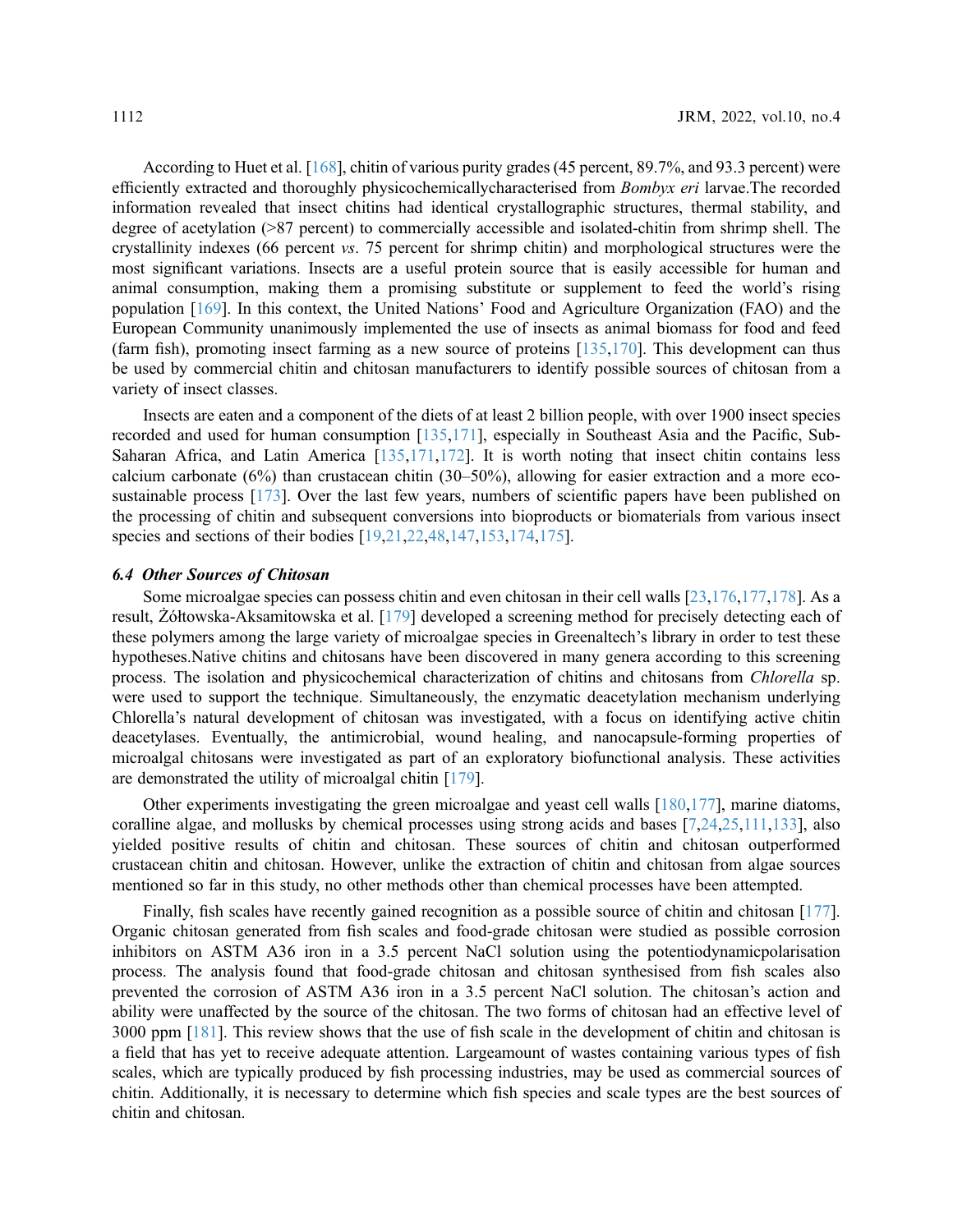#### 7 Conclusion

Despite the fact that chitin and chitosan have been dubbed our "last biomass resource" and are anticipated to usher in a new usable polymer, their application and exploration are limited. Several fascinating biological activities have been identified over time; functional implementation tends to lag. One of the chief factors for this is that these biological processes are not exclusive to chitin and chitosan; they occur in other materials as well. The second explanation is cost, as chitosan is relatively costly (20–30 US dollars per kilogramme). If a specific biological activity was discovered to be particular to chitosan materials, practical use, notwithstanding the expense, would be promoted, particularly for biomedical applications.

Although fungal sources of chitin and chitosan were the first to be found in history, crustacean chitins are still the most commercially available. Despite the commercial existence of crustacean chitin and chitosan, research has shown that insect sources of chitin are a more promising source of the substance. Finally, the production of products that take advantage of the bioactivities of the current main commercial source of chitin and chitosan (crustacean) has tended to lag behind projections, according to this review study. The key explanation for this is that the biological effects of chitosans are difficult to reproduce due to a harsh chemical deacetylation process that alters the structure of the polysaccharides, causing variation. Another explanation is the immune responses that these polymers can elicit when traces of crustacean proteins are present. As a result, it is important to collect chitin and chitosan from non-animal sources using a more eco-sustainable and reliable method.

Acknowledgement: The authors would like to acknowledge Long Term Research Grant Scheme (LRGS/1/ 2018/USM/01/1/1)(LRGS/2018/USM-UKM/EWS/01) granted by Ministry of Higher Education Malaysia for funding this research project.

Funding Statement: This study is funded by the Long Term Research Grant Scheme (LRGS/1/2018/USM/ 01/1/1)(LRGS/2018/USM-UKM/EWS/01) granted by Ministry of Higher Education Malaysia for funding this research project.

Conflicts of Interest: The authors declare that they have no conflicts of interest to report regarding the present study.

### <span id="page-16-0"></span>References

- 1. Islam, S., Bhuiyan, M. A. R., Islam, M. N. (2017). Chitin and chitosan: Structure, properties and applications in biomedical engineering. Journal of Polymers and the Environment, 25(3), 854–866. DOI [10.1007/s10924-016-](http://dx.doi.org/10.1007/s10924-016-0865-5) [0865-5.](http://dx.doi.org/10.1007/s10924-016-0865-5)
- <span id="page-16-1"></span>2. Chhonkar, P. K., Datta, S. P., Joshi, H. C., Pathak, H. (2000). Impact of industrial effluents on soil health and agriculture-Indian experience: Part I–Distillery and paper mill effluents. Journal of Scientific and Industrial Research, 59(5), 350–361.
- <span id="page-16-2"></span>3. Gautam, S., Saini, G. (2020). Use of natural coagulants for industrial wastewater treatment. Global Journal of Environmental Science and Management, 6(4), 553–578. DOI [10.22034/gjesm.2020.04.10](http://dx.doi.org/10.22034/gjesm.2020.04.10).
- <span id="page-16-3"></span>4. Abo Elsoud, M. M., El Kady, E. M. (2019). Current trends in fungal biosynthesis of chitin and chitosan. Bulletin of the National Research Centre, 43(1), 59. DOI [10.1186/s42269-019-0105-y.](http://dx.doi.org/10.1186/s42269-019-0105-y)
- <span id="page-16-4"></span>5. Akila, R. M. (2014). Fermentative production of fungal chitosan, a versatile biopolymer (perspectives and its applications). Advances in Applied Science Research, 5(4), 157–170.
- <span id="page-16-5"></span>6. FAO (2010). Part 1: World review of fisheries and agriculture. The State of World Fisheries and Agriculture, Marine Policy, 36(3), 746–752. DOI [10.1016/j.marpol.2011.10.021.](http://dx.doi.org/10.1016/j.marpol.2011.10.021)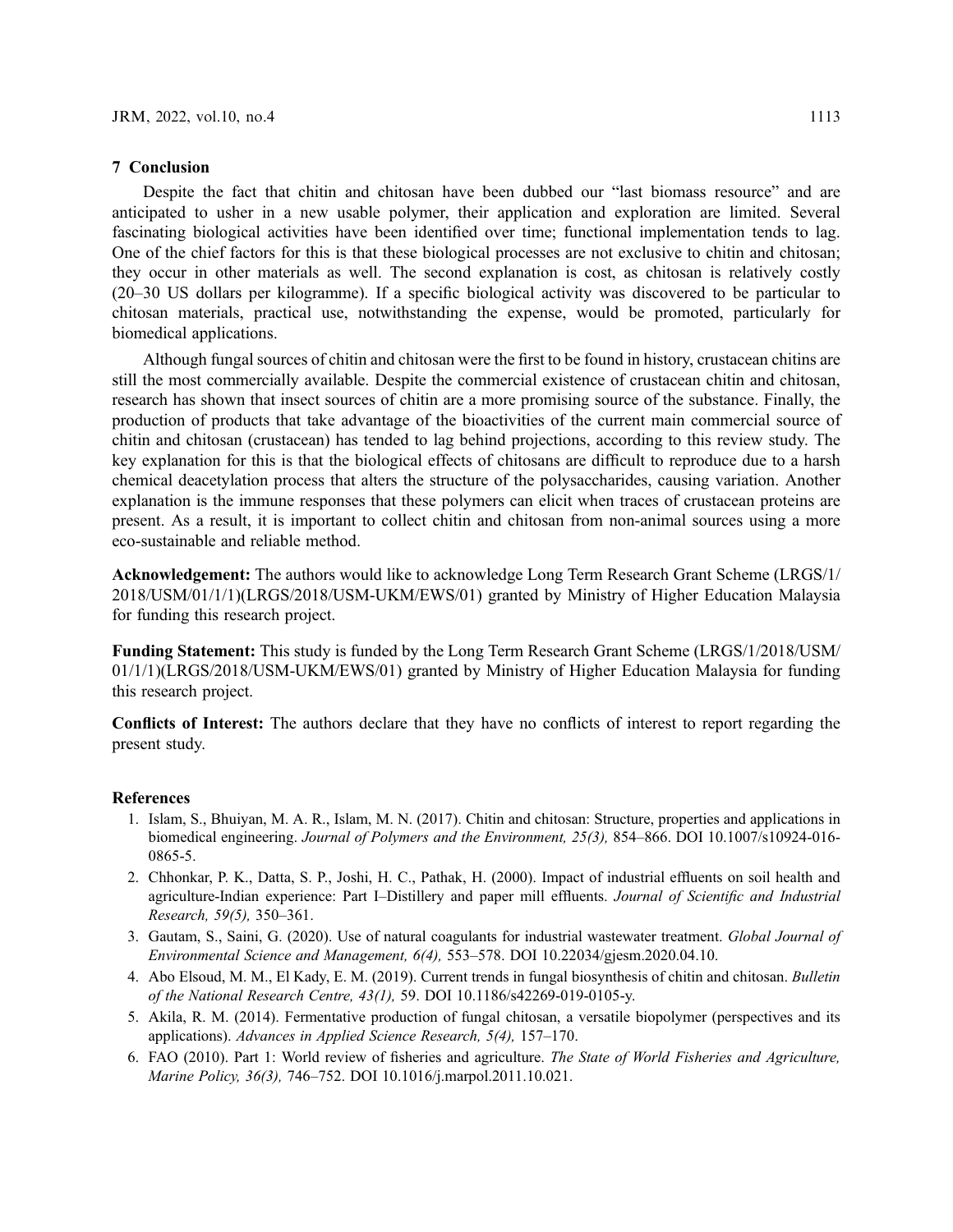- <span id="page-17-0"></span>7. Ehrlich, H., Shaala, L. A., Youssef, D. T., Żółtowska-Aksamitowska, S., Tsurkan, M. et al. (2018). Discovery of chitin in skeletons of non-verongiid Red Sea demosponges. PLoS One, 13(5), e0195803. DOI [10.1371/journal.](http://dx.doi.org/10.1371/journal.pone.0195803) [pone.0195803](http://dx.doi.org/10.1371/journal.pone.0195803).
- <span id="page-17-1"></span>8. Arbia, W., Arbia, L., Adour, L., Amrane, A. (2013). Chitin extraction from crustacean shells using biological methods–A review. Food Technology and Biotechnology, 51(1), 12–25.
- <span id="page-17-2"></span>9. Gortari, M. C., Hours, R. A. (2013). Biotechnological processes for chitin recovery out of crustacean waste: A mini-review. Electronic Journal of Biotechnology, 16(3), 12–25. DOI [10.2225/vol16-issue3-fulltext-10.](http://dx.doi.org/10.2225/vol16-issue3-fulltext-10)
- <span id="page-17-3"></span>10. Ni'mah, Y. L., Harmami, H., Ulfin, I., Suprapto, S., Welny Saleh, C. (2019). Water-soluble chitosan preparation from marine sources. Malaysian Journal of Fundamental and Applied Sciences, 15(2), 159-163. DOI [10.11113/](http://dx.doi.org/10.11113/mjfas.v15n2.971) [mjfas.v15n2.971](http://dx.doi.org/10.11113/mjfas.v15n2.971).
- <span id="page-17-4"></span>11. Rinaudo, M. (2006). Chitin and chitosan: Properties and applications. Progress in Polymer Science, 31(7), 603– 632. DOI [10.1016/j.progpolymsci.2006.06.001](http://dx.doi.org/10.1016/j.progpolymsci.2006.06.001).
- <span id="page-17-16"></span>12. Bhuiyan, M. R., Shaid, A., Bashar, M. M., Haque, P., Hannan, M. A. (2013). A novel approach of dyeing jute fiber with reactive dye after treating with chitosan. Open Journal of Organic Polymer Mater, 3(4), 87–91. DOI [10.4236/ojopm.2013.34014](http://dx.doi.org/10.4236/ojopm.2013.34014).
- <span id="page-17-5"></span>13. Yeul, V. S., Rayalu, S. S. (2013). Unprecedented chitin and chitosan: A chemical overview. Journal of Polymers and the Environment, 21(2), 606–614. DOI [10.1007/s10924-012-0458-x](http://dx.doi.org/10.1007/s10924-012-0458-x).
- <span id="page-17-6"></span>14. Sampantamit, T., Ho, L., Lachat, C., Sutummawong, N., Sorgeloos, P. et al. (2020). Aquaculture production and its environmental sustainability in Thailand: Challenges and potential solutions. Sustainability, 12(5), 2010. DOI [10.3390/su12052010.](http://dx.doi.org/10.3390/su12052010)
- <span id="page-17-17"></span>15. El Knidri, H., Belaabed, R., Addaou, A., Laajeb, A., Lahsini, A. (2018). Extraction, chemical modification and characterization of chitin and chitosan. International Journal of Biological Macromolecules, 120, 1181–1189. DOI [10.1016/j.ijbiomac.2018.08.139](http://dx.doi.org/10.1016/j.ijbiomac.2018.08.139).
- <span id="page-17-7"></span>16. Casadidio, C., Peregrina, D. V., Gigliobianco, M. R., Deng, S., Censi, R. et al. (2019). Chitin and chitosans: Characteristics, eco-friendly processes, and applications in cosmetic science. Marine Drugs, 17(6), 369. DOI [10.3390/md17060369](http://dx.doi.org/10.3390/md17060369).
- <span id="page-17-8"></span>17. A., M., Abdel-Rahman, R. M., Hrdina, R., Imramovsky, A., Burgert, L. et al. (2012). Antibacterial cotton fabrics treated with core-shell nanoparticles. International Journal of Biolological Macromolecules, 50(5), 1245–1253. DOI [10.1016/j.ijbiomac.2012.03.018](http://dx.doi.org/10.1016/j.ijbiomac.2012.03.018).
- <span id="page-17-9"></span>18. Kaya, M., Baran, T., Mentes, A., Asaroglu, M., Sezen, G. et al. (2014). Extraction and characterization of α-chitin and chitosan from six different aquatic invertebrates. Food Biophysics, 9(2), 145–157. DOI [10.1007/s11483-013-](http://dx.doi.org/10.1007/s11483-013-9327-y) [9327-y.](http://dx.doi.org/10.1007/s11483-013-9327-y)
- <span id="page-17-10"></span>19. Kaya, M., Baublys, V., Can, E., Šatkauskienė, I., Bitim, B. et al. (2014). Comparison of physicochemical properties of chitins isolated from an insect (Melolontha melolontha) and a crustacean species (Oniscus asellus). Zoomorphology, 133(2014), 285–293. DOI [10.1007/s00435-014-0227-6](http://dx.doi.org/10.1007/s00435-014-0227-6).
- <span id="page-17-11"></span>20. Hahn, T., Roth, A., Ji, R., Schmitt, E., Zibek, S. (2020). Chitosan production with larval exoskeletons derived from the insect protein production. Journal of Biotechnology, 310, 62–67. DOI [10.1016/j.jbiotec.2019.12.015.](http://dx.doi.org/10.1016/j.jbiotec.2019.12.015)
- <span id="page-17-12"></span>21. Kaya, M., Baublys, V., Satkauskiene, I., Akyuz, B., Bulut, E. et al. (2015). First chitin extraction from Plumatella repens (Bryozoa) with comparison to chitins of insect and fungal origin. International Journal of Biolological Macromolecules, 79, 126–132. DOI [10.1016/j.ijbiomac.2015.04.066](http://dx.doi.org/10.1016/j.ijbiomac.2015.04.066).
- <span id="page-17-13"></span>22. Kaya, M., Lelesius, E., Nagrockaite, R., Sargin, I., Arslan, G. et al. (2015). Differentiations of chitin content and surface morphologies of chitins extracted from male and female grasshopper species. PLoS One, 10(1), e0115531. DOI [10.1371/journal.pone.0115531.](http://dx.doi.org/10.1371/journal.pone.0115531)
- <span id="page-17-14"></span>23. Kaya, M. I., Sargin, K. Ö., Tozak, T., Baran, S., Erdogan, G. S. (2013). Chitin extraction and characterization from Daphnia magna resting eggs. International Journal of Biolological Macromolecules, 61, 459–464. DOI [10.1016/j.ijbiomac.2013.08.016.](http://dx.doi.org/10.1016/j.ijbiomac.2013.08.016)
- <span id="page-17-15"></span>24. Klinger, C., Żółtowska-Aksamitowska, S., Wysokowski, M., Tsurkan, M. V., Galli, R. et al. (2019). Express method for isolation of ready-to-use 3D chitin scaffolds from Aplysina archeri (Aplysineidae: Verongiida) demosponge. Marine Drugs, 17(3), 131. DOI [10.3390/md17020131](http://dx.doi.org/10.3390/md17020131).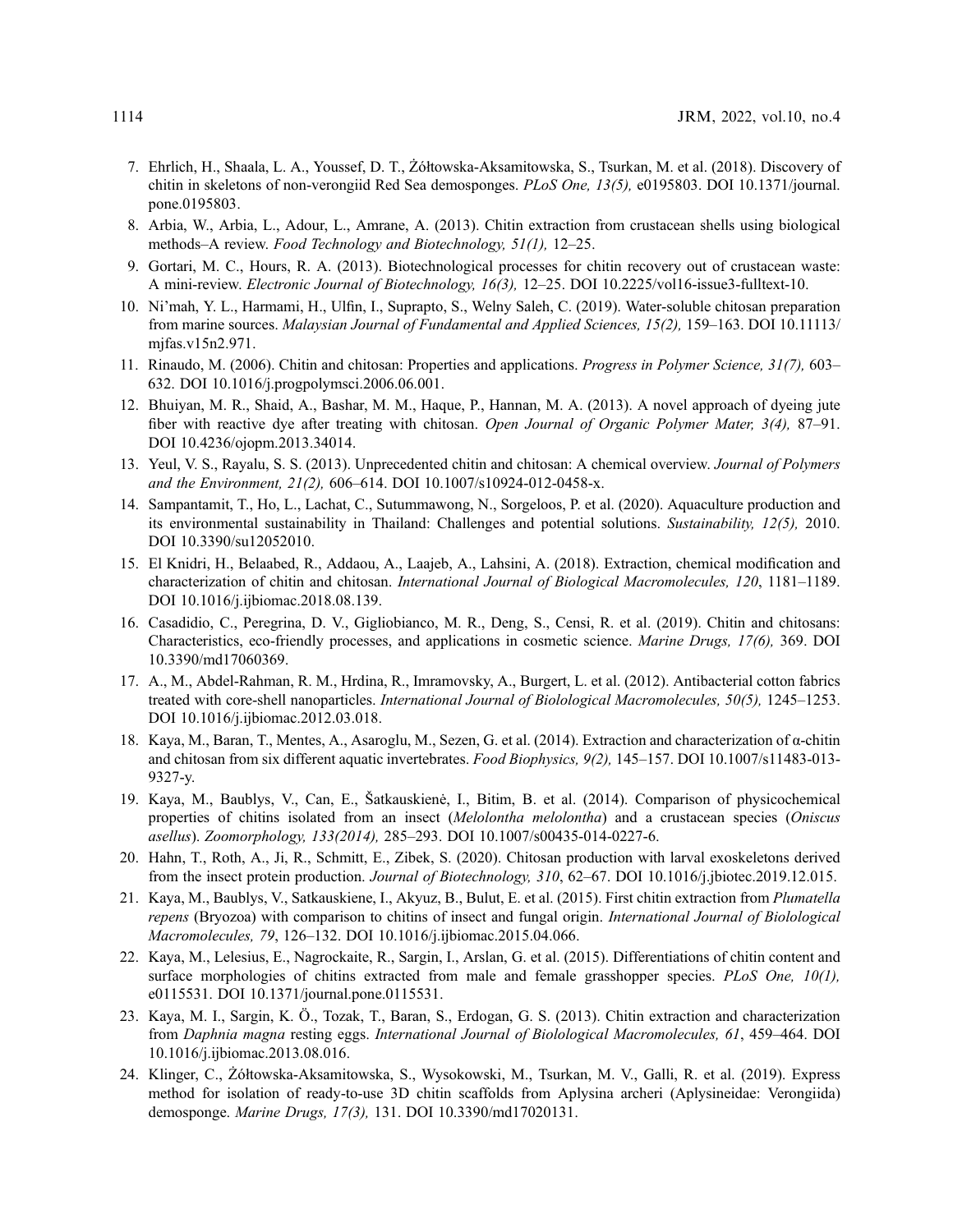- <span id="page-18-0"></span>25. Shaala, L. A., Asfour, H. Z., Youssef, D. T., Żółtowska-Aksamitowska, S., Wysokowski, M. et al. (2019). New source of 3D chitin scaffolds: The Red Sea demosponge pseudoceratinaarabica (Pseudoceratinidae, Verongiida). Marine Drugs, 17(2), 92. DOI [10.3390/md17020092.](http://dx.doi.org/10.3390/md17020092)
- <span id="page-18-1"></span>26. Wysokowski, M., Bazhenov, V. V., Tsurkan, M. V., Galli, R., Stelling, A. L. et al. (2013). Isolation and identification of chitin in three-dimensional skeleton of aplysinafistularis marine sponge. International Journal of Biological Macromolecules, 62, 94–100. DOI [10.1016/j.ijbiomac.2013.08.039](http://dx.doi.org/10.1016/j.ijbiomac.2013.08.039).
- <span id="page-18-2"></span>27. Wang, S. L., Nguyen, V. B. (2019). Production of potent antidiabetic compounds from shrimp head powder via Paenibacillus conversion. Process Chemistry, 76, 18–24. DOI [10.1016/j.procbio.2018.11.004.](http://dx.doi.org/10.1016/j.procbio.2018.11.004)
- <span id="page-18-3"></span>28. Muñoz, I., Rodríguez, C., Gillet, D., Moerschbacher, B. M. (2018). Life cycle assessment of chitosan production in India and Europe. International Journal of Life Cycle Assessment, 23(2018), 1151–1160. DOI [10.1007/](http://dx.doi.org/10.1007/s11367-017-1290-2) [s11367-017-1290-2.](http://dx.doi.org/10.1007/s11367-017-1290-2)
- <span id="page-18-4"></span>29. Santos, V. P., Marques, N. S. S., Maia, P. C. S. V., Lima, M. A. B., de Franco, L. et al. (2020). Seafood waste as attractive source of chitin and chitosan production and their applications. International Journal of Molecular Sciences, 21(12), 4290. DOI [10.3390/ijms21124290.](http://dx.doi.org/10.3390/ijms21124290)
- <span id="page-18-5"></span>30. Spranghers, T., Ottoboni, M., Klootwijk, C., Ovyn, A., Deboosere, S. et al. (2017). Nutritional composition of black soldier fly (Hermetiaillucens) prepupae reared on different organic waste substrates. Journal of the Science of Food and Agriculture, 97(8), 2594–2600. DOI [10.1002/jsfa.8081.](http://dx.doi.org/10.1002/jsfa.8081)
- <span id="page-18-6"></span>31. Hatchett, C. (1799). Experiments and observations on shell and bone. In: Bowyer, W., Nichols, J. (Eds.), Transactions of the royal society of London, vol. 89, pp. 315–334, London: Royal Society.
- <span id="page-18-7"></span>32. Odier, A. (1823). Mémoir sur la composition chimique des parties cornées des insectes. Mémoirs de la Societéd'Histoire Naturelle, 1, 29–42.
- <span id="page-18-8"></span>33. Knorr, D. (1984). Use of chitinous polymer in food–A challenge for food research and development. Food Technology, 38(1), 85–97.
- <span id="page-18-9"></span>34. Kumari, S., Rath, P. K. (2014). Extraction and characterization of chitin and chitosan from (Labeorohit) fish scales. Procedia Materials Science, 6(2014), 482–489. DOI [10.1016/j.mspro.2014.07.062.](http://dx.doi.org/10.1016/j.mspro.2014.07.062)
- <span id="page-18-10"></span>35. Ruiz, G. A. M., Corrales, H. F. Z. (2017). Chitosan, chitosan derivatives and their biomedical applications. In: Shalaby, E. (Eds.), *Biological activities and application of marine polysaccharides*, pp. 87–106. InTech. London, UK.
- <span id="page-18-11"></span>36. Crini, G. (2019). Historical review on chitin and chitosan biopolymers. Environmental Chemistry Letters, 17(4), 1623–1643. DOI [10.1007/s10311-019-00901-0.](http://dx.doi.org/10.1007/s10311-019-00901-0)
- <span id="page-18-12"></span>37. Ferraro, V., Cruz, I. B., Jorge, R. F., Malcata, F. X., Pintado, M. E. et al. (2010). Valorisation of natural extracts from marine source focused on marine by-products: A review. *Food Research International*, 43(9), 2221–2233. DOI [10.1016/j.foodres.2010.07.034](http://dx.doi.org/10.1016/j.foodres.2010.07.034).
- <span id="page-18-13"></span>38. New, N., Furuike, T., Tamura, H. (2011). Chitosan from aquatic and terrestrial organisms and microorganisms. Production, properties and applications. In: Johnson, B. M., Berkel, Z. E. (Eds.), Biodegradable materials, pp. 29–50. New York: Nova Science Publishers Inc.
- <span id="page-18-14"></span>39. Badawy, M., Rabea, E. I. (2017). Chitosan and its modifcations as biologically active compounds in diferent applications. In: Masuell, M., Renard, D. (Eds.), Advances in physicochemical properties of biopolymers, pp. 1–108. Sharjah: Bentham Science Publishers.
- <span id="page-18-15"></span>40. Bonecco, M. B., Martínez Sáenz, M. G., Bufa, L. M. (2017). Chitosan, from residue to industry. In: Masuell, M., Renard, D. (Eds.), Advances in physicochemical properties of biopolymers, pp. 224–256. Sharjah: Bentham e-Books, Bentham Science Publishers.
- <span id="page-18-16"></span>41. Morin-Crini, N., Lichtfouse, E., Torri, G., Crini, G. (2019). Applications of chitosan in food, pharmaceuticals, medicine, cosmetics, agriculture, textiles, pulp and paper biotechnology and environmental chemistry. Environmental Chemistry Letters, 17(4), 1667–1692. DOI [10.1007/s10311-019-00904-x.](http://dx.doi.org/10.1007/s10311-019-00904-x)
- <span id="page-18-17"></span>42. Revathi, M., Saravanan, R., Shanmugam, A. (2012). Production and characterization of chitinase from Vibrio species, a head waste of shrimp metapenaeusdobsonii (Miers, 1878) and chitin of sepiellainermis orbigny, 1848. Advances in Bioscience and Biotechnology, 3(4), 392–397. DOI [10.4236/abb.2012.34056.](http://dx.doi.org/10.4236/abb.2012.34056)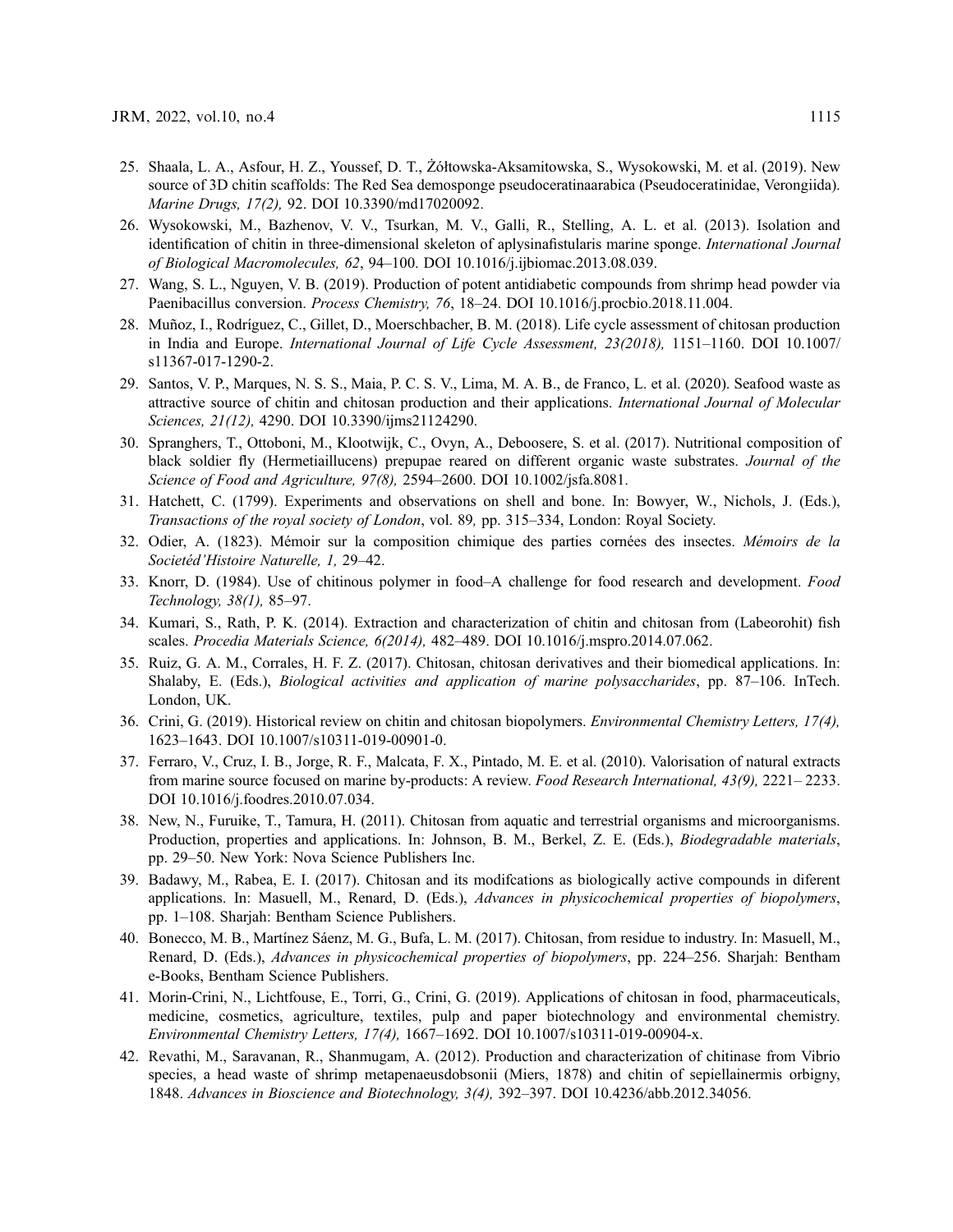- <span id="page-19-0"></span>43. Chien, R., Yen, M., Mau, J. (2016). Antimicrobial and antitumor activities of chitosan from shiitakestipes, compared to commercial chitosan from crab shells. Carbohydrates Polymers, 138(1), 259–264. DOI [10.1016/](http://dx.doi.org/10.1016/j.carbpol.2015.11.061) [j.carbpol.2015.11.061](http://dx.doi.org/10.1016/j.carbpol.2015.11.061).
- <span id="page-19-1"></span>44. Dutta, J., Tripathi, S., Dutta, P. K. (2012). Progress in antimicrobial activities of chitin, chitosan and its oligosaccharides: A systematic study needs for food applications. Food Science and Technology International, 18(1), 3–34. DOI [10.1177/1082013211399195.](http://dx.doi.org/10.1177/1082013211399195)
- <span id="page-19-2"></span>45. Zargar, V., Asghari, M., Dashti, A. (2015). A review on chitin and chitosan polymers: Structure, chemistry, solubility, derivatives, and applications. *ChemBioEng Reviews*,  $2(3)$ ,  $204-226$ . DOI [10.1002/cben.201400025.](http://dx.doi.org/10.1002/cben.201400025)
- <span id="page-19-3"></span>46. Yan, N., Chen, X. (2015). Sustainability: Don't waste seafood waste. Nature, 524(7564), 155–157. DOI [10.1038/](http://dx.doi.org/10.1038/524155a) [524155a.](http://dx.doi.org/10.1038/524155a)
- <span id="page-19-10"></span>47. Berezina, N. (2016). Production and application of chitin. Physical Sciences Reviews, 1(9), 1527. DOI [10.1515/](http://dx.doi.org/10.1515/psr-2016-0048) [psr-2016-0048.](http://dx.doi.org/10.1515/psr-2016-0048)
- <span id="page-19-4"></span>48. Sajomsang, W., Gonil, P. (2010). Preparation and characterization of ⊍-chitin from cicada sloughs. Materials Science and Engineering, 30(3), 357–363. DOI [10.1016/j.msec.2009.11.014.](http://dx.doi.org/10.1016/j.msec.2009.11.014)
- <span id="page-19-5"></span>49. Jang, M. K., Kong, B. G., Jeong, Y. I., Lee, C. H., Nah, J. W. (2004). Physicochemical characterization of α-chitin, β-chitin, and γ-chitin separated from natural resources. Journal of Polymer Science Part A–Polymer Chemistry, 42(14), 3423–3432. DOI [10.1002/\(ISSN\)1099-0518](http://dx.doi.org/10.1002/(ISSN)1099-0518).
- <span id="page-19-6"></span>50. Muzzarelli, R. A. (2011). Chitin nanostructure in living organisms. In: Gupta, N. (Eds), In: Chitin: Formation and diagenesis, pp. 1–34. Netherland: Dordrecht.
- <span id="page-19-7"></span>51. Zainol Abidin, N. A., Kormin, F., ZainolAbidin, N. A., Mohamed Anuar, N. A. F., Abu Bakar, M. F. (2020). The potential of insects as alternative sources of chitin: An overview on the chemical method of extraction from various sources. International Journal of Molecular Sciences, 21(14), 4978. DOI [10.3390/ijms21144978.](http://dx.doi.org/10.3390/ijms21144978)
- <span id="page-19-8"></span>52. Azuma, K., Ifuku, S., Osaki, T., Okamoto, Y., Minami, S. (2014). Preparation and biomedical applications of chitin and chitosan nanofibers. Journal of Biomedical Nanotechnology, 10(10), 2891–2920. DOI [10.1166/](http://dx.doi.org/10.1166/jbn.2014.1882) [jbn.2014.1882.](http://dx.doi.org/10.1166/jbn.2014.1882)
- 53. Andrew, C. A., Wan, A. C., Tai, B. C. (2013). Chitin—A promising biomaterial for tissue engineering and stem cell technologies. Biotechnology Advances, 31(8), 1776–1785. DOI [10.1016/j.biotechadv.2013.09.007](http://dx.doi.org/10.1016/j.biotechadv.2013.09.007).
- 54. Jayakumar, R., Prabaharan, M., Nair, S. V., Tamura, H. (2010). Novel chitin and chitosan nanofibers in biomedical applications. Biotechnology Advances, 28(1), 142–150. DOI [10.1016/j.biotechadv.2009.11.001](http://dx.doi.org/10.1016/j.biotechadv.2009.11.001).
- <span id="page-19-9"></span>55. Shah, P., Jogani, V., Mishra, P., Mishra, A. K., Bagchi, T. et al. (2007). Modulation of gancioclovir intestinal absorption in presence of absorption enhancers. Journal of Pharmaceutical Sciences, 96(10), 2710–2722. DOI [10.1002/jps.20888.](http://dx.doi.org/10.1002/jps.20888)
- <span id="page-19-11"></span>56. Pilai, K. S., Paul, W., Sharma, C. P. (2009). Chitin and chitosan polymers: Chemistry, solublity and fiber formation. Progress in Polymer Science, 34, 641–678. DOI [10.1016/j.progpolymsci.2009.04.001](http://dx.doi.org/10.1016/j.progpolymsci.2009.04.001).
- <span id="page-19-12"></span>57. Merzendorfer, H., Zimoch, L. (2003). Chitin metabolism in insects: Structure, function and regulation of chitin synthases and chitinases. Journal of Experimental Biology, 206(24), 4393-4412. DOI [10.1242/jeb.00709](http://dx.doi.org/10.1242/jeb.00709).
- <span id="page-19-13"></span>58. Schmitz, C., Auza, L. G., Koberidze, D., Rasche, S., Fischer, R. et al. (2019). Conversion of chitin to defined chitosan oligomers: Current status and future prospects. Marine Drugs, 17(8), 452. DOI [10.3390/md17080452.](http://dx.doi.org/10.3390/md17080452)
- <span id="page-19-14"></span>59. Kaur, S., Dhillon, G. S. (2014). The versatile biopolymer chitosan: Potential sources evaluation of extraction methods and applications. Critical Reviews in Microbiology, 40(2), 155–175. DOI [10.3109/1040841X.2013.770385.](http://dx.doi.org/10.3109/1040841X.2013.770385)
- <span id="page-19-15"></span>60. João, C. F. C., Silva, J. C., Borges, J. P. (2015). Chitin-based nanocomposites: Biomedical applications. In: Eco-friendly polymer nanocomposites, pp. 439–457. New Delhi: Springer.
- <span id="page-19-16"></span>61. Ramírez, M. A., Rodriguez, A. T., Alfonso, L., Peniche, C. (2010). Chitin and its derivatives as biopolymers with potential agricultural applications. Biotecnología Aplicada, 27(4), 270–276.
- <span id="page-19-17"></span>62. Benhabileset, M. S., Salah, R., Lounici, H., Drouiche, N., Goosen, M. F. A. et al. (2012). Antibacterial activity of chitin, chitosan and its oligomers prepared from shrimp shell waste. Food Hydrocolloids, 29(1), 48–56. DOI [10.1016/j.foodhyd.2012.02.013](http://dx.doi.org/10.1016/j.foodhyd.2012.02.013).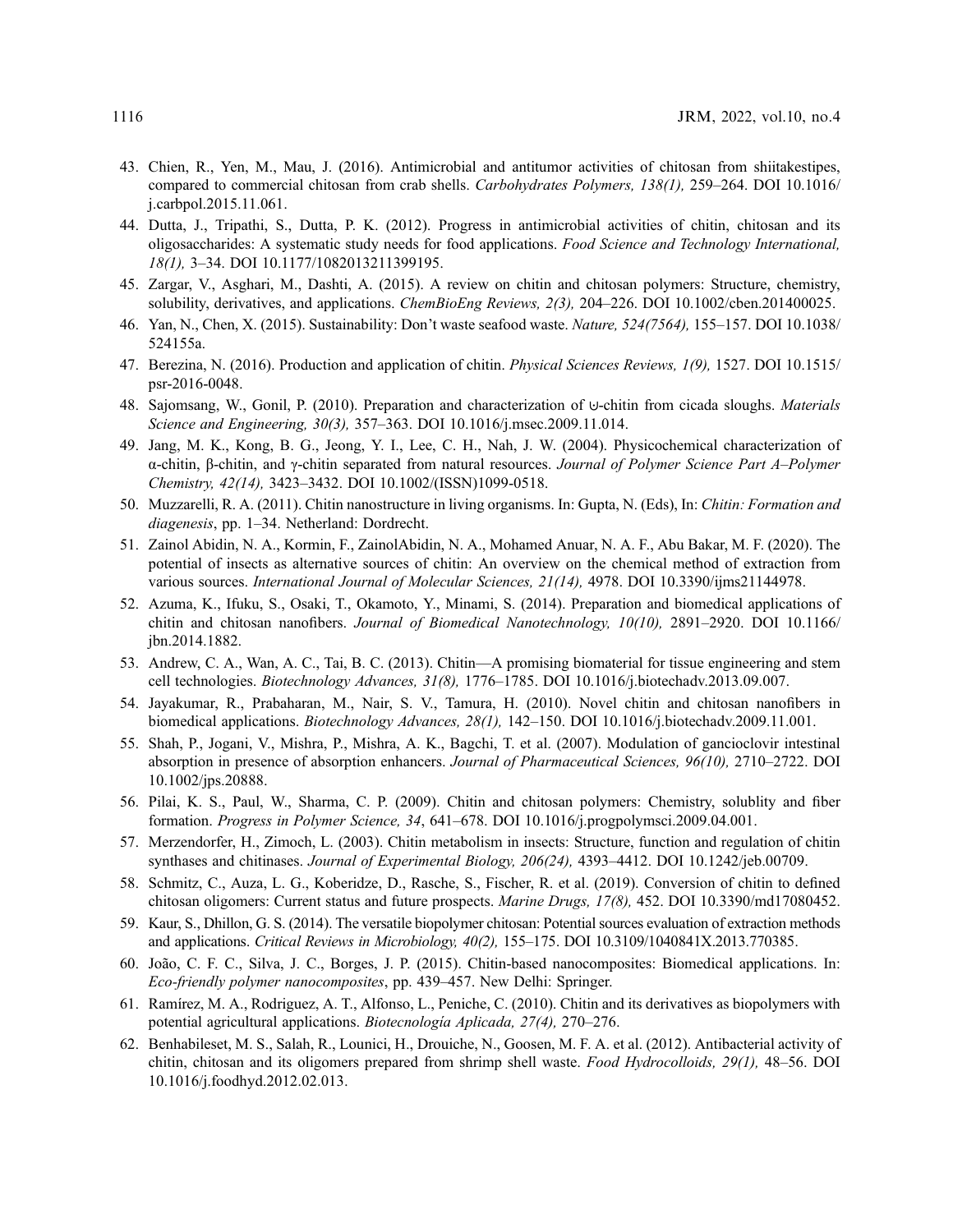- <span id="page-20-0"></span>63. Park, B. K., Kim, M. M. (2010). Applications of chitin and its derivatives in biological medicine. International Journal of Molecular Sciences, 11(12), 5152–5164. DOI [10.3390/ijms11125152](http://dx.doi.org/10.3390/ijms11125152).
- <span id="page-20-1"></span>64. Fan, W., Yan, W., Xu, Z., Ni, H. (2012). Formation mechanism of monodisperse, low molecular weight chitosan nanoparticles by ionic gelation technique. Colloids and Surfaces B: Biointerfaces, 90, 21–27. DOI [10.1016/j.](http://dx.doi.org/10.1016/j.colsurfb.2011.09.042) [colsurfb.2011.09.042.](http://dx.doi.org/10.1016/j.colsurfb.2011.09.042)
- <span id="page-20-2"></span>65. Nowak, V., Persijn, D., Rittenschober, D., Charrondiere, U. R. (2016). Review of food composition data for edible insects. Food Chemistry, 193(2), 39–46. DOI [10.1016/j.foodchem.2014.10.114](http://dx.doi.org/10.1016/j.foodchem.2014.10.114).
- <span id="page-20-3"></span>66. Chae, K. S., Shin, C. S., Shin, W. S. (2018). Characteristics of cricket (Gryllus bimaculatus) chitosan and chitosan-based nanoparticles. Food Science and Biotechnology, 27(3), 631–639. DOI [10.1007/s10068-018-](http://dx.doi.org/10.1007/s10068-018-0314-4) [0314-4.](http://dx.doi.org/10.1007/s10068-018-0314-4)
- <span id="page-20-4"></span>67. Lichtfouse, E., Morin-Crini, N., Fourmentin, M., Zemmouri, H., Oliveira do Carmo Nascimento, I. et al. (2019). Chitosan for direct bioflocculation processes. In: Crini, G., Lichtfouse, E. (Eds.), Sustainable agriculture reviews, vol. 36, pp. 335–380. Berlin, Germany: Springer International Publishing.
- <span id="page-20-5"></span>68. Abdel-Rahman, R. M., Hrdina, R., Abdel-Mohsen, A. M., Fouda, M. M. G., Soliman, A. Y. et al. (2015). Chitin and chitosan from Brazilian Atlantic Coast: Isolation, characterization and antibacterial activity. International Journal of Biological Macromolecules, 80, 107–120. DOI [10.1016/j.ijbiomac.2015.06.027.](http://dx.doi.org/10.1016/j.ijbiomac.2015.06.027)
- <span id="page-20-6"></span>69. Elieh-Ali-Komi, D., Hamblin, M. R. (2016). Chitin and chitosan: Production and application of versatile biomedical nanomaterials. International Journal of Advanced Research, 4(3), 411–427.
- <span id="page-20-7"></span>70. Kumirska, J. M., Czerwicka, Z., Kaczyński, A., Bychowska, K., Brzozowski, J. et al. (2010). Application of spectroscopic methods for structural analysis of chitin and chitosan. Marine Drugs, 8(5), 1567–1636. DOI [10.3390/md8051567](http://dx.doi.org/10.3390/md8051567).
- <span id="page-20-8"></span>71. Islam, M. S., Khan, S., Tanaka, M. (2004). Waste loading in shrimp and fish processing effluents: Potential source of hazards to the coastal and nearshore environments. Marine Pollution Bulletine, 49(1–2), 103–110. DOI [10.1016/j.marpolbul.2004.01.018.](http://dx.doi.org/10.1016/j.marpolbul.2004.01.018)
- <span id="page-20-9"></span>72. Rhazi, M., Tolaimate, A., Habibi, Y. (2012). Interactions of chitosan with metals for water purification. In: Polysaccharide building blocks, pp. 127–141. Hoboken, New Jersey, United States: John Wiley & Sons, Inc.
- <span id="page-20-10"></span>73. Kumari, S., Kishor, R. (2020). Chitin and chitosan: Origin, properties, and applications. In: Handbook of chitin and chitosan, pp. 1–33. Amsterdam, Netherlands: Elsevier.
- <span id="page-20-11"></span>74. Rangel-Mendez, J. R., Barrios, V. A. E., Davila-Rodriguez, J. L. (2010). Chitin based biocomposites for removal of contaminants from water: A case study of fluoride adsorption. In: Elnashar, M. (Eds.), Biopolymers. InTech. London, UK.
- <span id="page-20-12"></span>75. Younes, I., Rinaudo, M. (2015). Chitin and chitosan preparation from marine sources. Marine Drugs, 13(3), 1133–1174. DOI [10.3390/md13031133](http://dx.doi.org/10.3390/md13031133).
- <span id="page-20-13"></span>76. Krajewska, B. (2005). Membrane-based processes performed with use of chitin/chitosan materials. Separation and Purification Technology, 41(3), 305–312. DOI [10.1016/j.seppur.2004.03.019.](http://dx.doi.org/10.1016/j.seppur.2004.03.019)
- <span id="page-20-14"></span>77. Inoue, K., Baba, Y. (2007). Chitosan: A versatile biopolymer for separation, purification, and concentration of metal ions. In: Senguta, A. K. (Eds.), Ion exchange and solvent extraction, vol. 18. Boca Raton: CRC Press.
- <span id="page-20-15"></span>78. Hahn, T., Zibek, S. (2018). Sewage polluted water treatment via chitosan: A review. In: Dongre, R. S. (Eds.), Chitin-Chitosan—Myriad functionalities in science and technology. InTech. London, UK.
- <span id="page-20-16"></span>79. Ioelovich, M. (2014). Crystallinity and hydrophility of chitin and chitosan. Research and Reviews: Journal of Chemistry, 3(3), 7–14.
- <span id="page-20-17"></span>80. Wang, S. L., Kaoc, T. Y., Wang, Y. H., Yen, Y. H., Chern, T. Y. et al. (2006). Solvent stable metalloprotease produced by Bacillus sp. TKU004 and its application in deproteinization of squid pen for bchitin preparation. Enzyme and Microbial Technology, 39(4), 724–727. DOI [10.1016/j.enzmictec.2005.12.007](http://dx.doi.org/10.1016/j.enzmictec.2005.12.007).
- <span id="page-20-18"></span>81. Yang, J. K., Shih, I. L., Tzeng, Y. M., Wang, S. L. (2000). Production and purification of protease from a Bacillus subtilis that can deproteinize crustacean wastes. Enzyme and Microbial Technology, 26(5–6), 406–413. DOI [10.1016/S0141-0229\(99\)00164-7.](http://dx.doi.org/10.1016/S0141-0229(99)00164-7)
- <span id="page-20-19"></span>82. Abdou, E. S., Nagy, K. S., Elsabee, M. Z. (2008). Extraction and characterization of chitin and chitosan from local sources. Bioresource Technology, 99(5), 1359–1367. DOI [10.1016/j.biortech.2007.01.051.](http://dx.doi.org/10.1016/j.biortech.2007.01.051)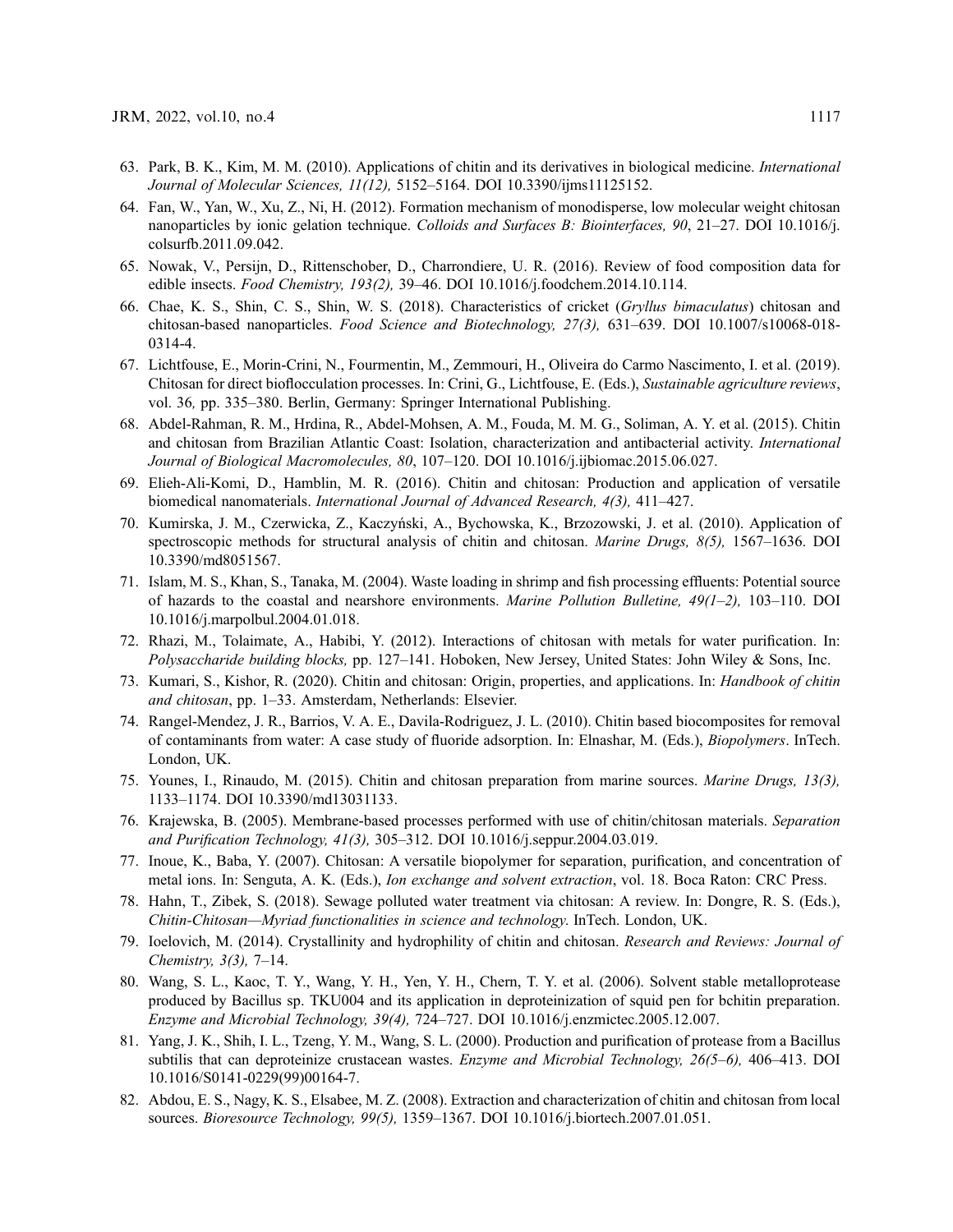- <span id="page-21-0"></span>83. Di Nardo, T. (2018). Deacetylation by mechanochemistry and aging as a pathway to high molecular weight chitosan from chitin (Masters Thesis). Montreal, Canada: McGill University Canada.
- <span id="page-21-1"></span>84. Yadav, M., Goswami, P., Paritosh, K., Kumar, M., Pareek, N. et al. (2019). Seafood waste: A source for preparation of commercially employable chitin/chitosan materials. Bioresources and Bioprocessing, 6(1), 1–20. DOI [10.1186/s40643-019-0243-y.](http://dx.doi.org/10.1186/s40643-019-0243-y)
- <span id="page-21-2"></span>85. Zimri, M. N. (2018). Preparation and electrospinning of chitosan from waste black soldier fly biomass (PhD. Thesis). Bellville, South Africa: University of the Western Cape.
- <span id="page-21-3"></span>86. Boudouaia, N., Bengharez, Z., Jellali, S. (2019). Preparation and characterization of chitosan extracted from shrimp shells waste and chitosan film: Application for eriochrome black T removal from aqueous solutions. Applied Water Science, 9(4), 1–12. DOI [10.1007/s13201-019-0967-z.](http://dx.doi.org/10.1007/s13201-019-0967-z)
- <span id="page-21-4"></span>87. Tokuyasu, K., Mitsutomi, M., Yamaguchi, I., Hayashi, K., Mori, Y. (2000). Recognition of chitooligosaccharides and their N-acetyl groups by putative subsites of chitin deacetylase from a deuteromycete, colletotrichum lindemuthianum. Biochemistry, 39(30), 8837–8843. DOI [10.1021/bi0005355](http://dx.doi.org/10.1021/bi0005355).
- <span id="page-21-5"></span>88. Philibert, T., Lee, B. H., Fabien, N. (2017). Current status and new perspectives on chitin and chitosan as functional biopolymers. Applied Biochemistry and Biotechnology, 181(4), 1314–1337. DOI [10.1007/s12010-](http://dx.doi.org/10.1007/s12010-016-2286-2) [016-2286-2.](http://dx.doi.org/10.1007/s12010-016-2286-2)
- <span id="page-21-6"></span>89. Hajji, S., Younes, I., Ghorbel-Bellaaj, O., Hajji, R., Rinaudo, M. et al. (2014). Structural differences between chitin and chitosan extracted from three different marine sources. International Journal of Biological Macromolecules, 65(4), 298–306. DOI [10.1016/j.ijbiomac.2014.01.045.](http://dx.doi.org/10.1016/j.ijbiomac.2014.01.045)
- <span id="page-21-7"></span>90. Aiba, S. I. (1991). Studies on chitosan: Evidence for the presence of random and block copolymer structures in partially N-acetylated chitosans. International Journal of Biological Macromolecules, 13(1), 40–44. DOI [10.1016/0141-8130\(91\)90008-I.](http://dx.doi.org/10.1016/0141-8130(91)90008-I)
- <span id="page-21-8"></span>91. Tacon, A. G. J. (2018). Global trends in aquaculture and compound aquafeed production. Magazine of the World Aquaculture Society, 49(2), 33–46.
- <span id="page-21-9"></span>92. Gillett, R. (2008). Global study of shrimp fisheries. Rome: FAO, FAO Fisheries Technical Paper, 331.
- <span id="page-21-10"></span>93. Kurita, K. (2006). Chitin and chitosan: Functional biopolymers from marine crustaceans. Marine Biotechnology, 8(3), 203–226. DOI [10.1007/s10126-005-0097-5.](http://dx.doi.org/10.1007/s10126-005-0097-5)
- <span id="page-21-11"></span>94. Pittman, S. J., McAlpine, C. A. (2003). Movements of marine fish and decapod crustaceans: Process, theory and application. Advances in Marine Biology, 44(1), 205–294. DOI [10.1016/S0065-2881\(03\)44004-2.](http://dx.doi.org/10.1016/S0065-2881(03)44004-2)
- <span id="page-21-12"></span>95. Abdel-Gawad, K. M., Hifney, A. F., Fawzy, M. A., Gomaa, M. (2017). Technology optimization of chitosan production from Aspergillus niger biomass and its functional activities. Food Hydrocolloids, 63(2), 593–601. DOI [10.1016/j.foodhyd.2016.10.001.](http://dx.doi.org/10.1016/j.foodhyd.2016.10.001)
- <span id="page-21-13"></span>96. Turunen, J., Karppinen, A., Ihme, R. (2019). Effectiveness of biopolymer coagulants in agricultural wastewater treatment at two contrasting levels of pollution. SN Applied Sciences, 1(3), 210. DOI [10.1007/s42452-019-0225-x.](http://dx.doi.org/10.1007/s42452-019-0225-x)
- <span id="page-21-14"></span>97. Pawadee, M., Malinee, P., Thanawit, P., Junya, P. (2003). HetrogeneousNdeacetylation of squid chitin in alkaline solution. Carbohydrate Polymers, 52(2), 119–123. DOI [10.1016/S0144-8617\(02\)00300-4](http://dx.doi.org/10.1016/S0144-8617(02)00300-4).
- <span id="page-21-15"></span>98. Chandumpaia, A., Singhpibulpornb, N., Faroongsarngc, D., Sornprasit, P. (2004). Preparation and physicochemical characterization of chitin and chitosan from the pens of the squid species, loligolessoniana and loligoformosana. Carbohydrate Polymers, 58(4), 467–474. DOI [10.1016/j.carbpol.2004.08.015.](http://dx.doi.org/10.1016/j.carbpol.2004.08.015)
- <span id="page-21-16"></span>99. Sakthivel, D., Vijayakumar, N., Anandan, V. (2015). Extraction of chitin and chitosan from Mangrove crab (Sesarmaplicatum) from Thengaithittu Estuary Pondicherry Southeast Coast of India. Human Journals, 4(1), 12–24.
- <span id="page-21-17"></span>100. Ali, M., Shakeel, M., Mehmood, K. (2019). Extraction and characterization of high purity chitosan by rapid and simple techniques from mud crabs taken from Abbottabad. Pakistan Journal of Pharmaceutical Sciences, 32(1), 171–175.
- <span id="page-21-18"></span>101. Prasetya, D. S. B., Ahzan, S. (2019). Time stirring effect of chitosan from shrimp shells as gold absorbent. Lensa JurnalKependidikan Fisika, 7(2), 46–50. DOI [10.33394/j-lkf.v7i2.2685](http://dx.doi.org/10.33394/j-lkf.v7i2.2685).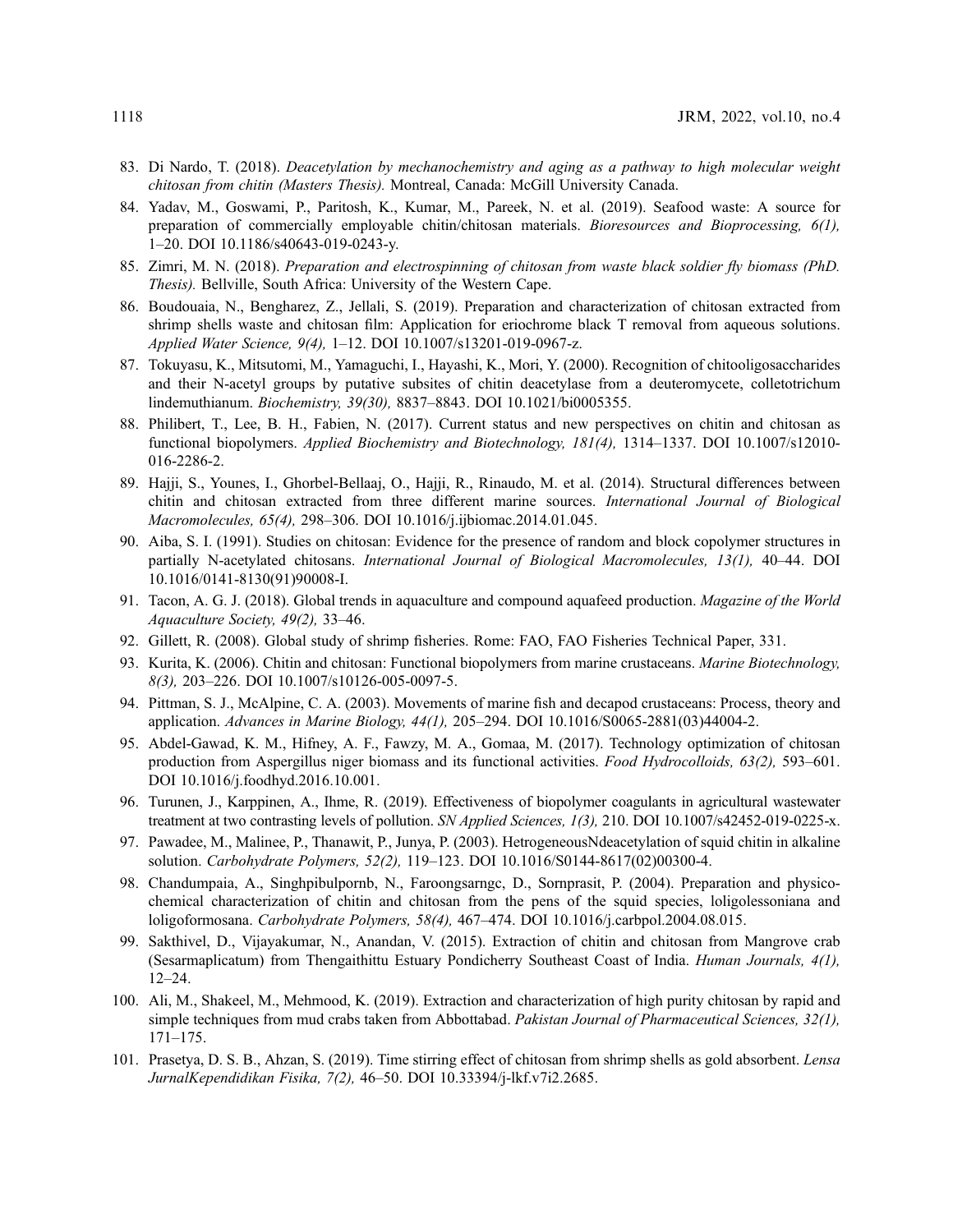- <span id="page-22-0"></span>102. Almeida, L., Rodrigues, W. L., Aguiar, N. V., Silva, R. S., Moreira, C. K. P. (2015). Extração de quitina, síntese e caracterização de quitosanaobtidaatravés de resíduos de camarão (Macrobrachiumamazonicum). Blucher Chemical Engineering Proceedings, 1(3), 2272–2278. DOI [10.5151/ chemeng-cobeqic2015-477-34107-262119.](http://dx.doi.org/10.5151/ chemeng-cobeqic2015-477-34107-262119)
- 103. Santos, V. P., Maia, P., Alencar, N., de, S., Farias, L. et al. (2019). Recovery of chitin and chitosan from shrimp waste with microwave technique and versatile application. Arquivos Do Instituto Biológico, 86(5), 1–7. DOI [10.1590/1808-1657000982018.](http://dx.doi.org/10.1590/1808-1657000982018)
- <span id="page-22-1"></span>104. Souza, F. M., Ferreira, R. M. S., Barbosa, R. C. (2015). Utilização da casca de camarão para produção de quitina. 1–11, Revista Scire.
- <span id="page-22-6"></span>105. Mahdy Samar, M., El-Kalyoubi, M. H., Khalaf, M. M., Abd El-Razik, M. M. (2013). Physicochemical, functional, antioxidant and antibacterial properties of chitosan extracted from shrimp wastes by microwave technique. Annals of Agricultural Sciences, 58(1), 33–41. DOI [10.1016/j.aoas.2013.01.006](http://dx.doi.org/10.1016/j.aoas.2013.01.006).
- <span id="page-22-7"></span>106. Abdelmalek, B. E., Sila, A., Haddar, A., Bougatef, A., Ali, M. (2017). Chitin and chitosan from squid gladius: Biological activities of chitosan and its application as clarifying agent for apple juice. International Journal of Biological Macromolecules, 104, 953–962. DOI [10.1016/j.ijbiomac.2017.06.107](http://dx.doi.org/10.1016/j.ijbiomac.2017.06.107).
- <span id="page-22-8"></span>107. Abdulwadud Abdulkarim, A. O. A., Muhammed, T. I., Surajudeen, A., Abubakar, J. M. (2013). Extraction and characterisation of chitin and chitosan from civ. Environmental Research, 3(2), 108–115.
- <span id="page-22-2"></span>108. Cumberlidge, N., Daniels, S. R. (2008). A conservation assessment of the freshwater crabs of western Africa (Brachyura: Potamonautidae). African Journal of Ecology, 46(1), 74–79. DOI [10.1111/j.1365-](http://dx.doi.org/10.1111/j.1365-2028.2007.00815.x) [2028.2007.00815.x.](http://dx.doi.org/10.1111/j.1365-2028.2007.00815.x)
- <span id="page-22-3"></span>109. Yeo, D. C. J., Ng, P. K. L., Cumberlidge, N., Magalhaes, C., Daniels, S. R. et al. (2007). Global diversity of crabs (Crustacea: Decapoda: Brachyura) in freshwater. Freshwater Animal Diversity Assessment. Hydrobiologia, 595(2007), 275–286.
- <span id="page-22-4"></span>110. Fadlaoui, S., Mohammed, L., Omari, A., Melhaoui, M., Sihame, A. et al. (2019). Isolation and characterization of chitin from shells of the freshwater crab potamon algeriense. *Progress on Chemistry and Application of Chitin* and Its Derivatives, 14, 23–25. DOI [10.15259/PCACD.24.002.](http://dx.doi.org/10.15259/PCACD.24.002)
- <span id="page-22-5"></span>111. Synowiecki, J., Al-Khateeb, N. A. (2003). Production, properties, and some new applications of chitin and its derivatives. Critical Reviews in Food Science and Nutrition, 43(2), 145-171. DOI [10.1080/10408690390826473.](http://dx.doi.org/10.1080/10408690390826473)
- <span id="page-22-9"></span>112. Tharanathan, R. N., Kittur, F. S. (2003). Chitin-the undisputed biomolecule of great potential. Critical Reviews in Food Science and Nutrition, 43(1), 61–87. DOI [10.1080/10408690390826455.](http://dx.doi.org/10.1080/10408690390826455)
- <span id="page-22-10"></span>113. Chakrabarti, R. (2002). Carotenoprotein from tropical brown shrimp shell waste by enzymatic process. Food biotechnology, 16(1), 81–90. DOI [10.1081/FBT-120004202.](http://dx.doi.org/10.1081/FBT-120004202)
- <span id="page-22-11"></span>114. No, H. K., Lee, K. S., Meyers, S. P. (2000). Correlation between physicochemical characteristics and binding capacities of chitosan products. Journal of Food Science, 65(7), 1134–1137. DOI [10.1111/j.1365-2621.2000.](http://dx.doi.org/10.1111/j.1365-2621.2000.tb10252.x) [tb10252.x](http://dx.doi.org/10.1111/j.1365-2621.2000.tb10252.x).
- 115. Elasri, O., Salem, M., Ramdani, M., Zaraali, O., Latrach, L. (2018). Effect of increasing inoculum ratio on energy recovery from chicken manure for better use in Egyptian agricultural farms. Chemical and Biological Technologies in Agriculturure, 17(5), 2–7. DOI [10.1186/s40538-018-0129-9](http://dx.doi.org/10.1186/s40538-018-0129-9).
- <span id="page-22-12"></span>116. Cárdenas, G., Cabrera, G., Taboada, E., Miranda, S. P. (2004). Chitin characterization by SEM, FTIR, XRD, and 13C cross polarization/mass angle spinning NMR. Journal of Applied Polymer Science, 93(4), 1876–1885. DOI [10.1002/app.20647](http://dx.doi.org/10.1002/app.20647).
- <span id="page-22-13"></span>117. Braconnot, M. H. (1811). LXXXIII. Chemical analysis of the green shell of the walnut. The Philosophical Magazine, 38(164), 447–451. DOI [10.1080/14786441108638687](http://dx.doi.org/10.1080/14786441108638687).
- <span id="page-22-14"></span>118. Krčmář, M. (2018). Chitosan-glukanovýkomplexizolovanýzeSchizophyllum commune.: The chitosan-glucan complex isolated from Schizophyllum commune (Thesis). Brno-střed, Czechia: Brno University of Technology. <http://hdl.handle.net/11012/4480>.
- <span id="page-22-15"></span>119. Hu, K. J., Yeung, K. W., Ho, K. P., Hu, J. L. (1999). Rapid extraction of high-quality chitosan from mycelia of Absidia glauca. Journal of Food Biochemistry, 23(2), 187–196. DOI [10.1111/j.1745-4514.1999.tb00013.x](http://dx.doi.org/10.1111/j.1745-4514.1999.tb00013.x).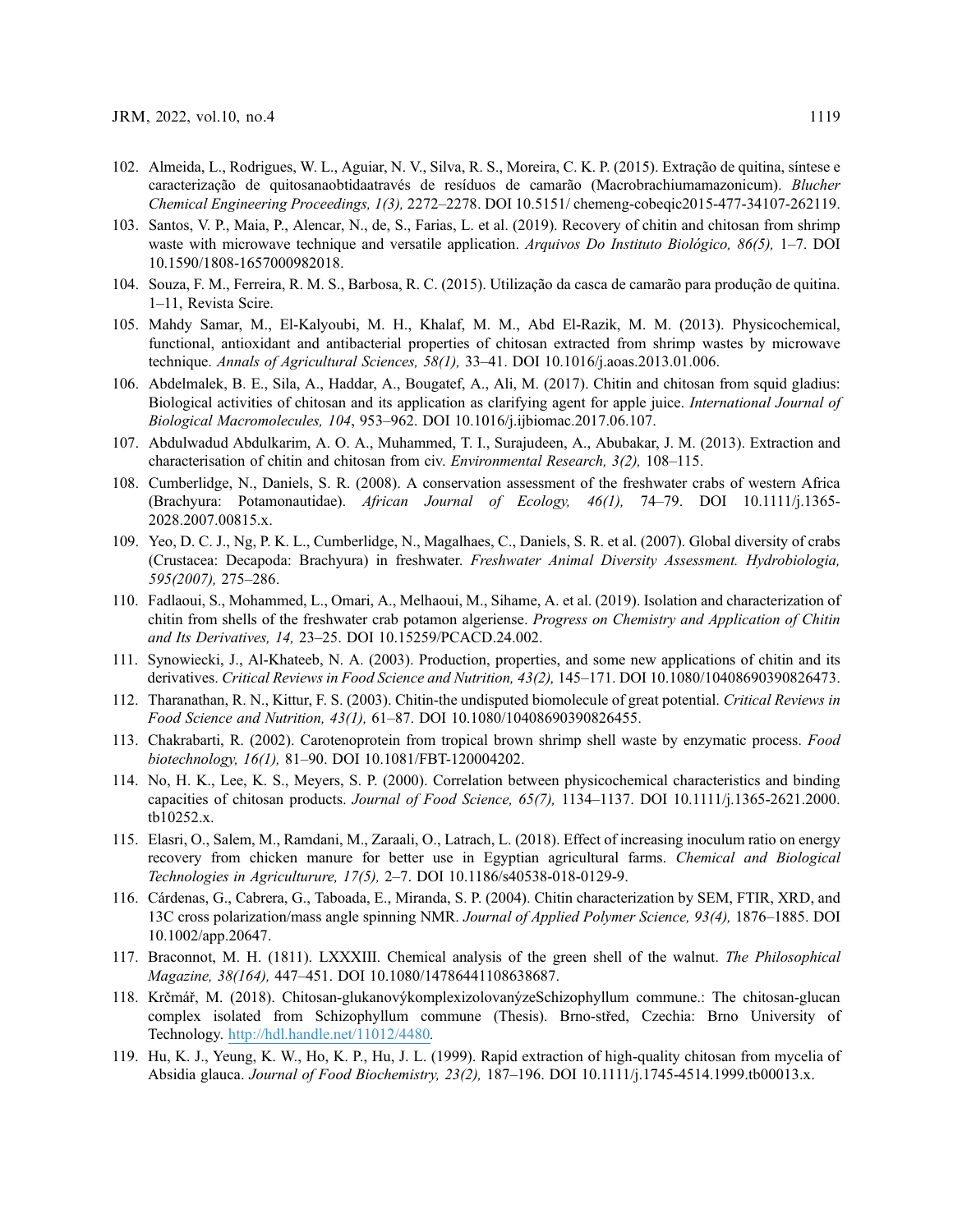- <span id="page-23-0"></span>120. New, N., Chandrkrachang, S., Stevens, W. F., Maw, T., Tan, T. K. et al. (2002). Production of fungal chitosan by solid state and submerged fermentation. Carbohydrates Polymers, 49(2), 235–237. DOI [10.1016/S0144-8617](http://dx.doi.org/10.1016/S0144-8617(01)00355-1) [\(01\)00355-1](http://dx.doi.org/10.1016/S0144-8617(01)00355-1).
- <span id="page-23-8"></span>121. Pochanavanich, P., Suntornsuk, W. (2002). Fungal chitosan production and its characterization. Letters in Applied Microbiology, 35(1), 17–21. DOI [10.1046/j.1472-765X.2002.01118.x](http://dx.doi.org/10.1046/j.1472-765X.2002.01118.x).
- <span id="page-23-1"></span>122. Suntornsuk, W., Pochanavanich, P., Suntornsuk, L. (2002). Fungal chitosan production on food processing byproducts. Process Biochemistry, 37(7), 727–729. DOI [10.1016/S0032-9592\(01\)00265-5](http://dx.doi.org/10.1016/S0032-9592(01)00265-5).
- <span id="page-23-2"></span>123. Lassaigne, I. L. (1843). Sur les tissues tégumentaires des insectes de differentsordres. Comptes Rendus des Séances de l'Académie des Sciences, 16, 1087–1089. DOI [10.1007/978-3-030-16538-3\\_2.](http://dx.doi.org/10.1007/978-3-030-16538-3_2)
- <span id="page-23-3"></span>124. Muzzarelli, R. A. A., Boudrant, J., Meyer, D., Manno, N., DeMarchis, M. et al. (2012). Current views on fungal chitin/chitosan, human chitinases, food preservation, glucans, pectins and inulin: A tribute to Henri Braconnot, precursor of the carbohydrate polymers science, on the chitin bicentennial. Carbohydrate Polymers, 87(2), 995– 1012. DOI [10.1016/j.carbpol.2011.09.063.](http://dx.doi.org/10.1016/j.carbpol.2011.09.063)
- <span id="page-23-4"></span>125. Aida, F. M., Shuhaimi, N. A., Yazid, M., Maaruf, A. G. (2009). Mushroom as a potential source of prebiotics: A review. Trends in Food Science & Technology, 20(11–12), 567–575. DOI [10.1016/j.tifs.2009.07.007](http://dx.doi.org/10.1016/j.tifs.2009.07.007).
- <span id="page-23-5"></span>126. Kalac, P. (2009). Chemical composition and nutritional value of European species of wild growing mushrooms: A review. Food Chemistry, 113(1), 9–16. DOI [10.1016/j.foodchem.2008.07.077](http://dx.doi.org/10.1016/j.foodchem.2008.07.077).
- <span id="page-23-6"></span>127. Jardine, A., Sayed, S. (2018). Valorisation of chitinous biomass for antimicrobial applications. Pure and Applied Chemistry, 90(2), 293–304. DOI [10.1515/pac-2017-0707](http://dx.doi.org/10.1515/pac-2017-0707).
- <span id="page-23-7"></span>128. Peter, M. G. (2005). Chitin and chitosan in fungi. In Wiley Biopolymers Online. pp. 123–132. DOI [10.1002/](http://dx.doi.org/10.1002/3527600035.bpol6005) [3527600035.bpol6005](http://dx.doi.org/10.1002/3527600035.bpol6005).
- <span id="page-23-9"></span>129. Kim, W. J., Lee, W. G., Theodore, K., Chang, H. N. (2001). Optimization of culture conditions and continuous production of chitosan by the fungi, Absidia coerulea. Biotechnology and Bioprocess Engineering, 6(1), 6–10. DOI [10.1007/BF02942243](http://dx.doi.org/10.1007/BF02942243).
- <span id="page-23-10"></span>130. Chatterjee, S., Adhya, M., Guha, A. K., Chatterjee, B. P. (2005). Chitosan from Mucor rouxii: Production and physico-chemical characterization. Process Biochemistry, 40, 395–400. DOI [10.1016/j.procbio.2004.01.025](http://dx.doi.org/10.1016/j.procbio.2004.01.025).
- <span id="page-23-11"></span>131. Sbrana, C., Avio, L., Giovannetti, M. (1995). The occurrence of calcofluor and lectin binding polysaccharides in the outer wall of arbuscular mycorrhizal fungal spores. Mycological Research, 99(10), 1249–1252. DOI [10.1016/](http://dx.doi.org/10.1016/S0953-7562(09)80287-6) [S0953-7562\(09\)80287-6.](http://dx.doi.org/10.1016/S0953-7562(09)80287-6)
- <span id="page-23-12"></span>132. Mohan, K., Ganesan, A. R., Muralisankar, T., Jayakumar, R., Sathishkumar, P. et al. (2020). Recent insights into the extraction, characterization, and bioactivities of chitin and chitosan from insects. Trends in Food Science  $\&$ Technology, 105(4), 17–42. DOI [10.1016/j.tifs.2020.08.016.](http://dx.doi.org/10.1016/j.tifs.2020.08.016)
- <span id="page-23-13"></span>133. Gapsari, F., Dewi, F. G., Wijaya, P. H. S., Hidayatullah, S. (2020). The effectiveness of fish scale wastesynthesized chitosan and food-grade chitosan as corrosion inhibitor. Journal of Southwest Jiaotong University, 55(2), 1–10. DOI [10.35741/issn.0258-2724.55.2.47.](http://dx.doi.org/10.35741/issn.0258-2724.55.2.47)
- <span id="page-23-14"></span>134. Dhillon, G. S., Kaur, S., Brar, S. K., Verma, M. (2013). Green synthesis approach: Extraction of chitosan from fungus mycelium. Critical Reviews in Biotechnology, 33(4), 379–403. DOI [10.3109/07388551.2012.717217](http://dx.doi.org/10.3109/07388551.2012.717217).
- <span id="page-23-15"></span>135. Van Huis, A. (2013). Potential of insects as food and feed in assuring food security. Annual Review of Entomology, 58(1), 563–583. DOI [10.1146/annurev-ento-120811-153704](http://dx.doi.org/10.1146/annurev-ento-120811-153704).
- <span id="page-23-16"></span>136. Shamshina, J. L., Berton, P., Rogers, R. D. (2019). Advances in functional chitin materials: A review. ACS Sustainable Chemistry & Engineering, 7(7), 6444–6457. DOI [10.1021/acssuschemeng.8b06372.](http://dx.doi.org/10.1021/acssuschemeng.8b06372)
- <span id="page-23-17"></span>137. Shin, C. S., Kim, D. Y., Shin, W. S. (2019). Characterization of chitosan extracted from Mealworm beetle (Tenebrio molitor, Zophobasmorio) and Rhinoceros beetle (Allomyrinadichotoma) and their antibacterial activities. International Journal of Biological Macromolecules, 15(125), 72–77.
- <span id="page-23-18"></span>138. Ibañez-Peinado, D., Ubeda-Manzanaro, M., Martínez, A., Rodrigo, D. (2020). Antimicrobial effect of insect chitosan on Salmonella Typhimurium, Escherichia coli O157: H7 and Listeria monocytogenes survival. PLoS One, 15(12), e0244153. DOI [10.1371/journal.pone.0244153](http://dx.doi.org/10.1371/journal.pone.0244153).
- <span id="page-23-19"></span>139. Hu, Z. (2018). Challenges and opportunities related to the use of chitosan as food preservative. Journal of Applied Microbiology, 126(5), 1318–1331. DOI [10.1111/jam.14131](http://dx.doi.org/10.1111/jam.14131).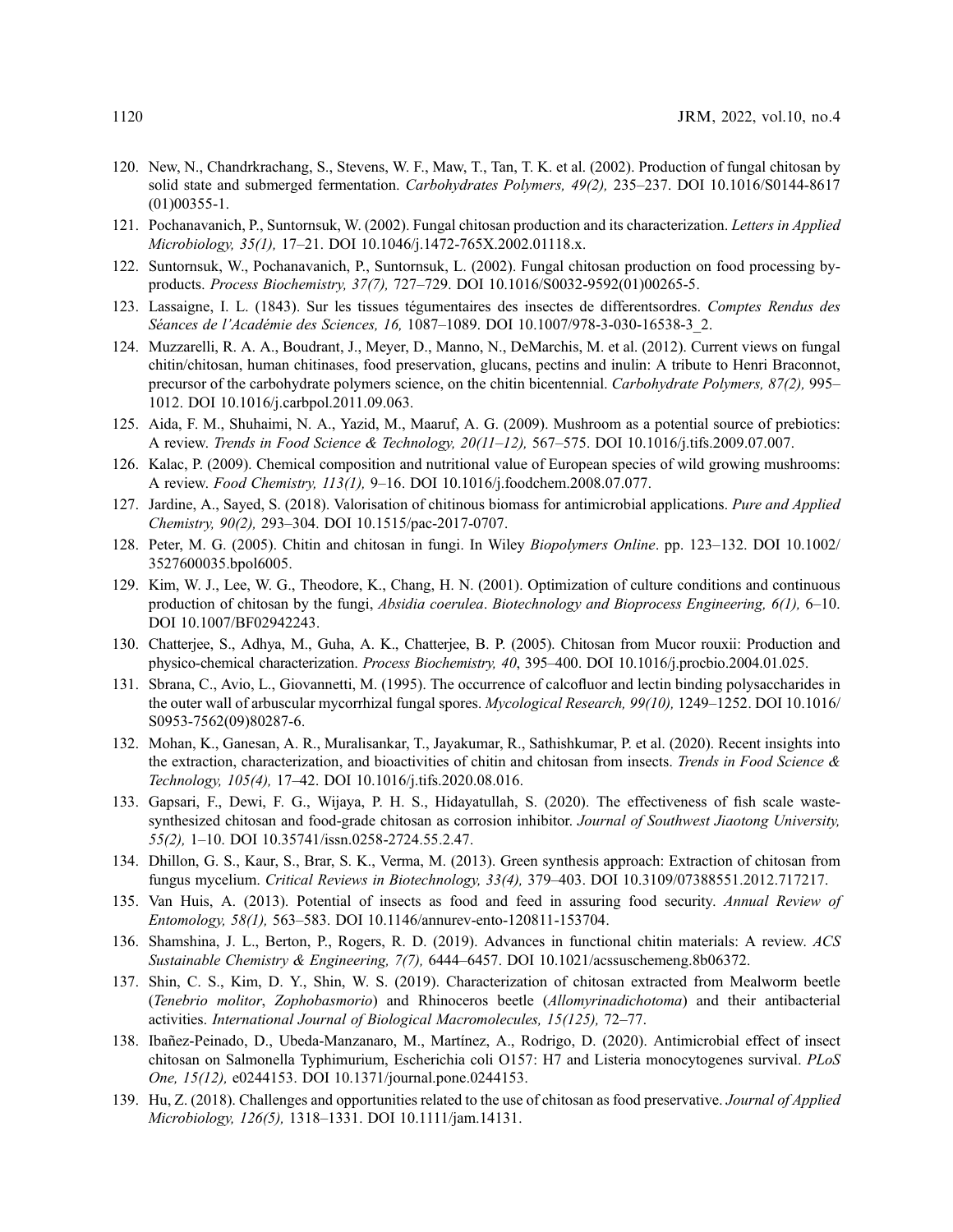- <span id="page-24-0"></span>140. Tolaimate, A., Desbrieres, J., Rhazi, M., Alagui, A. (2003). Contribution to the preparation of chitins and chitosans with controlled physicochemical properties. Polymer, 44(26), 7939–7952. DOI [10.1016/j.](http://dx.doi.org/10.1016/j.polymer.2003.10.025) [polymer.2003.10.025](http://dx.doi.org/10.1016/j.polymer.2003.10.025).
- <span id="page-24-1"></span>141. Battampara, P., Sathish, T. N., Reddy, R., Guna, V., Nagananda, G. S. et al. (2020). Properties of chitin and chitosan extracted from silkworm pupae and egg shells. International Journal of Biological Macromolecules, 15(161), 1296–1304. DOI [10.1016/j.ijbiomac.2020.07.161.](http://dx.doi.org/10.1016/j.ijbiomac.2020.07.161)
- <span id="page-24-2"></span>142. Mehranian, M., Pourabad, R. F., Bashir, N. S., Taieban, S. (2017). Physicochemical characterization of chitin from the Mediterranean flour moth, Ephestiakuehniella Zeller (Lepidoptera: Pyralidae). Journal of Macromolecular Science, Part A, 54(10), 720–726. DOI [10.1080/10601325.2017.1332461](http://dx.doi.org/10.1080/10601325.2017.1332461).
- <span id="page-24-3"></span>143. Wu, S. (2012). Preparation of chitooligosaccharides from clanis bilineata larvae skin and their antibacterial activity. International Journal of Biological Macromolecules, 51(5), 1147–1150. DOI [10.1016/j.](http://dx.doi.org/10.1016/j.ijbiomac.2012.08.035) [ijbiomac.2012.08.035](http://dx.doi.org/10.1016/j.ijbiomac.2012.08.035).
- <span id="page-24-4"></span>144. Song, Y. S., Kim, M. W., Moon, C., Seo, D. J., Han, Y. S. et al. (2018). Extraction of chitin and chitosan from larval exuvium and whole body of edible mealworm, Tenebrio molitor. Entomological Research, 48(3), 227–233. DOI [10.1111/1748-5967.12304.](http://dx.doi.org/10.1111/1748-5967.12304)
- <span id="page-24-5"></span>145. Kaya, M., Mulerčikas, P., Sargin, I., Kazlauskaitė, S., Baublys, V. et al. (2016). Three-dimensional chitin rings from body segments of a pet diplopod species: Characterization and protein interaction studies. Materials Science and Engineering C, 68, 716–722. DOI [10.1016/j.msec.2016.06.046](http://dx.doi.org/10.1016/j.msec.2016.06.046).
- <span id="page-24-6"></span>146. Ma, B., Herzog, E. L., Lee, C. G., Peng, X., Lee, C. M. et al. (2015). Role of chitinase 3-like-1 and semaphorin 7a in pulmonary melanoma metastasis. Cancer Research, 75(3), 487–496. DOI [10.1158/0008-5472.CAN-13-3339.](http://dx.doi.org/10.1158/0008-5472.CAN-13-3339)
- <span id="page-24-7"></span>147. Marei, N., Elwahy, A. H., Salah, T. A., El Sherif, Y., Abd El-Samie, E. (2019). Enhanced antibacterial activity of Egyptian local insects' chitosan-based nanoparticles loaded with ciprofloxacin-HCl. International Journal of Biological Macromolecules, 126(12), 262–272. DOI [10.1016/j.ijbiomac.2018.12.204.](http://dx.doi.org/10.1016/j.ijbiomac.2018.12.204)
- <span id="page-24-8"></span>148. Liu, X., Cooper, A. M., Yu, Z., Silver, K., Zhang, J. et al. (2019). Progress and prospects of arthropod chitin pathways and structures as targets for pest management. Pesticide Biochemistry and Physiology, 161, 33–46. DOI [10.1016/j.pestbp.2019.08.002.](http://dx.doi.org/10.1016/j.pestbp.2019.08.002)
- <span id="page-24-9"></span>149. Kabalak, M., Aracagök, D., Torun, M. (2020). Extraction, characterization and comparison of chitins from large bodied four Coleoptera and Orthoptera species. International Journal of Biological Macromolecules, 145, 402– 409. DOI [10.1016/j.ijbiomac.2019.12.194.](http://dx.doi.org/10.1016/j.ijbiomac.2019.12.194)
- <span id="page-24-10"></span>150. Luo, Q., Wang, Y., Han, Q., Ji, L., Zhang, H. et al. (2019). Comparison of the physicochemical, rheological, and morphologic properties of chitosan from four insects. Carbohydrate Polymers, 209(1), 266–275. DOI [10.1016/j.](http://dx.doi.org/10.1016/j.carbpol.2019.01.030) [carbpol.2019.01.030.](http://dx.doi.org/10.1016/j.carbpol.2019.01.030)
- <span id="page-24-11"></span>151. Torres-Castillo, J. A., Sinagawa-García, S. R., Lara-Villalón, M., Martínez-Ávila, G. C. G., Mora-Olivo, A. et al. (2015). Evaluation of biochemical components from Pterophylla beltrani (Bolívar & Bolívar) (Orthoptera: Tettigoniidae): A forest pest from northeastern Mexico. Southwestern Entomologist, 40(4), 741–751. DOI [10.3958/059.040.0402](http://dx.doi.org/10.3958/059.040.0402).
- <span id="page-24-12"></span>152. Erdogan, S., Kaya, M. (2016). High similarity in physicochemical properties of chitin and chitosan from nymphs and adults of a grasshopper. International Journal of Biological Macromolecules, 89, 118–126. DOI [10.1016/j.](http://dx.doi.org/10.1016/j.ijbiomac.2016.04.059) [ijbiomac.2016.04.059](http://dx.doi.org/10.1016/j.ijbiomac.2016.04.059).
- <span id="page-24-13"></span>153. Ibitoye, E. B., Lokman, I. H., Hezmee, M. N. M., Goh, Y. M., Zuki, A. B. Z. et al. (2018). Extraction and physicochemical characterization of chitin and chitosan isolated from house cricket. Biomedical Materials, 13(2), 025009. DOI [10.1088/1748-605X/aa9dde.](http://dx.doi.org/10.1088/1748-605X/aa9dde)
- <span id="page-24-14"></span>154. Kim, Y. H., Park, S. K., Hur, J. Y., Kim, Y. C. (2017). Purification and characterization of a major extracellular chitinase from a biocontrol bacterium, Paenibacilluselgii HOA73. The Plant Pathology Journal, 33(3), 318–328. DOI [10.5423/PPJ.FT.01.2017.0022.](http://dx.doi.org/10.5423/PPJ.FT.01.2017.0022)
- <span id="page-24-15"></span>155. Mol, A., Kaya, M., Mujtaba, M., Akyuz, B. (2018). Extraction of high thermally stable and nanofibrous chitin from cicada (Cicadoidea). Entomological Research, 48(6), 480–489. DOI [10.1111/1748-5967.12299](http://dx.doi.org/10.1111/1748-5967.12299).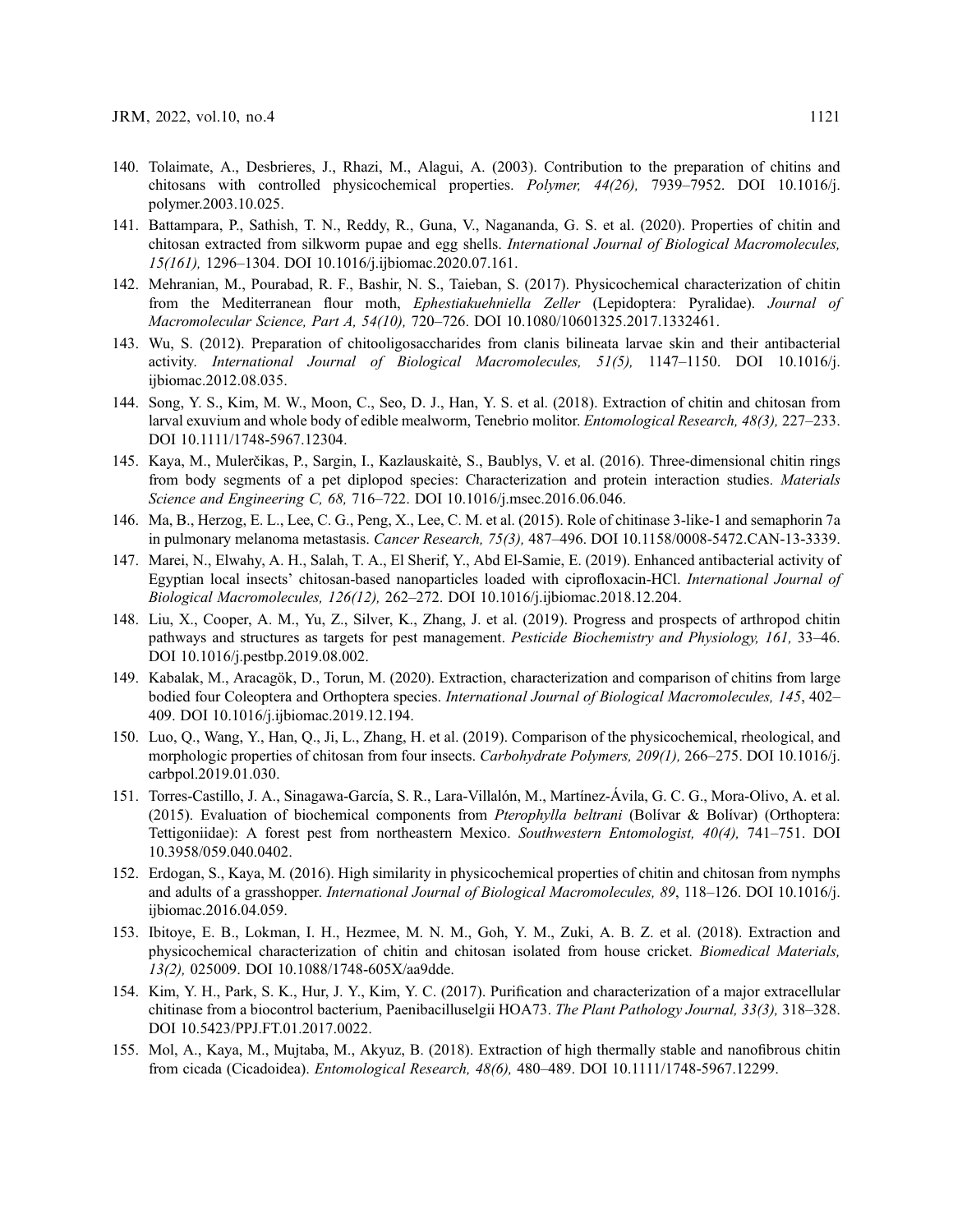- <span id="page-25-9"></span>156. Caligiani, A., Marseglia, A., Leni, G., Baldassarre, S., Maistrello, L. et al. (2018). Composition of black soldier fly prepupae and systematic approaches for extraction and fractionation of proteins, lipids and chitin. Food Research International, 105, 812–820. DOI [10.1016/j.foodres.2017.12.012](http://dx.doi.org/10.1016/j.foodres.2017.12.012).
- <span id="page-25-11"></span>157. Khayrova, A., Lopatin, S., Varlamov, V. (2019). Black soldier fly Hermetia illucens as a novel source of chitin and chitosan. International Journal of Sciences, 8(4), 81–86. DOI [10.18483/ijSci.2015.](http://dx.doi.org/10.18483/ijSci.2015)
- <span id="page-25-4"></span>158. Tsaneva, D., Petkova, Z., Petkova, N., Stoyanova, M., Stoyanova, A. et al. (2018). Isolation and characterization of chitin and biologically active substances from honeybee (Apis mellifera). Journal of Pharmaceutical Sciences and Research, 10(4), 884–888.
- <span id="page-25-0"></span>159. Bulut, E., Sargin, I., Arslan, O., Odabasi, M., Akyuz, B. et al. (2017). In situ chitin isolation from body parts of a centipede and lysozyme adsorption studies. Materials Science and Engineering: C, 70(2017), 552–563. DOI [10.1016/j.msec.2016.08.048](http://dx.doi.org/10.1016/j.msec.2016.08.048).
- <span id="page-25-1"></span>160. Jucker, C., Lupi, D., Moore, C. D., Leonardi, M. G., Savoldelli, S. (2020). Nutrient recapture from insect farm waste: Bioconversion with *Hermetia illucens* (L.) (Diptera: Stratiomyidae). Sustainability, 12(1), 1-14. DOI [10.3390/su12010362](http://dx.doi.org/10.3390/su12010362).
- <span id="page-25-2"></span>161. Petrenko, I., Bazhenov, V. V., Galli, R., Wysokowski, M., Fromont, J. et al. (2017). Chitin of poriferan origin and the bioelectrometallurgy of copper/copper oxide. Internatoinal Journal of Biological Macromolecules, 104, 1626–1632. DOI [10.1016/j.ijbiomac.2017.01.084.](http://dx.doi.org/10.1016/j.ijbiomac.2017.01.084)
- <span id="page-25-3"></span>162. Greven, H., Kaya, M., Baran, T. (2016). The presence of  $\alpha$ -chitin in tardigrada with comments on chitin in the Ecdysozoa. Journal of Experimental Zoology, 264, 11–16. DOI [10.1016/j.jcz.2016.06.003.](http://dx.doi.org/10.1016/j.jcz.2016.06.003)
- <span id="page-25-5"></span>163. Nemtsev, S. V., Zueva, O. Y., Khismatullin, M. R., Albulov, A. I., Varlamov, V. P. (2004). Isolation of chitin and chitosan from Honeybees. Applied Biochemistry and Microbiology, 40, 39–43. DOI [10.1023/B:](http://dx.doi.org/10.1023/B:ABIM.0000010349.62620.49) [ABIM.0000010349.62620.49.](http://dx.doi.org/10.1023/B:ABIM.0000010349.62620.49)
- <span id="page-25-6"></span>164. Zhang, M., Haga, A., Sekiguchi, H., Hirano, S. (2000). Structure of insect chitin isolated from beetle larva cuticle and silkworm (Bombyx mori) pupa exuvia. Internatoinal Journal of Biological Macromolecules, 27(1), 99–105. DOI [10.1016/S0141-8130\(99\)00123-3](http://dx.doi.org/10.1016/S0141-8130(99)00123-3).
- <span id="page-25-7"></span>165. Basseri, H., Bakhtiyari, R., Hashemi, S. J., Baniardelani, M., Shahraki, H. et al. (2019). Antibacterial/antifungal activity of extracted chitosan from American cockroach (Dictyoptera: Blattidae) and German cockroach (Blattodea: Blattellidae). Journal of Medical Entomology, 56(5), 1208–1214. DOI [10.1093/jme/tjz082](http://dx.doi.org/10.1093/jme/tjz082).
- <span id="page-25-8"></span>166. Majtán, J., Bíliková, K., Markovič, O., Gróf, J., Kogan, G. et al (2007). Isolation and characterization of chitin from bumblebee (Bombus terrestris). International Journal of Biological Macromolecules, 40(3), 237–241. DOI [10.1016/j.ijbiomac.2006.07.010.](http://dx.doi.org/10.1016/j.ijbiomac.2006.07.010)
- <span id="page-25-10"></span>167. Finke, M. D. (2013). Complete nutrient content of four species of feeder insects. Zoo Biology, 32(1), 27–36. DOI [10.1002/zoo.21012](http://dx.doi.org/10.1002/zoo.21012).
- <span id="page-25-12"></span>168. Huet, G., Hadad, C., Husson, E., Laclef, S., Lambertyn, V. et al. (2020). Straightforward extraction and selective bioconversion of high purity chitin from bombyx eri larva: Toward an integrated insect biorefinery. Carbohydrate Polymers, 228, 115382. DOI [10.1016/j.carbpol.2019.115382.](http://dx.doi.org/10.1016/j.carbpol.2019.115382)
- <span id="page-25-13"></span>169. Marei, N. H., Abd El-Samie, E., Salah, T., Saad, G. R., Elwahy, A. H. (2016). Isolation and characterization of chitosan from different local insects in Egypt. International Journal of Biological Macromolecules, 82(7), 871– 877. DOI [10.1016/j.ijbiomac.2015.10.024.](http://dx.doi.org/10.1016/j.ijbiomac.2015.10.024)
- <span id="page-25-14"></span>170. Henry, M., Gasco, L., Piccolo, G., Fountoulaki, E. (2015). Review on the use of insects in the diet of farmed fish: Past and future. Animal Feed Science and Technology, 203, 1–22. DOI [10.1016/j.anifeedsci.2015.03.001](http://dx.doi.org/10.1016/j.anifeedsci.2015.03.001).
- <span id="page-25-15"></span>171. FAO (2012). Expert consultation; assesses the potential of insects as food and feed in assuring food security. Technical Consultation Meeting, pp. 23–25. Rome, Italy.
- <span id="page-25-16"></span>172. Hanboonsong, Y., Jamjanya, T., Durst, P. B. (2013). Six-legged livestock: Edible insect farming, collection and marketing in Thailand. RAP Publication, 3, 8–21.
- <span id="page-25-17"></span>173. Kaya, M., Mujtaba, M., Ehrlich, H., Salaberria, A. M., Baran, T. et al. (2017). On chemistry of γ-chitin. Carbohydrate Polymers, 176(5), 177–186. DOI [10.1016/j.carbpol.2017.08.076](http://dx.doi.org/10.1016/j.carbpol.2017.08.076).
- <span id="page-25-18"></span>174. Liu, S., Sun, J., Yu, L., Zhang, C., Bi, J. et al. (2012). Extraction and characterization of chitin from the beetle holotrichia parallela motschulsky. Molecules, 17(4), 4604–4611. DOI [10.3390/molecules17044604.](http://dx.doi.org/10.3390/molecules17044604)